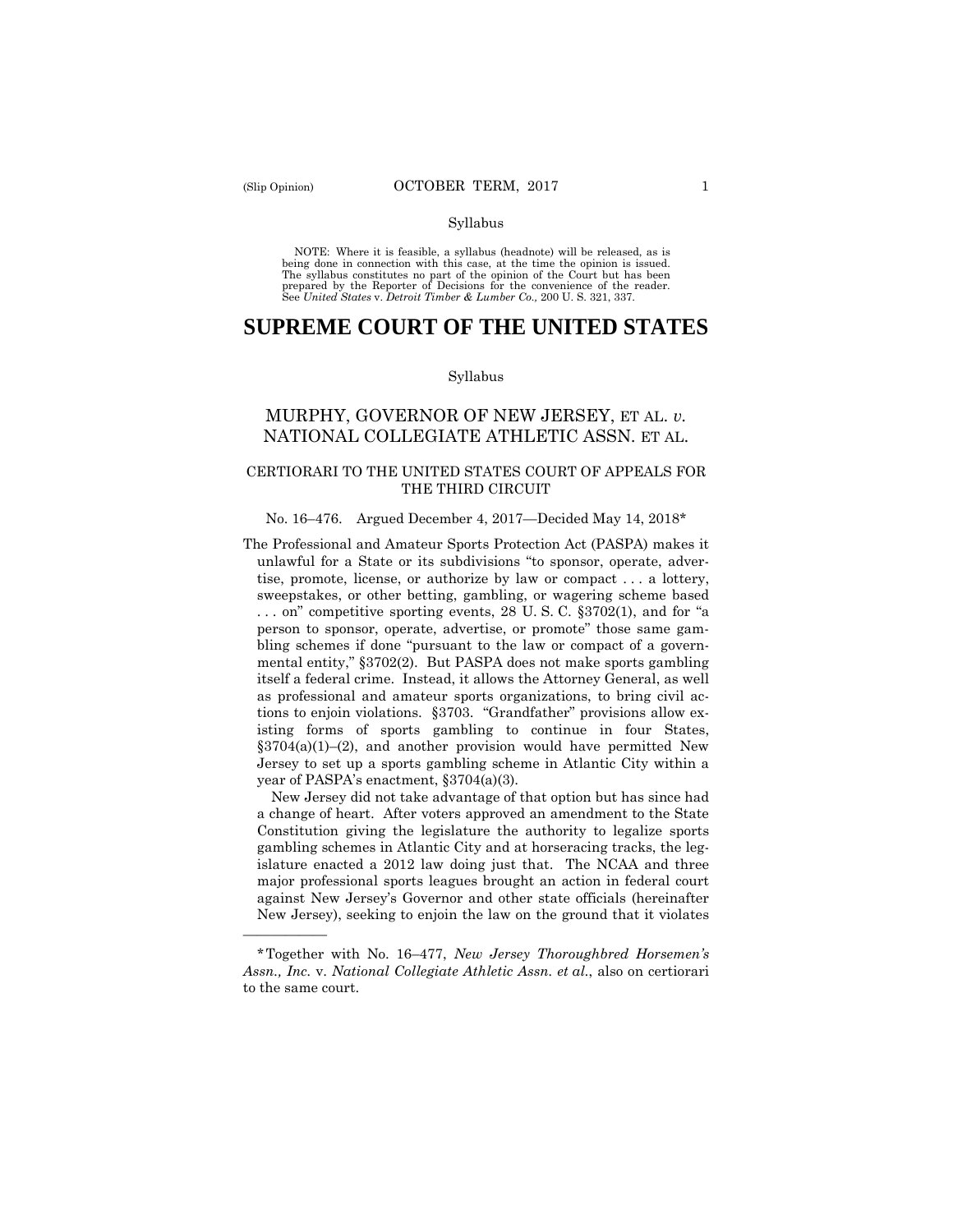#### Syllabus

PASPA. New Jersey countered that PASPA violates the Constitution's "anticommandeering" principle by preventing the State from modifying or repealing its laws prohibiting sports gambling. The District Court found no anticommandeering violation, the Third Circuit affirmed, and this Court denied review.

In 2014, the New Jersey Legislature enacted the law at issue in these cases. Instead of affirmatively authorizing sports gambling schemes, this law repeals state-law provisions that prohibited such schemes, insofar as they concerned wagering on sporting events by persons 21 years of age or older; at a horseracing track or a casino or gambling house in Atlantic City; and only as to wagers on sporting events not involving a New Jersey college team or a collegiate event taking place in the State. Plaintiffs in the earlier suit, respondents here, filed a new action in federal court. They won in the District Court, and the Third Circuit affirmed, holding that the 2014 law, no less than the 2012 one, violates PASPA. The court further held that the prohibition does not "commandeer" the States in violation of the Constitution.

#### *Held*:

1. When a State completely or partially repeals old laws banning sports gambling schemes, it "authorize[s]" those schemes under PASPA. Pp. 9–14.

(a) Pointing out that one accepted meaning of "authorize" is "permit," petitioners contend that any state law that has the effect of permitting sports gambling, including a law totally or partially repealing a prior prohibition, amounts to authorization. Respondents maintain that "authorize" requires affirmative action, and that the 2014 law affirmatively acts by empowering a defined group of entities and endowing them with the authority to conduct sports gambling operations. They do not take the position that PASPA bans all modifications of laws prohibiting sports gambling schemes, but just how far they think a modification could go is not clear. Similarly, the United States, as *amicus*, claims that the State's 2014 law qualifies as an authorization. PASPA, it contends, neither prohibits a State from enacting a complete repeal nor outlaws all partial repeals. But the United States also does not set out any clear rule for distinguishing between partial repeals that constitute the "authorization" of sports gambling and those that are permissible. Pp. 10–11.

(b) Taking into account the fact that all forms of sports gambling were illegal in the great majority of States at the time of PASPA's enactment, the repeal of a state law banning sports gambling not only "permits" sports gambling but also gives those now free to conduct a sports betting operation the "right or authority to act." The interpretation adopted by the Third Circuit and advocated by respondents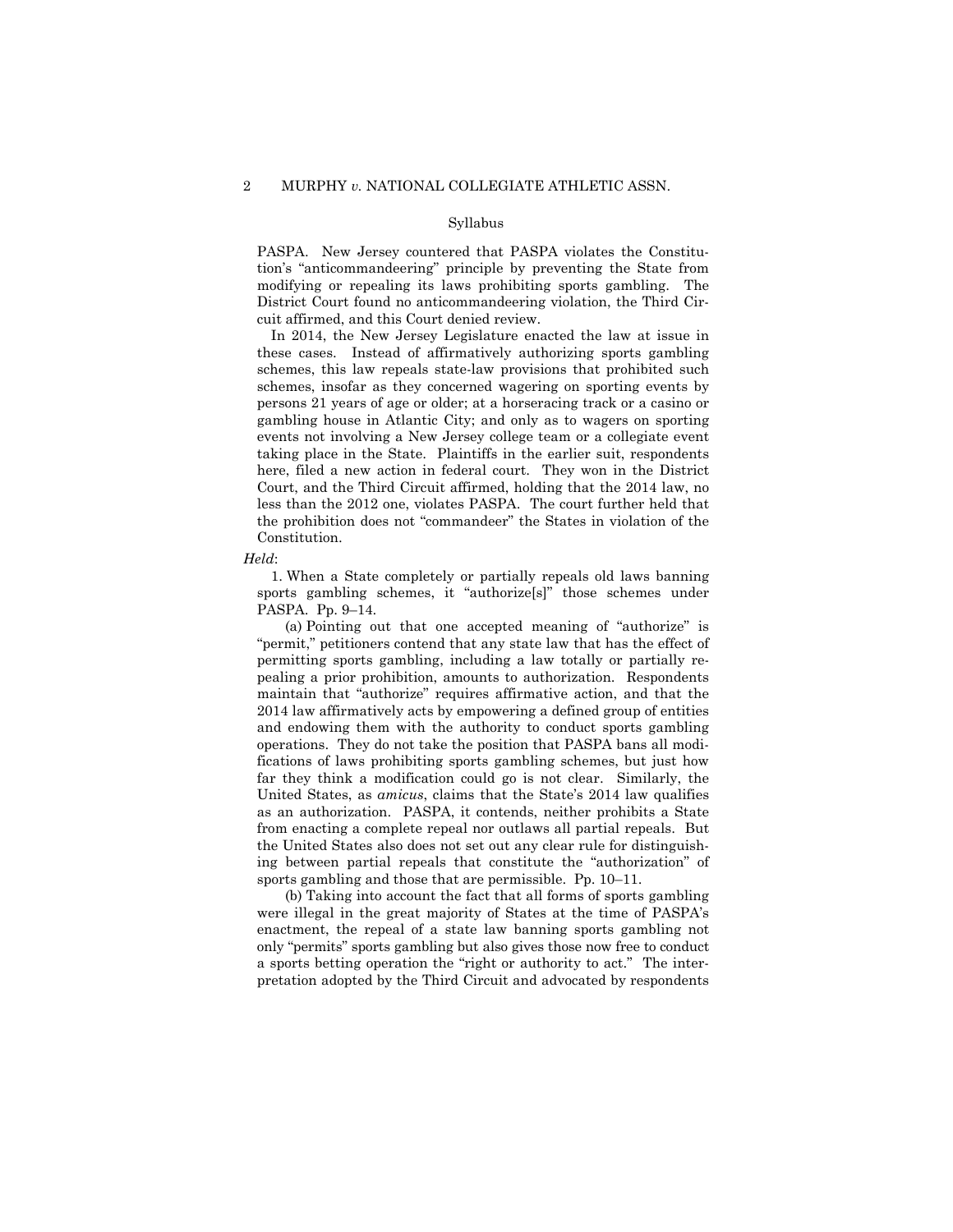#### Syllabus

and the United States not only ignores the situation that Congress faced when it enacted PASPA but also leads to results that Congress is most unlikely to have wanted. Pp. 11–13.

(c) Respondents and the United States cannot invoke the canon of interpretation that a statute should not be held to be unconstitutional if there is any reasonable interpretation that can save it. Even if the law could be interpreted as respondents and the United States suggest, it would still violate the anticommandeering principle. Pp. 13–14.

2. PASPA's provision prohibiting state authorization of sports gambling schemes violates the anticommandeering rule. Pp. 14–24.

(a) As the Tenth Amendment confirms, all legislative power not conferred on Congress by the Constitution is reserved for the States. Absent from the list of conferred powers is the power to issue direct orders to the governments of the States. The anticommandeering doctrine that emerged in *New York* v. *United States,* 505 U. S. 144, and *Printz* v. *United States,* 521 U. S. 898, simply represents the recognition of this limitation. Thus, "Congress may not simply 'commandeer the legislative process of the States by directly compelling them to enact and enforce a federal regulatory program.'" *New York*, *supra*, at 161. Adherence to the anticommandeering principle is important for several reasons, including, as significant here, that the rule serves as "one of the Constitution's structural safeguards of liberty," *Printz, supra*, at 921, that the rule promotes political accountability, and that the rule prevents Congress from shifting the costs of regulation to the States. Pp. 14–18.

(b) PASPA's anti-authorization provision unequivocally dictates what a state legislature may and may not do. The distinction between compelling a State to enact legislation and prohibiting a State from enacting new laws is an empty one. The basic principle—that Congress cannot issue direct orders to state legislatures—applies in either event. Pp. 18–19.

(c) Contrary to the claim of respondents and the United States, this Court's precedents do not show that PASPA's anti-authorization provision is constitutional. *South Carolina* v. *Baker*, 485 U. S. 505; *Reno* v. *Condon*, 528 U. S. 141; *Hodel* v. *Virginia Surface Mining & Reclamation Assn., Inc.*, 452 U. S. 264; *FERC* v. *Mississippi*, 456 U. S. 742, distinguished. Pp. 19–21.

(d) Nor does the anti-authorization provision constitute a valid preemption provision. To preempt state law, it must satisfy two requirements. It must represent the exercise of a power conferred on Congress by the Constitution. And, since the Constitution "confers upon Congress the power to regulate individuals, not States," *New York*, *supra*, at 177, it must be best read as one that regulates private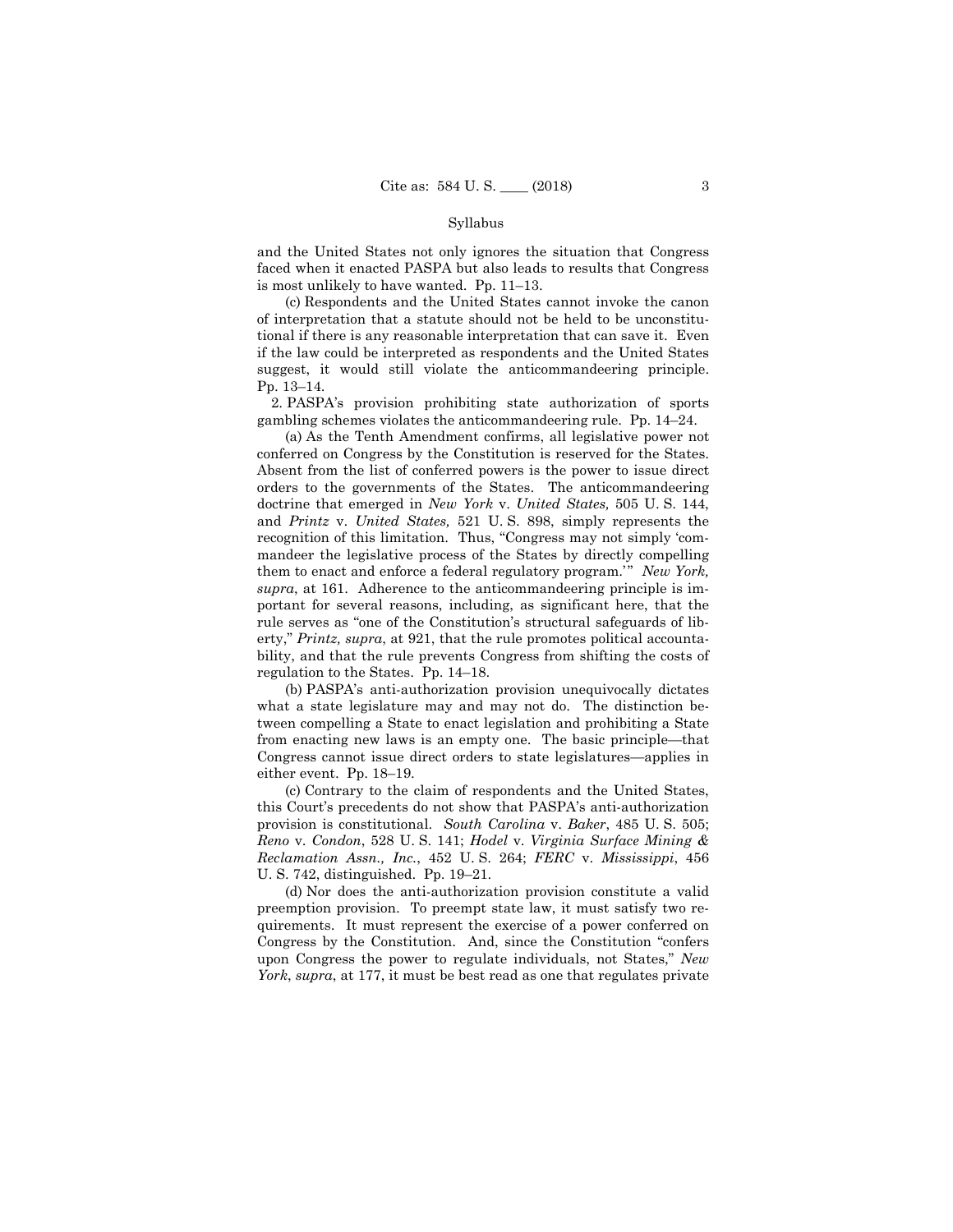#### Syllabus

actors. There is no way that the PASPA anti-authorization provision can be understood as a regulation of private actors. It does not confer any federal rights on private actors interested in conducting sports gambling operations or impose any federal restrictions on private actors. Pp. 21–24.

3. PASPA's provision prohibiting state "licens[ing]" of sports gambling schemes also violates the anticommandeering rule. It issues a direct order to the state legislature and suffers from the same defect as the prohibition of state authorization. Thus, this Court need not decide whether New Jersey's 2014 law violates PASPA's antilicensing provision. Pp. 24–25.

4. No provision of PASPA is severable from the provisions directly at issue. Pp. 26–30.

(a) Section 3702(1)'s provisions prohibiting States from "operat[ing]," "sponsor[ing]," or "promot[ing]" sports gambling schemes cannot be severed. Striking the state authorization and licensing provisions while leaving the state operation provision standing would result in a scheme sharply different from what Congress contemplated when PASPA was enacted. For example, had Congress known that States would be free to authorize sports gambling in privately owned casinos, it is unlikely that it would have wanted to prevent States from operating sports lotteries. Nor is it likely that Congress would have wanted to prohibit such an ill-defined category of state conduct as sponsorship or promotion. Pp. 26–27.

(b) Congress would not want to sever the PASPA provisions that prohibit a private actor from "sponsor[ing]," "operat[ing]," or "promot[ing]" sports gambling schemes "pursuant to" state law. §3702(2). PASPA's enforcement scheme makes clear that §3702(1) and §3702(2) were meant to operate together. That scheme—suited for challenging state authorization or licensing or a small number of private operations—would break down if a State broadly decriminalized sports gambling. Pp. 27–29.

(c) PASPA's provisions prohibiting the "advertis[ing]" of sports gambling are also not severable. See §§3702(1)–(2). If they were allowed to stand, federal law would forbid the advertising of an activity that is legal under both federal and state law—something that Congress has rarely done. Pp. 29–30.

# 832 F. 3d 389, reversed.

ALITO, J., delivered the opinion of the Court, in which ROBERTS, C. J., and KENNEDY, THOMAS, KAGAN, and GORSUCH, JJ., joined, and in which BREYER, J., joined as to all but Part VI–B. THOMAS, J., filed a concurring opinion. BREYER, J., filed an opinion concurring in part and dissenting in part. GINSBURG, J., filed a dissenting opinion, in which SO-TOMAYOR, J., joined, and in which BREYER, J., joined in part.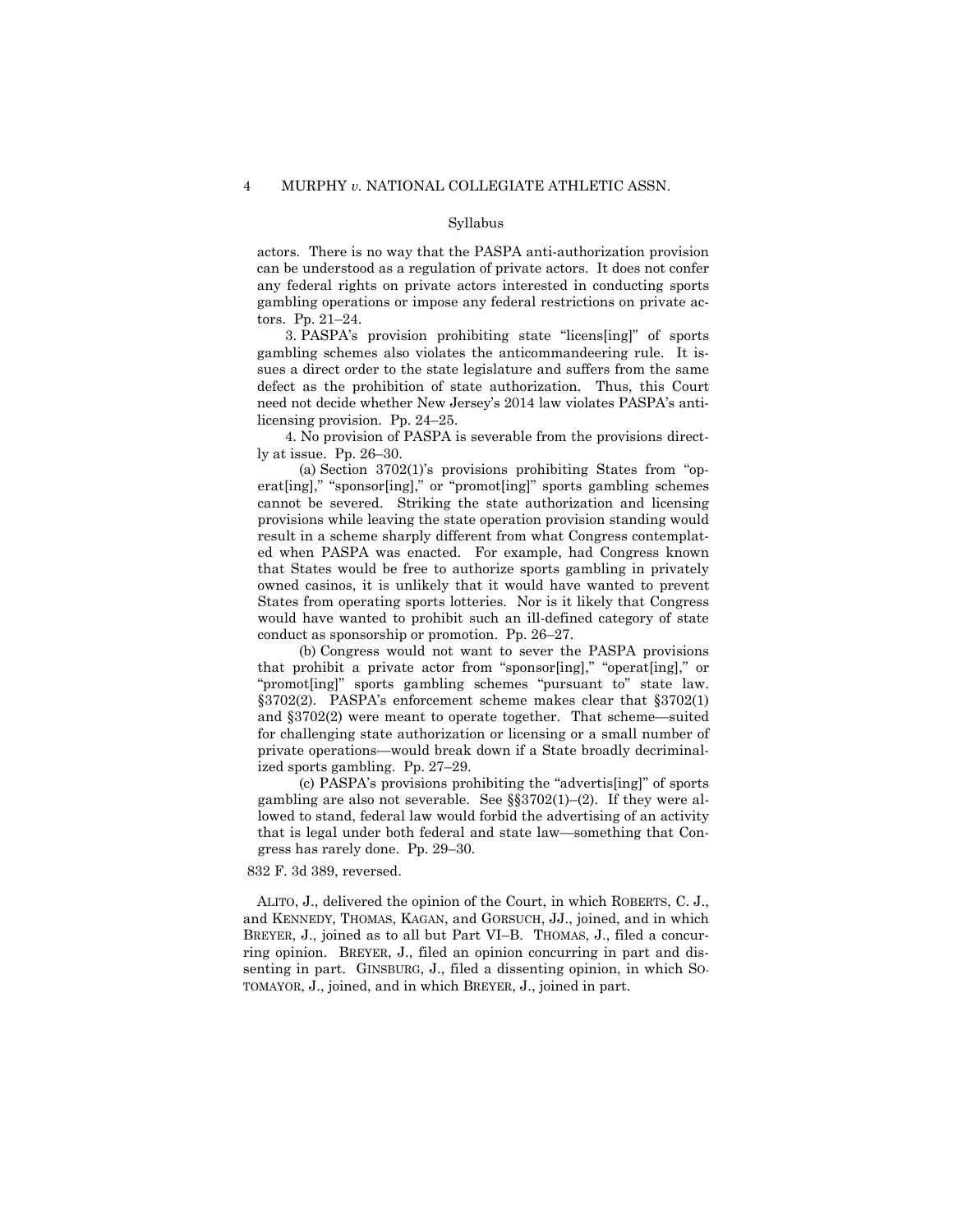preliminary print of the United States Reports. Readers are requested to notify the Reporter of Decisions, Supreme Court of the United States, Wash- ington, D. C. 20543, of any typographical or other formal errors, in order that corrections may be made before the preliminary print goes to press. NOTICE: This opinion is subject to formal revision before publication in the

# $\frac{1}{2}$  ,  $\frac{1}{2}$  ,  $\frac{1}{2}$  ,  $\frac{1}{2}$  ,  $\frac{1}{2}$  ,  $\frac{1}{2}$  ,  $\frac{1}{2}$ **SUPREME COURT OF THE UNITED STATES**

# $\frac{1}{2}$  ,  $\frac{1}{2}$  ,  $\frac{1}{2}$  ,  $\frac{1}{2}$  ,  $\frac{1}{2}$  ,  $\frac{1}{2}$ Nos. 16–476 and 16–477

# PHILIP D. MURPHY, GOVERNOR OF NEW JERSEY, ET AL., PETITIONERS

16–476 *v.* 

NATIONAL COLLEGIATE ATHLETIC ASSOCIATION, ET AL.

# NEW JERSEY THOROUGHBRED HORSEMEN'S ASSOCIATION, INC., PETITIONER

# 16–477 *v.*

# NATIONAL COLLEGIATE ATHLETIC ASSOCIATION, ET AL.

# ON WRITS OF CERTIORARI TO THE UNITED STATES COURT OF APPEALS FOR THE THIRD CIRCUIT

# [May 14, 2018]

# JUSTICE ALITO delivered the opinion of the Court.

The State of New Jersey wants to legalize sports gambling at casinos and horseracing tracks, but a federal law, the Professional and Amateur Sports Protection Act, generally makes it unlawful for a State to "authorize" sports gambling schemes. 28 U. S. C. §3702(1). We must decide whether this provision is compatible with the system of "dual sovereignty" embodied in the Constitution.

# I

# A

Americans have never been of one mind about gambling,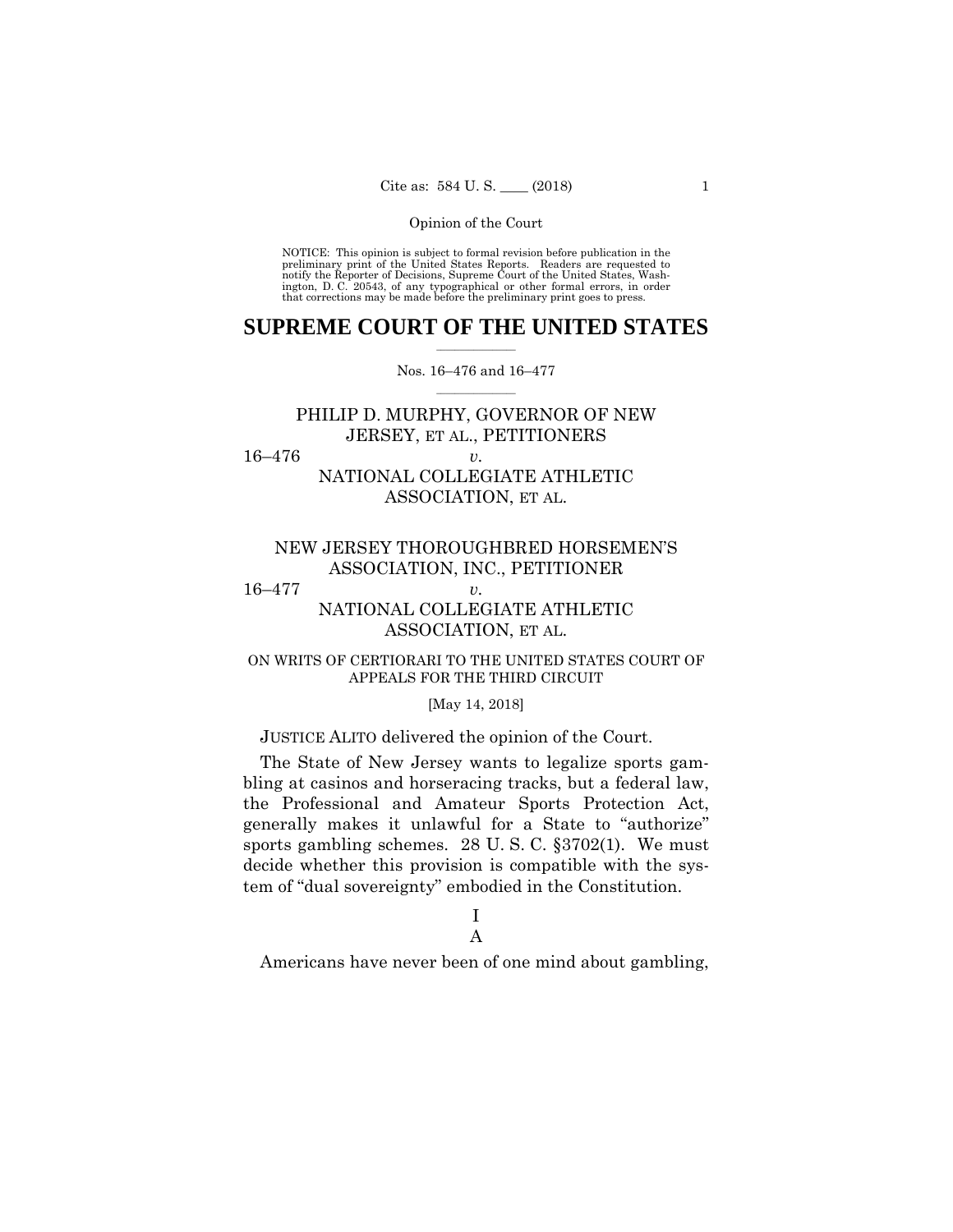and attitudes have swung back and forth. By the end of the 19th century, gambling was largely banned throughout the country,<sup>1</sup> but beginning in the  $1920s$  and  $1930s$ , laws prohibiting gambling were gradually loosened.

New Jersey's experience is illustrative. In 1897, New Jersey adopted a constitutional amendment that barred all gambling in the State.2 But during the Depression, the State permitted parimutuel betting on horse races as a way of increasing state revenue,<sup>3</sup> and in 1953, churches and other nonprofit organizations were allowed to host bingo games.4 In 1970, New Jersey became the third State to run a state lottery,<sup>5</sup> and within five years, 10 other States followed suit.6

 measure allowing casino gambling in Atlantic City alone.10 By the 1960s, Atlantic City, "once the most fashionable resort of the Atlantic Coast," had fallen on hard times,7 and casino gambling came to be seen as a way to revitalize the city.8 In 1974, a referendum on statewide legalization failed,9 but two years later, voters approved a narrower At that time, Nevada was the only other State with legal

<sup>1</sup>See Nat. Gambling Impact Study Comm'n, Final Report, p. 2–1 (1999) (Final Report); S. Durham & K. Hashimoto, The History of Gambling in America 34–35 (2010).<br><sup>2</sup>See *Atlantic City Racing Assn.* v. *Attorney General*, 98 N. J. 535,

<sup>539–541, 489</sup> A. 2d 165, 167–168 (1985).<br><sup>3</sup>See Note, The Casino Act: Gambling's Past and the Casino Act's

Future, 10 Rutgers-Camden L. J. 279, 287 (1979) (The Casino Act). 4 *Id.*, at 288; see also N. J. Const., Art. 4, §7, ¶2(A); Bingo Licensing

Law, N. J. Stat. Ann. §5:8–24 *et seq.* (West 2012).<br><sup>5</sup>See State Lottery Law, N. J. Stat. Ann. §5:9–1 *et seq.*; The Casino

Act, at 288; N. J. Const., Art. 4, §7, ¶2(C); Final Report, at 2–1.<br><sup>6</sup>*Id.*, at 2–1.<br><sup>7</sup>T. White, The Making of the President 1964, p. 275 (1965).

<sup>8</sup>See D. Clary, Gangsters to Governors 152–153 (2017) (Clary).

<sup>9</sup>See The Casino Act, at 289.

<sup>10</sup>See *ibid.*; N. J. Const., Art. 4, §7, ¶2(D).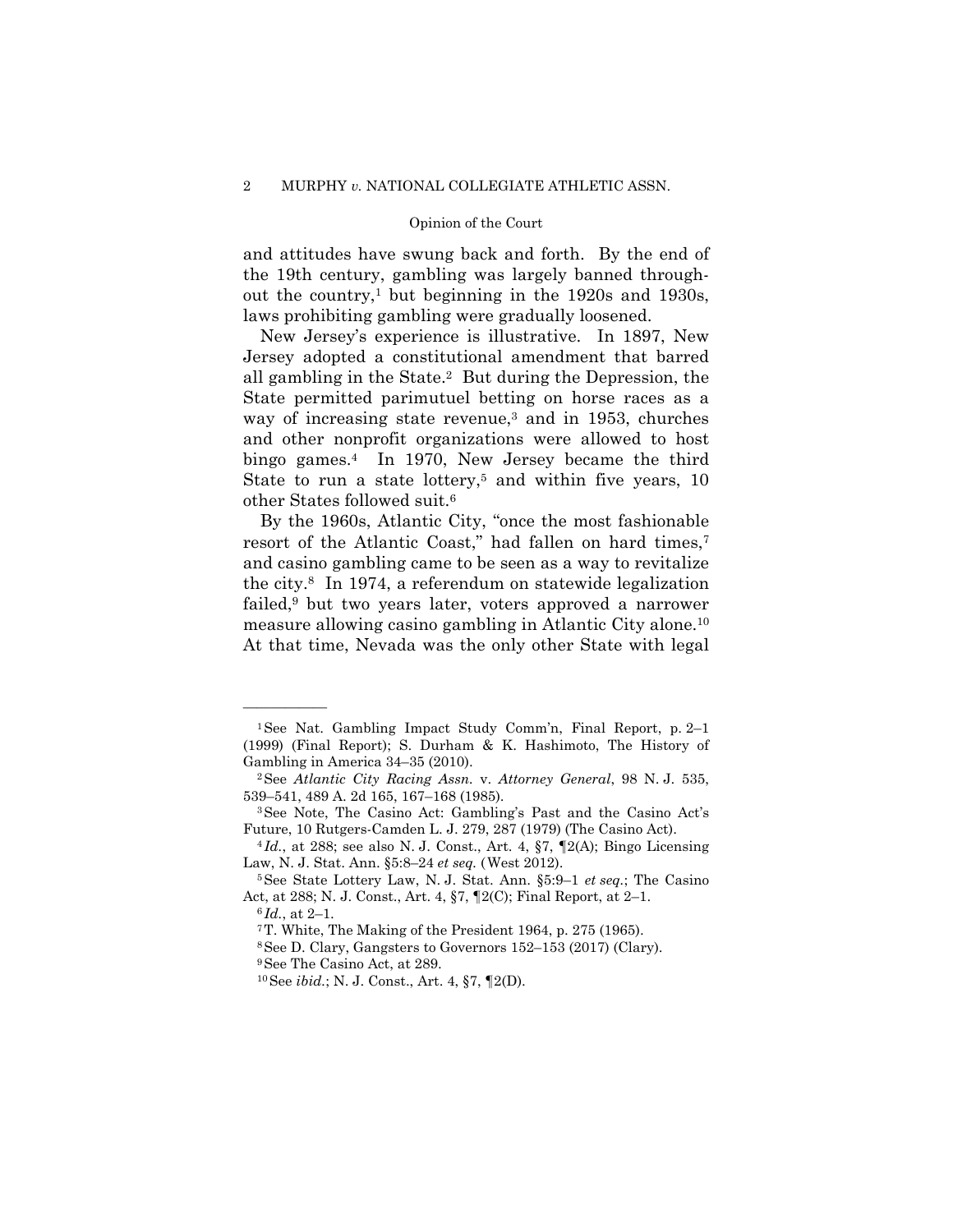casinos,11 and thus for a while the Atlantic City casinos had an east coast monopoly. "With 60 million people living within a one-tank car trip away," Atlantic City became "the most popular tourist destination in the United States."12 But that favorable situation eventually came to an end.

With the enactment of the Indian Gaming Regulatory Act in 1988, 25 U. S. C. §2701 *et seq.*, casinos opened on Indian land throughout the country. Some were located within driving distance of Atlantic City,<sup>13</sup> and nearby States (and many others) legalized casino gambling.14 But Nevada remained the only state venue for legal sports gambling in casinos, and sports gambling is immensely popular.15

 Sports gambling, however, has long had strong opposition. Opponents argue that it is particularly addictive and especially attractive to young people with a strong interest in sports,16 and in the past gamblers corrupted and seriously damaged the reputation of professional and amateur sports.<sup>17</sup> Apprehensive about the potential effects of

Amateur Sports Protection Act—Policy Concerns Behind Senate Bill 474, 2 Seton Hall J. Sport L. 5, 7 (1992); Brief for Stop Predatory Gambling et al. as *Amici Curiae* 22–23.<br><sup>17</sup>For example, in 1919, professional gamblers are said to have paid

members of the Chicago White Sox to throw the World Series, an episode that was thought to have threatened baseball's status as the Nation's pastime. See E. Asinof, Eight Men Out: The Black Sox and

<sup>——————</sup>  <sup>11</sup> Clary 146.

<sup>&</sup>lt;sup>12</sup>*Id.*, at 146, 158.<br><sup>13</sup>*Id.*, at 208–210.<br><sup>14</sup>Casinos now operate in New York, Pennsylvania, Delaware, and Maryland. See American Gaming Assn., 2016 State of the States, p. 8, online at https://www.americangaming.org/sites/default/files/2016%20 State%20of%20the%20States\_FINAL.pdf (all Internet materials as last visited May 4, 2018). 15See, *e.g.*, Brief for American Gaming Assn. as *Amicus Curiae* 1–2. 16See, *e.g.*, Final Report, at 3–10; B. Bradley, The Professional and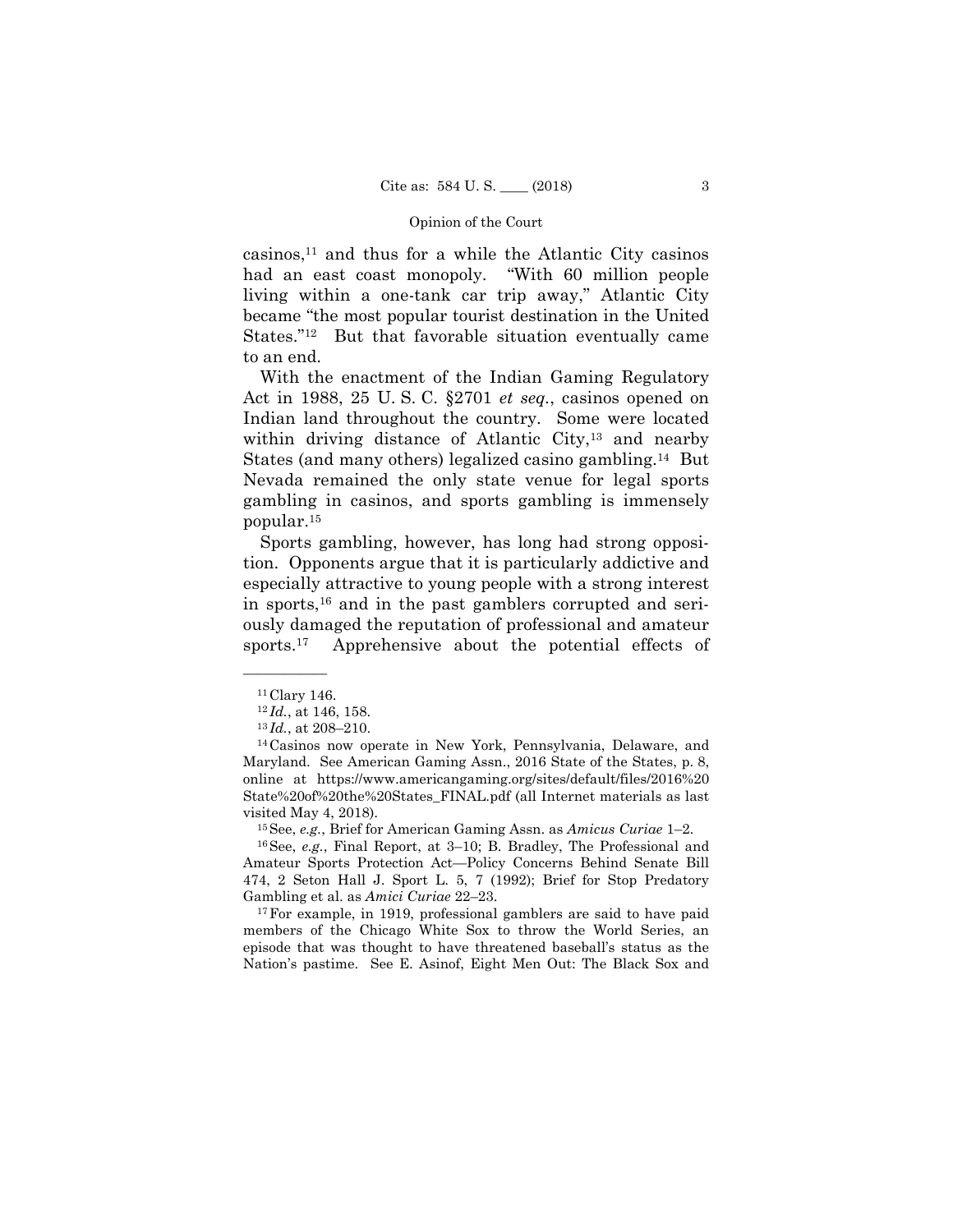sports gambling, professional sports leagues and the National Collegiate Athletic Association (NCAA) long opposed legalization.18

B

By the 1990s, there were signs that the trend that had brought about the legalization of many other forms of gambling might extend to sports gambling,19 and this sparked federal efforts to stem the tide. Opponents of sports gambling turned to the legislation now before us, the Professional and Amateur Sports Protection Act (PASPA). 28 U. S. C. §3701 *et seq.* PASPA's proponents argued that it would protect young people, and one of the bill's sponsors, Senator Bill Bradley of New Jersey, a former college and professional basketball star, stressed that the law was needed to safeguard the integrity of sports.<sup>20</sup> The Department of Justice opposed the bill,<sup>21</sup> but it was passed and signed into law.

PASPA's most important provision, part of which is directly at issue in these cases, makes it "unlawful" for a State or any of its subdivisions<sup>22</sup> "to sponsor, operate,

the 1919 World Series 5, 198–199 (1963). And in the early 1950s, the Nation was shocked when several college basketball players were convicted for shaving points. S. Cohen, The Game They Played 183– 238 (1977). This scandal is said to have nearly killed college basketball. See generally C. Rosen, Scandals of '51: How the Gamblers Almost Killed College Basketball (1978). 18See Professional and Amateur Sports Protection, S. Rep. No. 102–

<sup>248,</sup> p. 8 (1991); Hearing before the Subcommittee on Patents, Copyrights and Trademarks of the Senate Committee on the Judiciary, 102d Cong., 1st Sess., 21, 39, 46–47, 59–60, 227 (1991) (S. Hrg. 102–499) (statements by representatives of major sports leagues opposing sports gambling).<br><sup>19</sup> S. Rep. No. 102–248, at 5.

<sup>20</sup>S. Hrg. 102–499, at 10–14.

<sup>21</sup>App. to Pet. for Cert. in No. 16–476, p. 225a.

 $22$ The statute applies to any "governmental entity," which is defined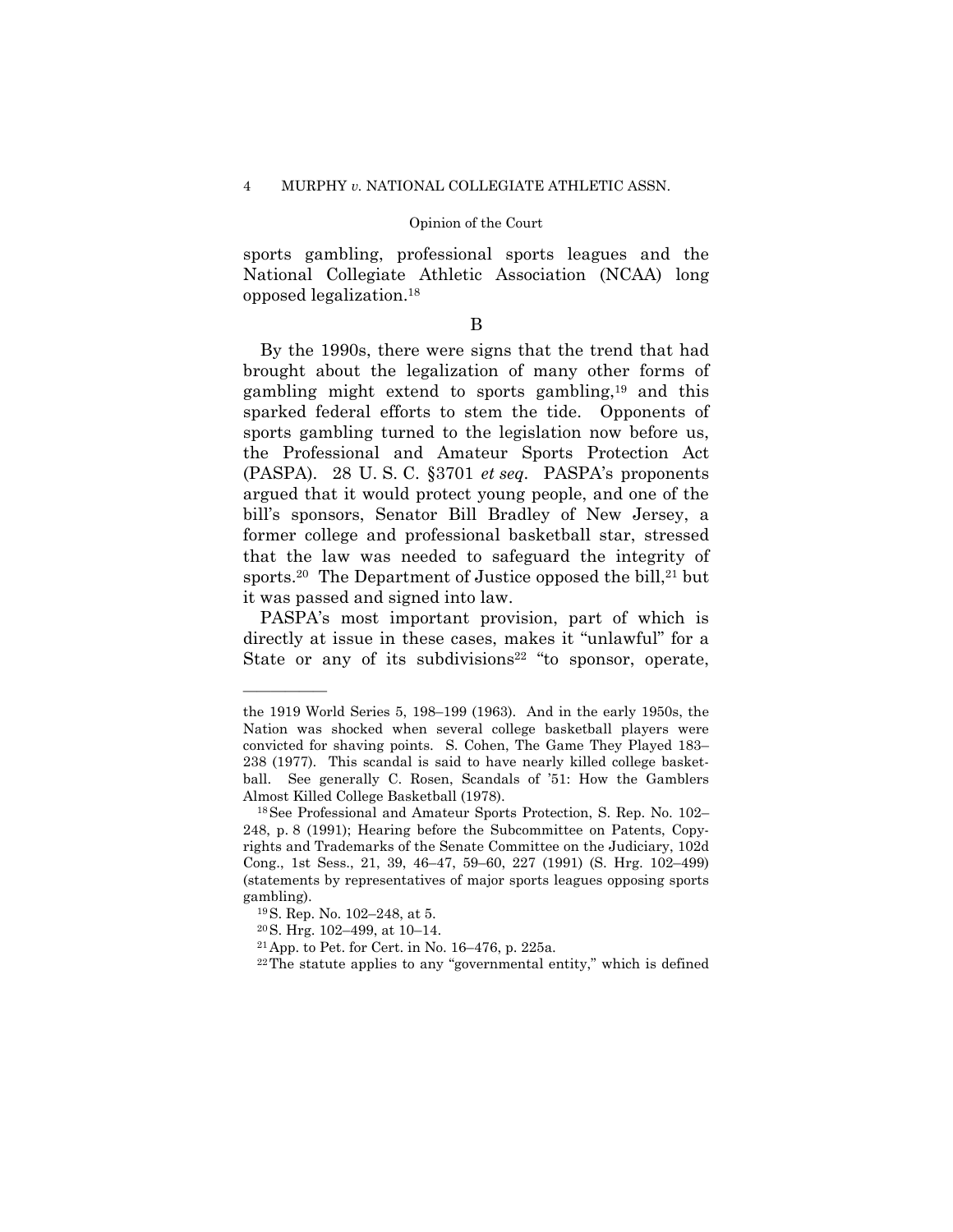advertise, promote, license, or authorize by law or compact . . . a lottery, sweepstakes, or other betting, gambling, or wagering scheme based . . . on" competitive sporting events. §3702(1). In parallel, §3702(2) makes it "unlawful" for "a person to sponsor, operate, advertise, or promote" those same gambling schemes<sup>23</sup>—but only if this is done "pursuant to the law or compact of a governmental entity." PASPA does not make sports gambling a federal crime (and thus was not anticipated to impose a significant law enforcement burden on the Federal Government).24 Instead, PASPA allows the Attorney General, as well as professional and amateur sports organizations, to bring civil actions to enjoin violations. §3703.

At the time of PASPA's adoption, a few jurisdictions allowed some form of sports gambling. In Nevada, sports gambling was legal in casinos,25 and three States hosted sports lotteries or allowed sports pools.<sup>26</sup> PASPA contains "grandfather" provisions allowing these activities to continue.  $\S 3704(a)(1)–(2)$ . Another provision gave New Jersey the option of legalizing sports gambling in Atlantic City—provided that it did so within one year of the law's

as "a State, a political subdivision of a State, or an entity or organization . . . that has governmental authority within the territorial boundaries of the United States." 28 U. S. C.  $\S 3701(2)$ .<br><sup>23</sup>PASPA does not define the term "scheme." The United States has

not offered a definition of the term but suggests that it encompasses only those forms of gambling having some unspecified degree of organization or structure. See Brief for United States as *Amicus Curiae* 28– 29. For convenience, we will use the term "sports gambling" to refer to whatever forms of sports gambling fall within PASPA's reach.<br><sup>24</sup>The Congressional Budget Office estimated that PASPA would not

require the appropriation of any federal funds. S. Rep. No. 102–248, at

<sup>10. 25</sup> *Ibid.* 

<sup>26</sup> *Ibid.*; 138 Cong. Rec. 12973.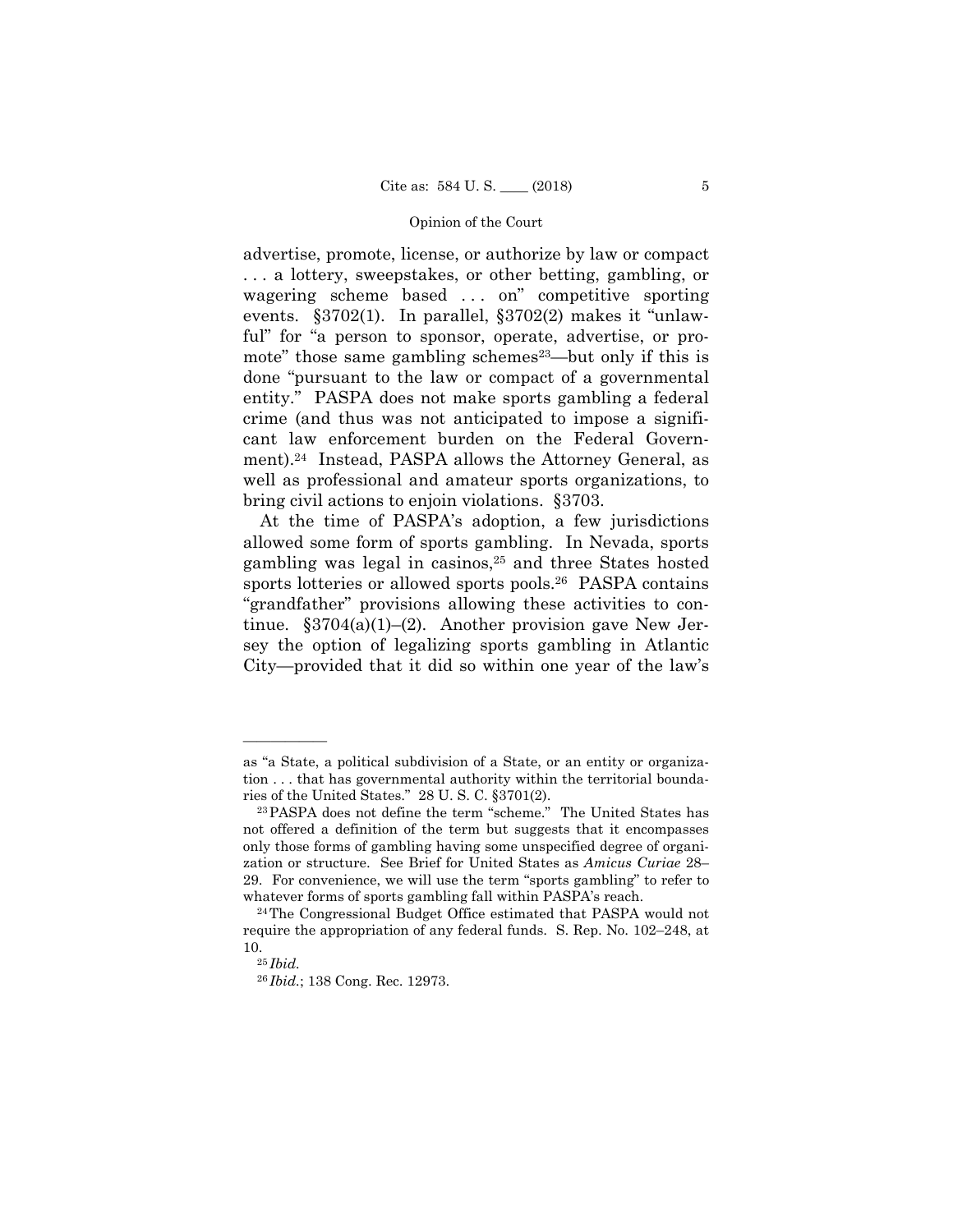effective date.  $\S 3704(a)(3).^{27}$ 

New Jersey did not take advantage of this special option, but by 2011, with Atlantic City facing stiff competition, the State had a change of heart. New Jersey voters approved an amendment to the State Constitution making it lawful for the legislature to authorize sports gambling, Art. IV, §7, ¶2(D), (F), and in 2012 the legislature enacted a law doing just that, 2011 N. J. Laws p. 1723 (2012 Act).

The 2012 Act quickly came under attack. The major professional sports leagues and the NCAA brought an action in federal court against the New Jersey Governor and other state officials (hereinafter New Jersey), seeking to enjoin the new law on the ground that it violated PASPA. In response, the State argued, among other things, that PASPA unconstitutionally infringed the State's sovereign authority to end its sports gambling ban. See *National Collegiate Athletic Assn.* v. *Christie*, 926 F. Supp. 2d 551, 561 (NJ 2013).

In making this argument, the State relied primarily on two cases, *New York* v. *United States*, 505 U. S. 144 (1992), and *Printz* v. *United States*, 521 U. S. 898 (1997), in which we struck down federal laws based on what has been dubbed the "anticommandeering" principle. In *New York*, we held that a federal law unconstitutionally ordered the State to regulate in accordance with federal standards, and in *Printz*, we found that another federal statute unconstitutionally compelled state officers to enforce federal law.

Relying on these cases, New Jersey argued that PASPA is similarly flawed because it regulates a State's exercise

<sup>27</sup>Although this provision did not specifically mention New Jersey or Atlantic City, its requirements—permitting legalization only "in a municipality" with an uninterrupted 10-year history of legal casino gaming—did not fit anyplace else.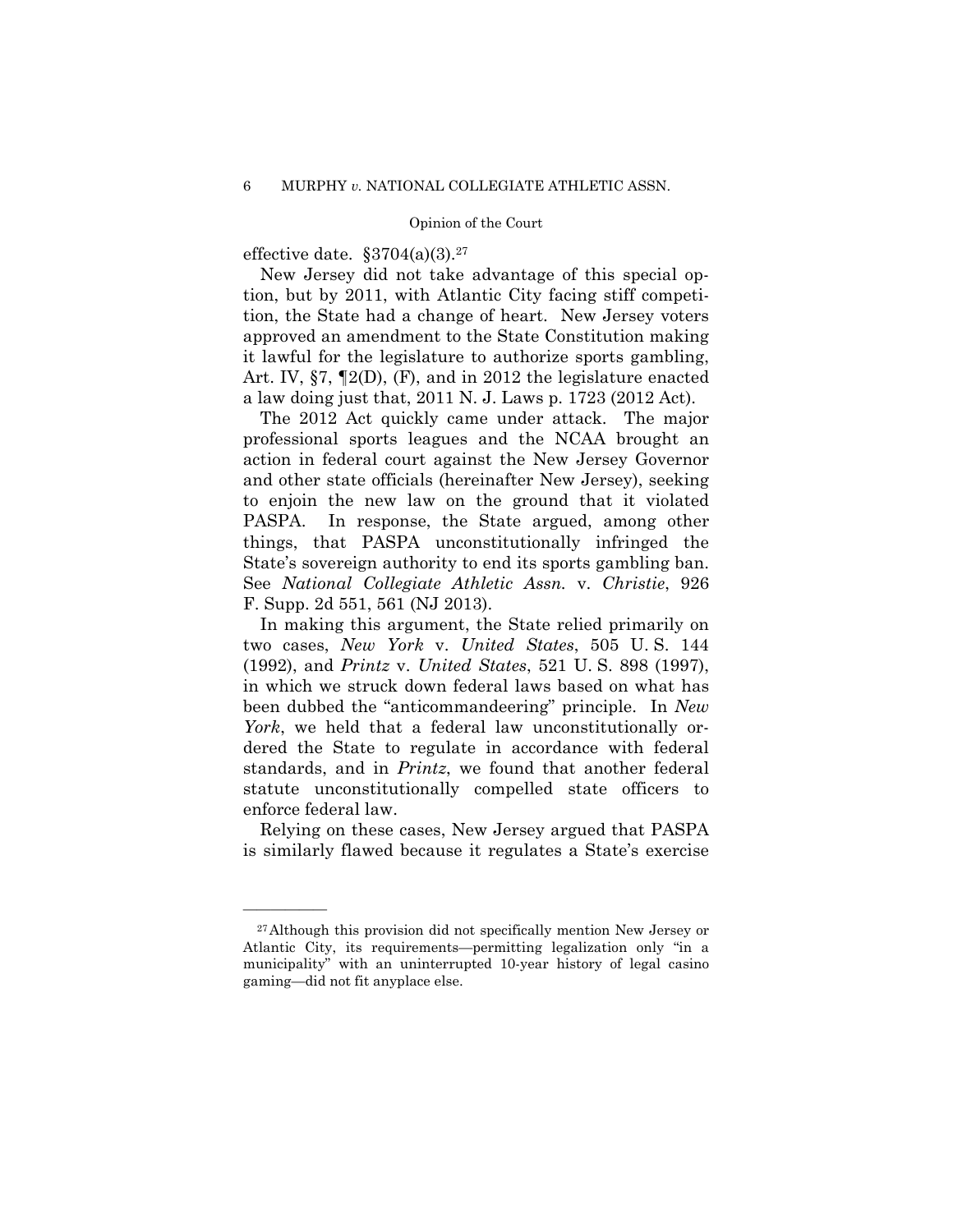F. Supp. 2d, at  $561-562$ . of its lawmaking power by prohibiting it from modifying or repealing its laws prohibiting sports gambling. See *National Collegiate Athletic Assn.* v. *Christie*, 926 The plaintiffs countered that PASPA is critically different from the commandeering cases because it does not command the States to take any affirmative act. *Id.*, at 562. Without an affirmative federal command to *do* something, the plaintiffs insisted, there can be no claim of commandeering. *Ibid.* 

 affirmative command. *Id.*, at 231. In the words of the §3702(1). "[T]he lack of an affirmative prohibition of an The District Court found no anticommandeering violation, *id.*, at 569–573, and a divided panel of the Third Circuit affirmed, *National Collegiate Athletic Assn.* v. *Christie*, 730 F. 3d 208 (2013) *(Christie I)*. The panel thought it significant that PASPA does not impose any panel, "PASPA does not require or coerce the states to lift a finger." *Ibid.* (emphasis deleted). The panel recognized that an affirmative command (for example, "Do not repeal") can often be phrased as a prohibition ("Repeal is prohibited"), but the panel did not interpret PASPA as prohibiting the repeal of laws outlawing sports gambling. *Id.*, at 232. A repeal, it thought, would not amount to "authoriz[ation]" and thus would fall outside the scope of activity," the panel wrote, "does not mean it is affirmatively authorized by law. The right to do that which is not prohibited derives not from the authority of the state but from the inherent rights of the people." *Id.*, at 232 (emphasis deleted).

New Jersey filed a petition for a writ of certiorari, raising the anticommandeering issue. Opposing certiorari, the United States told this Court that PASPA does not require New Jersey "to leave in place the state-law prohibitions against sports gambling that it had chosen to adopt prior to PASPA's enactment. To the contrary, New Jersey is free to repeal those prohibitions in whole or in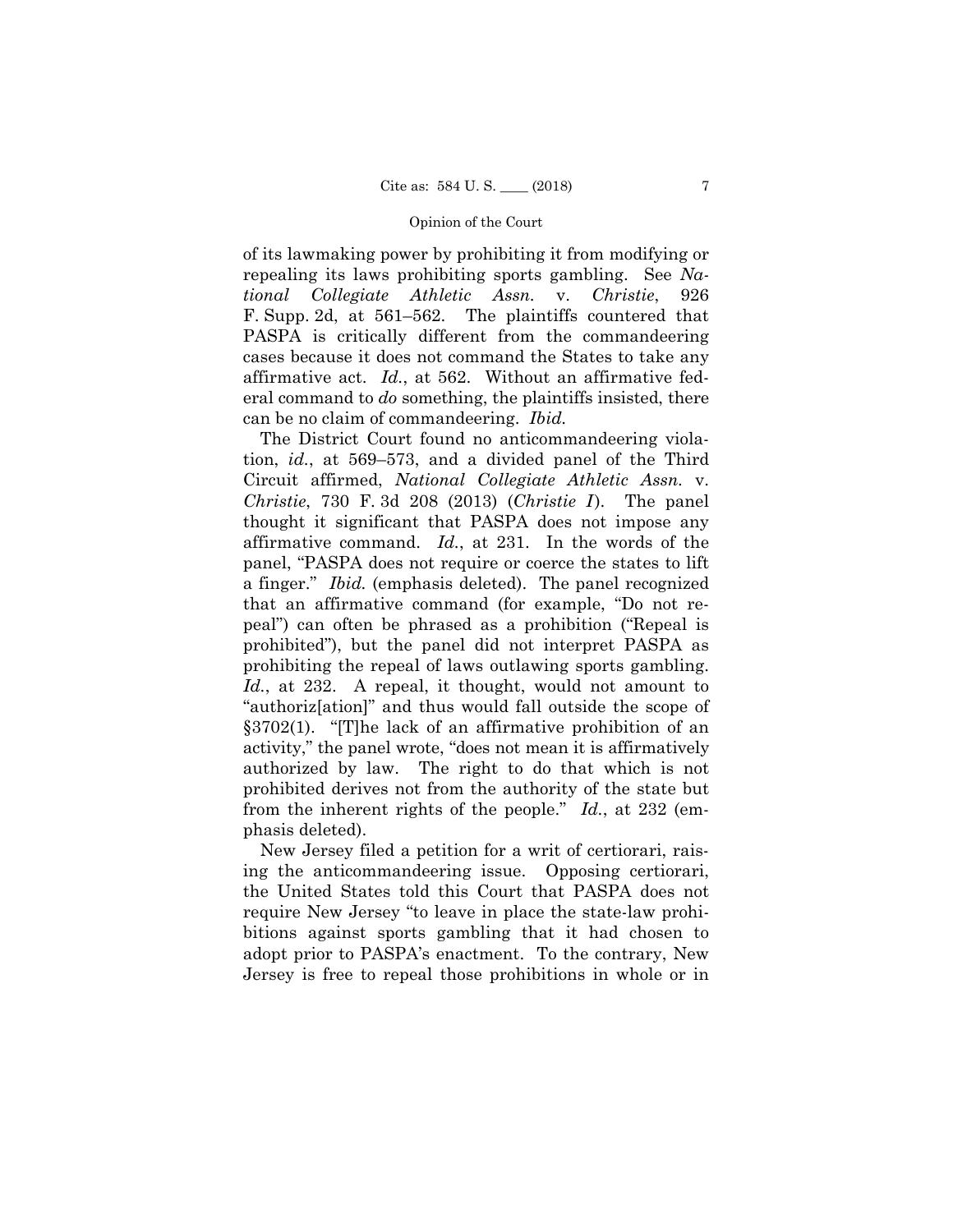part." Brief for United States in Opposition in *Christie* v. *National Collegiate Athletic Assn.*, O. T. 2013, No. 13–967 etc., p. 11. See also Brief for Respondents in Opposition in No. 13–967 etc., p. 23 ("Nothing in that unambiguous language compels states to prohibit or maintain any existing prohibition on sports gambling"). We denied review. *Christie* v. *National Collegiate Athletic Assn*., 573 U. S. \_\_\_ (2014).

Picking up on the suggestion that a partial repeal would be allowed, the New Jersey Legislature enacted the law now before us. 2014 N. J. Laws p. 602 (2014 Act). The 2014 Act declares that it is not to be interpreted as causing the State to authorize, license, sponsor, operate, advertise, or promote sports gambling. *Ibid.* Instead, it is framed as a repealer. Specifically, it repeals the provisions of state law prohibiting sports gambling insofar as they concerned the "placement and acceptance of wagers" on sporting events by persons 21 years of age or older at a horseracing track or a casino or gambling house in Atlantic City. *Ibid.* The new law also specified that the repeal was effective only as to wagers on sporting events not involving a New Jersey college team or a collegiate event taking place in the State. *Ibid.* 

Predictably, the same plaintiffs promptly commenced a new action in federal court. They won in the District Court, *National Collegiate Athletic Assn.* v. *Christie,* 61 F. Supp. 3d 488 (NJ 2014), and the case was eventually heard by the Third Circuit sitting en banc. The en banc court affirmed, finding that the new law, no less than the old one, violated PASPA by "author[izing]" sports gambling. *National Collegiate Athletic Assn.* v. *Governor of N. J.*, 832 F. 3d 389 (2016) (case below). The court was unmoved by the New Jersey Legislature's "artful[]" attempt to frame the 2014 Act as a repealer. *Id.*, at 397. Looking at what the law "actually does," the court concluded that it constitutes an authorization because it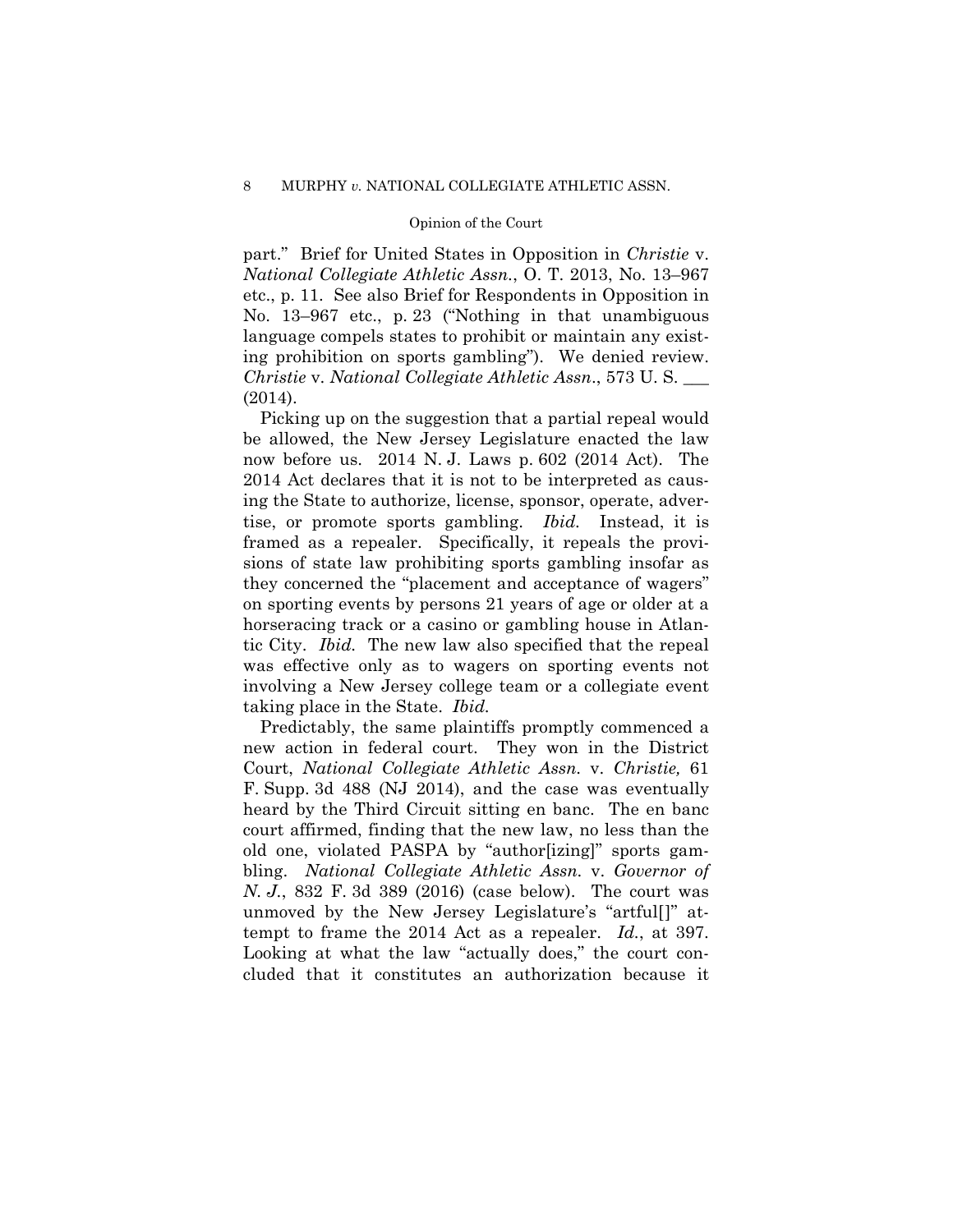particular locations or operators." *Id.*, at 397, 401. The "selectively remove[s] a prohibition on sports wagering in a manner that permissively channels wagering activity to court disavowed some of the reasoning in the *Christie I*  opinion*,* finding its discussion of "the relationship between a 'repeal' and an 'authorization' to have been too facile." 832 F. 3d, at 401. But the court declined to say whether a repeal that was more complete than the 2014 Act would still amount to an authorization. The court observed that a partial repeal that allowed only "*de minimis* wagers between friends and family would not have nearly the type of authorizing effect" that it found in the 2014 Act, and it added: "We need not . . . articulate a line whereby a partial repeal of a sports wagering ban amounts to an authorization under PASPA, *if indeed such a line could be drawn*." *Id.*, at 402 (emphasis added).

Having found that the 2014 Act violates PASPA's prohibition of state authorization of sports gambling schemes, the court went on to hold that this prohibition does not contravene the anticommandeering principle because it "does not command states to take affirmative actions." *Id.*, at 401.

We granted review to decide the important constitutional question presented by these cases, *sub nom*. *Christie* v. *National Collegiate Athletic Assn.*, 582 U. S. \_\_\_ (2017).

II

Before considering the constitutionality of the PASPA provision prohibiting States from "author[izing]" sports gambling, we first examine its meaning. The parties advance dueling interpretations, and this dispute has an important bearing on the constitutional issue that we must decide. Neither respondents nor the United States, appearing as an *amicus* in support of respondents, contends that the provision at issue would be constitutional if petitioners' interpretation is correct. Indeed, the United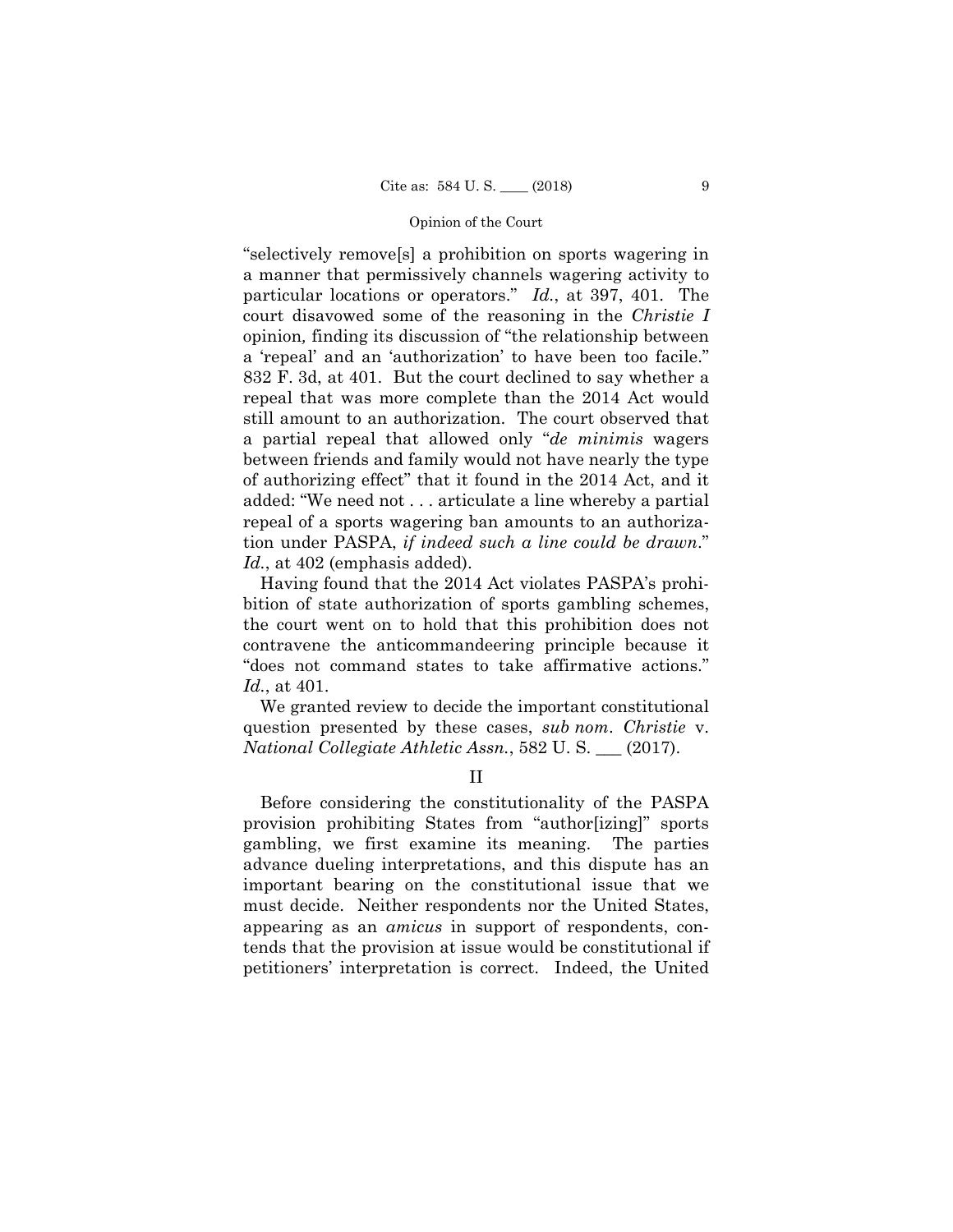States expressly concedes that the provision is unconstitutional if it means what petitioners claim. Brief for United States 8, 19.

# A

Petitioners argue that the anti-authorization provision requires States to maintain their existing laws against sports gambling without alteration. One of the accepted meanings of the term "authorize," they point out, is "permit." Brief for Petitioners in No. 16–476, p. 42 (citing Black's Law Dictionary 133 (6th ed. 1990); Webster's Third New International Dictionary 146 (1992)). They therefore contend that any state law that has the effect of permitting sports gambling, including a law totally or partially repealing a prior prohibition, amounts to an authorization. Brief for Petitioners in No. 16–476, at 42.

 Respondents interpret the provision more narrowly. They claim that the *primary* definition of "authorize" requires affirmative action. Brief for Respondents 39. To authorize, they maintain, means "'[t]o empower; to give a right or authority to act; to endow with authority.'" *Ibid.*  (quoting Black's Law Dictionary, at 133). And this, they say, is precisely what the 2014 Act does: It empowers a defined group of entities, and it endows them with the authority to conduct sports gambling operations.

Respondents do not take the position that PASPA bans all modifications of old laws against sports gambling, Brief for Respondents 20, but just how far they think a modification could go is not clear. They write that a State "can also repeal or enhance [laws prohibiting sports gambling] without running afoul of PASPA" but that it "cannot 'partially repeal' a general prohibition for only one or two preferred providers, or only as to sports-gambling schemes conducted by the state." *Ibid.* Later in their brief, they elaborate on this point:

"If, for example, a state had an existing felony prohi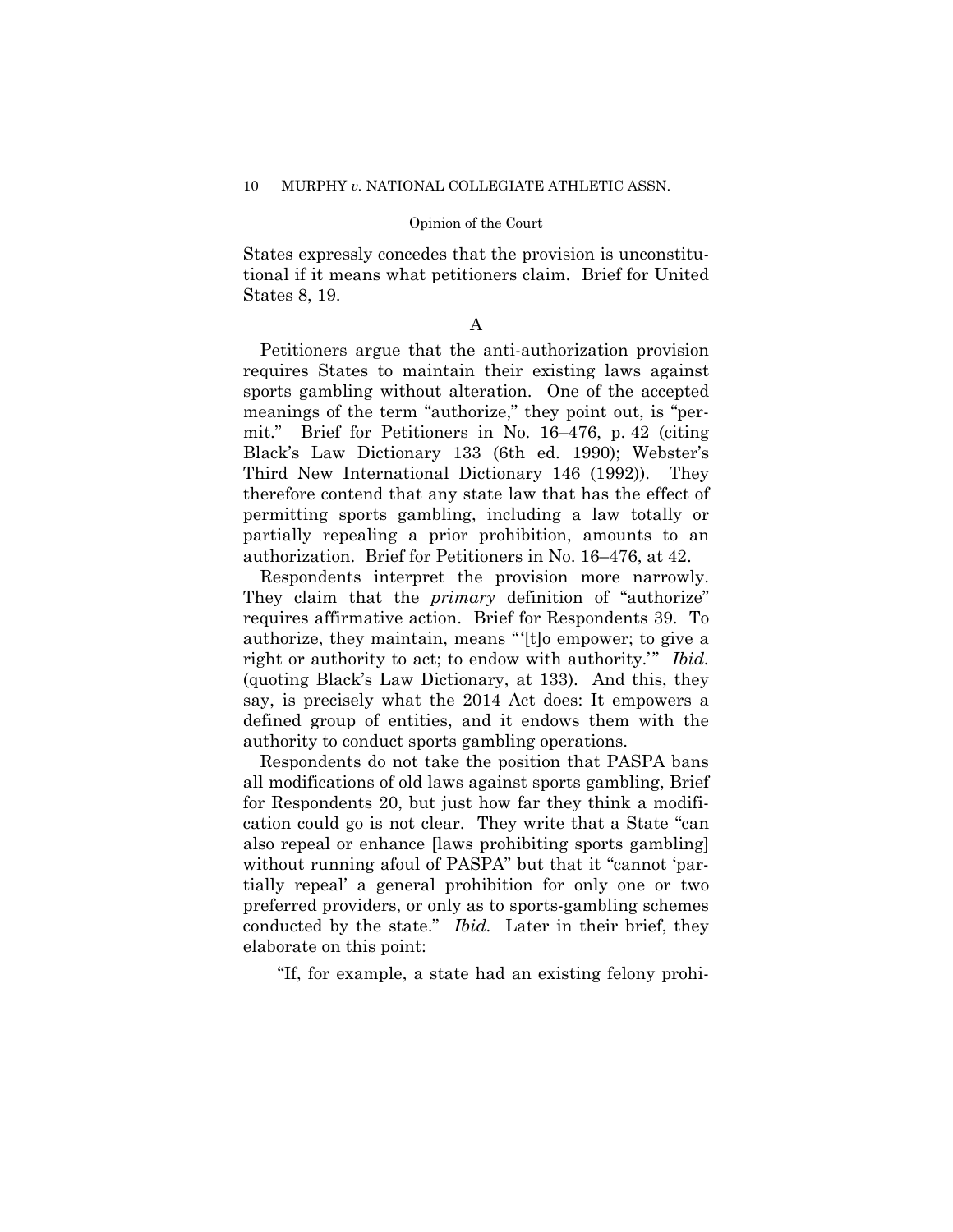bition on all lotteries, it could maintain the law, it could repeal the law, it could downgrade the crime to a misdemeanor or increase the penalty . . . . But if the state modified its law, whether through a new authorization or through an amendment partially repealing the existing prohibition, to authorize the state to conduct a sports lottery, that modified law would be preempted." *Id.*, at 31.

The United States makes a similar argument. PASPA, it contends, does not prohibit a State from enacting a complete repeal because "one would not ordinarily say that private conduct is 'authorized by law' simply because the government has not prohibited it." Brief for United States 17. But the United States claims that "[t]he 2014 Act's selective and conditional permission to engage in conduct that is generally prohibited certainly qualifies" as an authorization. *Ibid.* The United States does not argue that PASPA outlaws *all* partial repeals, but it does not set out any clear rule for distinguishing between partial repeals that constitute the "authorization" of sports gambling and those that are permissible. The most that it is willing to say is that a State could "eliminat<sup>[e]</sup> prohibitions on sports gambling involving wagers by adults or wagers below a certain dollar threshold." *Id.*, at 29.

B

In our view, petitioners' interpretation is correct: When a State completely or partially repeals old laws banning sports gambling, it "authorize[s]" that activity. This is clear when the state-law landscape at the time of PASPA's enactment is taken into account. At that time, all forms of sports gambling were illegal in the great majority of States, and in that context, the competing definitions offered by the parties lead to the same conclusion. The repeal of a state law banning sports gambling not only "permits" sports gambling (petitioners' favored definition);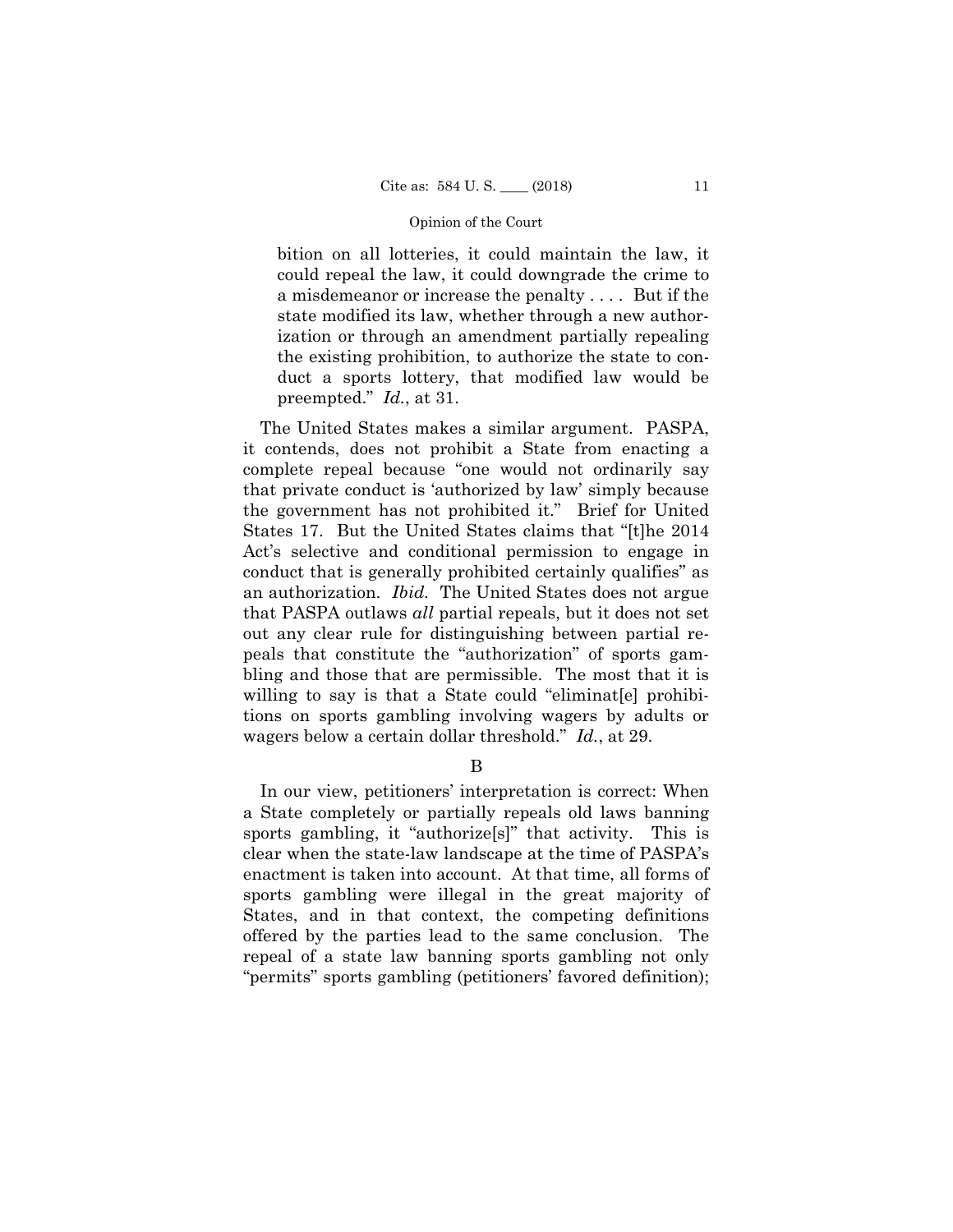it also gives those now free to conduct a sports betting operation the "right or authority to act"; it "empowers" them (respondents' and the United States's definition).

The concept of state "authorization" makes sense only against a backdrop of prohibition or regulation. A State is not regarded as authorizing everything that it does not prohibit or regulate. No one would use the term in that way. For example, no one would say that a State "authorizes" its residents to brush their teeth or eat apples or sing in the shower. We commonly speak of state authorization only if the activity in question would otherwise be restricted.28

 previously was prohibited from engaging in the activity. The United States counters that, even if the term "authorize," standing alone, is interpreted as petitioners claim, PASPA contains additional language that precludes that reading. The provision at issue refers to "authoriz[ation] *by law*," §3702(1) (emphasis added), and the parallel provision governing private conduct, §3702(2), applies to conduct done "pursuant to the law . . . of a governmental entity." The United States maintains that one "would not naturally describe a person conducting a sports-gambling operation that is merely left unregulated as acting 'pursuant to' state law." Brief for United States 18. But one might well say exactly that if the person ("Now that the State has legalized the sale of marijuana, Joe is able to sell the drug pursuant to state law.")

The United States also claims to find support for its interpretation in the fact that the authorization ban ap-

 https://www.usatoday.com/story/news/nation-now/2018/01/23/vermont-28See, *e.g.*, A. McCullum, Vermont's legal recreational marijuana law: What you should know, USA Today Network (Jan. 23, 2018), online at legal-marijuana-law-what-know/1056869001/ ("Vermont . . . bec[ame] the first [State] in the country to *authorize* the recreational use of [marijuana] by an act of a state legislature." (emphasis added)).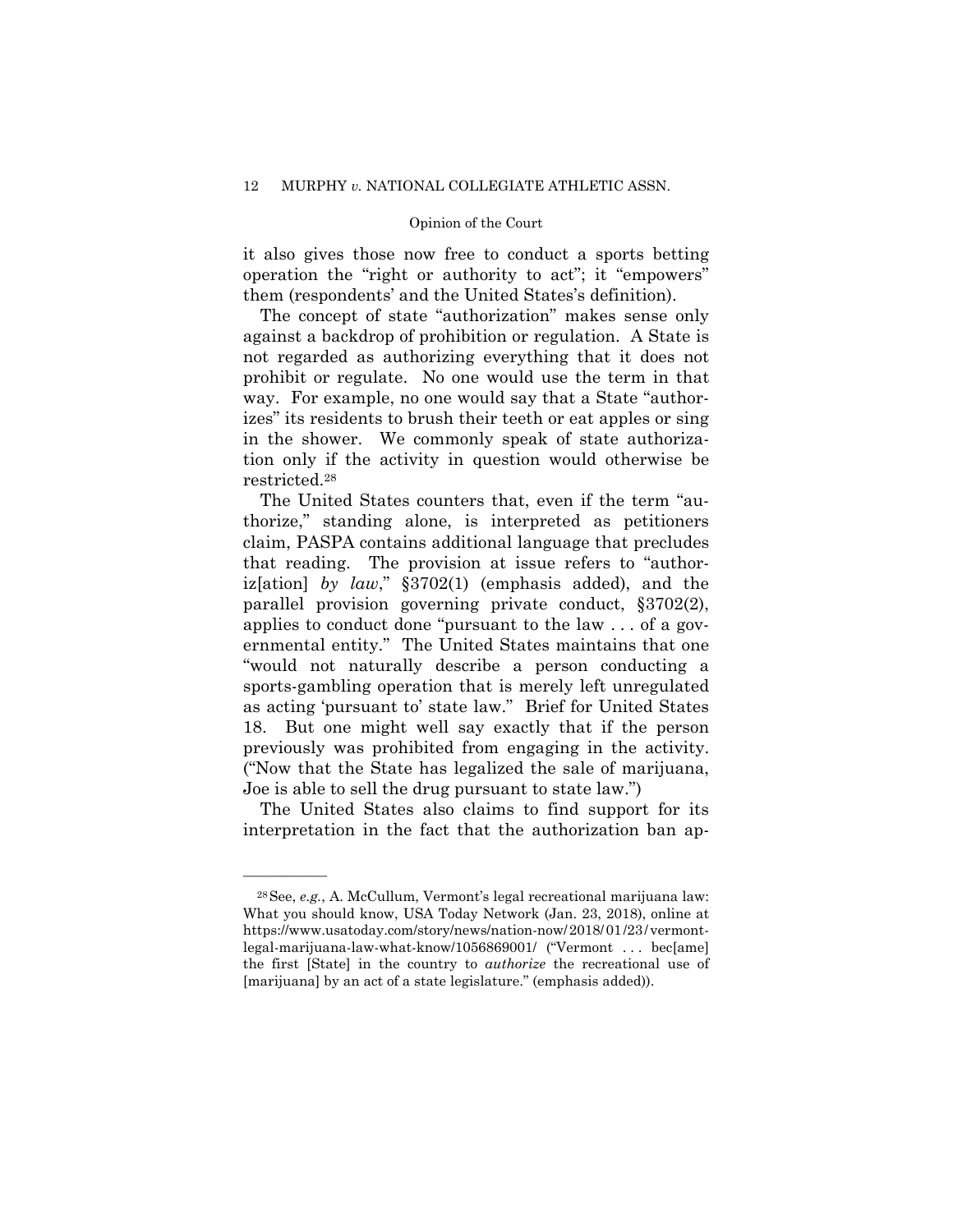plies to all "governmental entities." It is implausible, the United States submits, to think that Congress "commanded every county, district, and municipality in the Nation to prohibit sports betting." *Ibid.* But in making this argument, the United States again ignores the legal landscape at the time of PASPA's enactment. At that time, sports gambling was generally prohibited by state law, and therefore a State's political subdivisions were powerless to legalize the activity. But what if a State enacted a law enabling, but not requiring, one or more of its subdivisions to decide whether to authorize sports gambling? Such a state law would not itself authorize sports gambling. The ban on legalization at the local level addresses this problem.

The interpretation adopted by the Third Circuit and advocated by respondents and the United States not only ignores the situation that Congress faced when it enacted PASPA but also leads to results that Congress is most unlikely to have wanted. This is illustrated by the implausible conclusions that all of those favoring alternative interpretations have been forced to reach about the extent to which the provision permits the repeal of laws banning sports gambling.

The Third Circuit could not say which, if any, partial repeals are allowed. 832 F. 3d, at 402. Respondents and the United States tell us that the PASPA ban on state authorization allows complete repeals, but beyond that they identify no clear line. It is improbable that Congress meant to enact such a nebulous regime.

# $\mathcal{C}$

The respondents and United States argue that even if there is some doubt about the correctness of their interpretation of the anti-authorization provision, that interpretation should be adopted in order to avoid any anticommandeering problem that would arise if the provision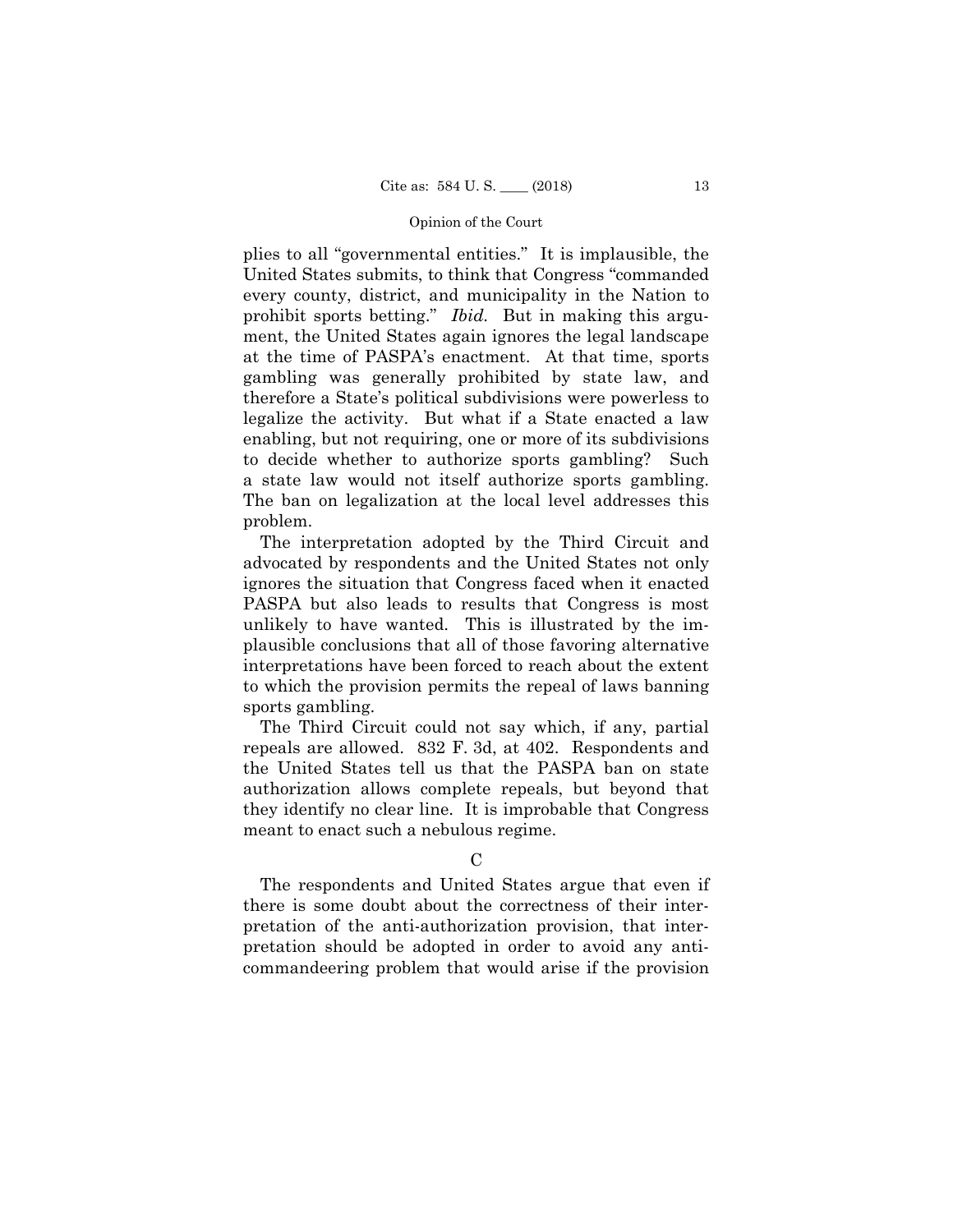were construed to require States to maintain their laws prohibiting sports gambling. Brief for Respondents 38; Brief for United States 19. They invoke the canon of interpretation that a statute should not be held to be unconstitutional if there is any reasonable interpretation that can save it. See *Jennings* v. *Rodriguez*, 583 U. S. \_\_\_,

\_\_\_ (2018) (slip op., at 12). The plausibility of the alternative interpretations is debatable, but even if the law could be interpreted as respondents and the United States suggest, it would still violate the anticommandeering principle, as we now explain.

# III

A

The anticommandeering doctrine may sound arcane, but it is simply the expression of a fundamental structural decision incorporated into the Constitution, *i.e.*, the decision to withhold from Congress the power to issue orders directly to the States. When the original States declared their independence, they claimed the powers inherent in sovereignty—in the words of the Declaration of Independence, the authority "to do all . . . Acts and Things which Independent States may of right do." ¶32. The Constitution limited but did not abolish the sovereign powers of the States, which retained "a residuary and inviolable sovereignty." The Federalist No. 39, p. 245 (C. Rossiter ed. 1961). Thus, both the Federal Government and the States wield sovereign powers, and that is why our system of government is said to be one of "dual sovereignty." *Gregory* v. *Ashcroft*, 501 U. S. 452, 457 (1991).

The Constitution limits state sovereignty in several ways. It directly prohibits the States from exercising some attributes of sovereignty. See, *e.g.*, Art. I, §10. Some grants of power to the Federal Government have been held to impose implicit restrictions on the States. See, *e.g.*, *Department of Revenue of Ky.* v. *Davis*, 553 U. S. 328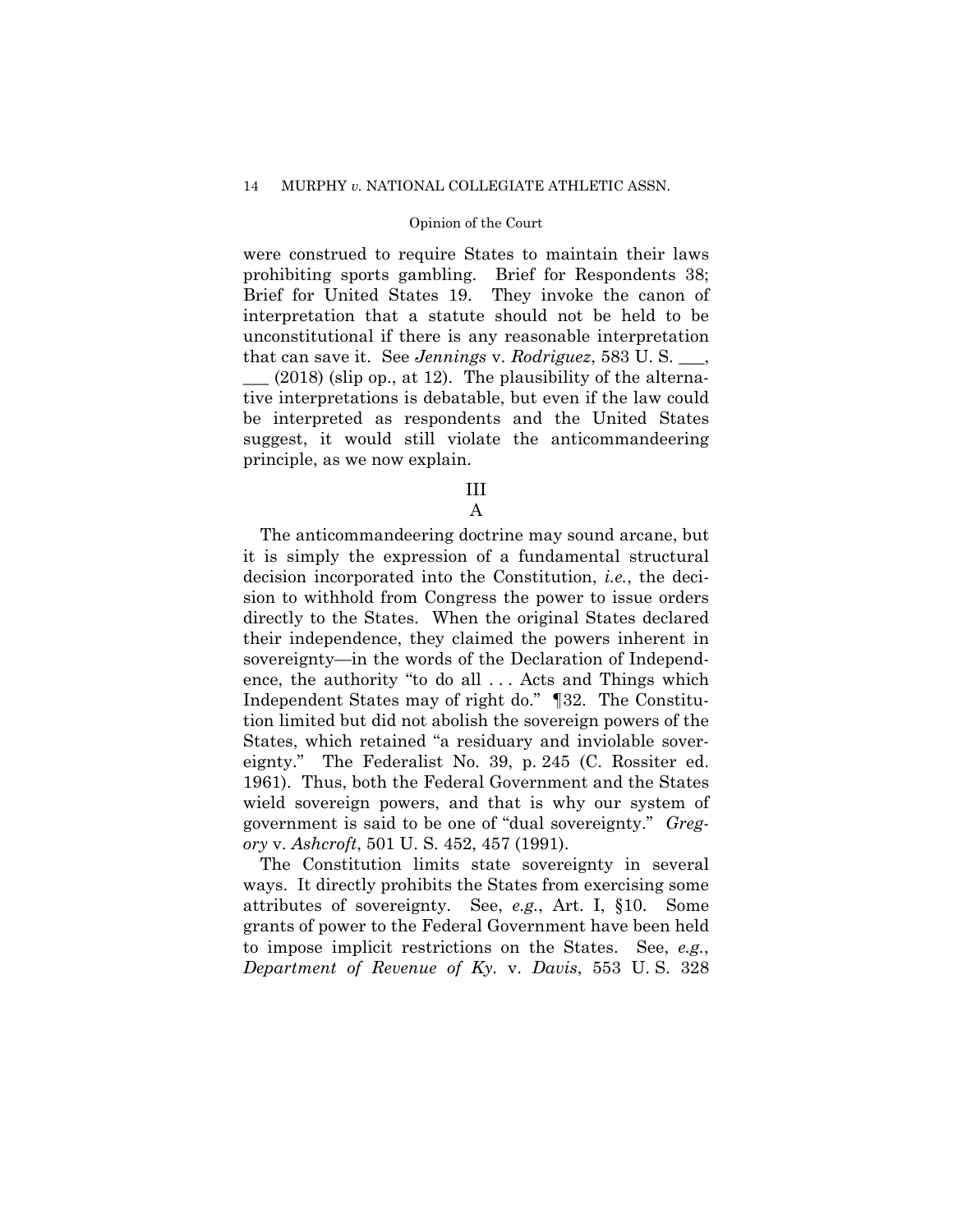(2008); *American Ins. Assn.* v. *Garamendi*, 539 U. S. 396 (2003). And the Constitution indirectly restricts the States by granting certain legislative powers to Congress, see Art. I, §8, while providing in the Supremacy Clause that federal law is the "supreme Law of the Land . . . any Thing in the Constitution or Laws of any State to the Contrary notwithstanding," Art. VI, cl. 2. This means that when federal and state law conflict, federal law prevails and state law is preempted.

The legislative powers granted to Congress are sizable, but they are not unlimited. The Constitution confers on Congress not plenary legislative power but only certain enumerated powers. Therefore, all other legislative power is reserved for the States, as the Tenth Amendment confirms. And conspicuously absent from the list of powers given to Congress is the power to issue direct orders to the governments of the States. The anticommandeering doctrine simply represents the recognition of this limit on congressional authority.

Although the anticommandeering principle is simple and basic, it did not emerge in our cases until relatively recently, when Congress attempted in a few isolated instances to extend its authority in unprecedented ways. The pioneering case was *New York* v. *United States*, 505 U. S. 144 (1992), which concerned a federal law that required a State, under certain circumstances, either to "take title" to low-level radioactive waste or to "regulat[e] according to the instructions of Congress." *Id.*, at 175. In enacting this provision, Congress issued orders to either the legislative or executive branch of state government (depending on the branch authorized by state law to take the actions demanded). Either way, the Court held, the provision was unconstitutional because "the Constitution does not empower Congress to subject state governments to this type of instruction." *Id.*, at 176.

Justice O'Connor's opinion for the Court traced this rule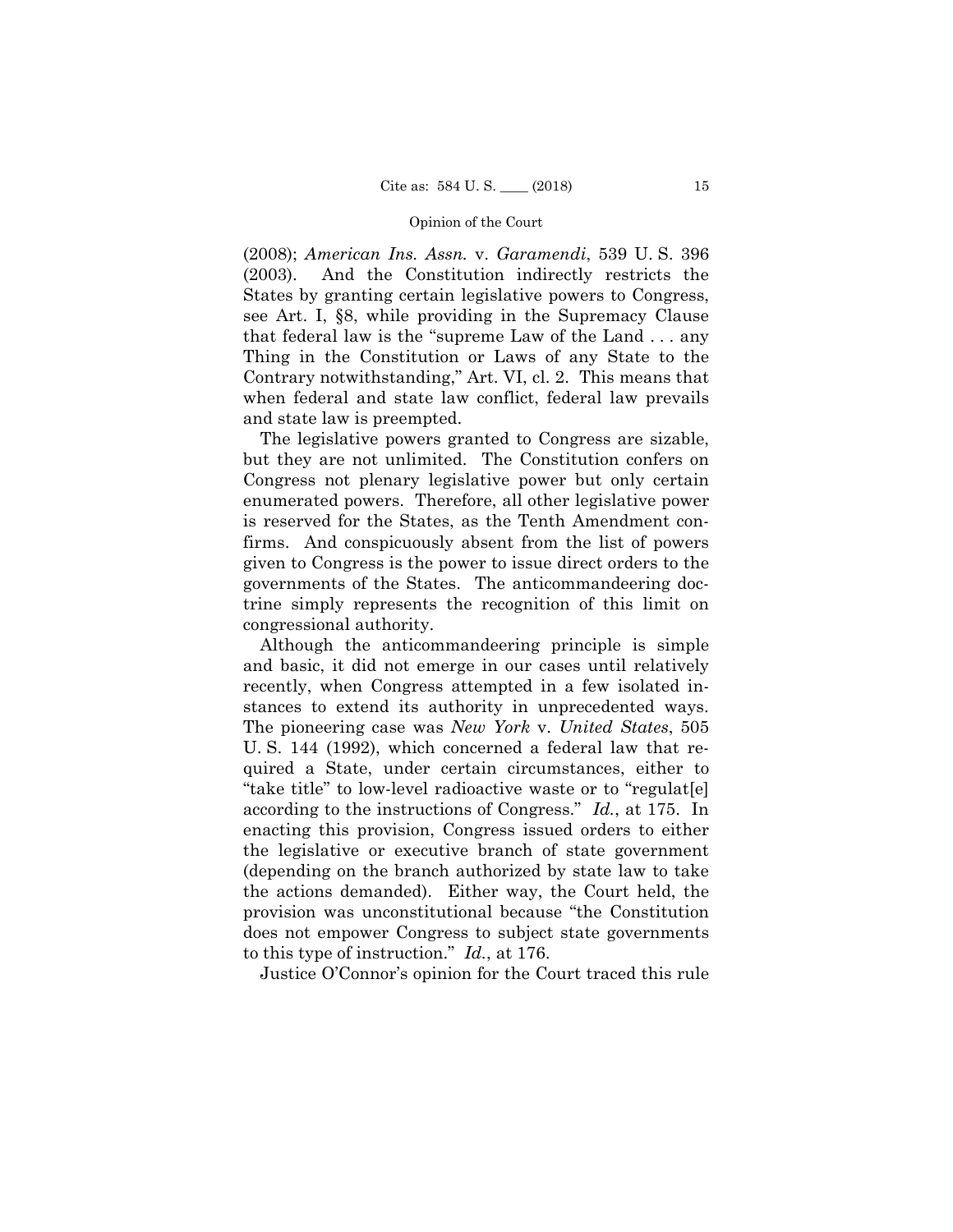# 16 MURPHY *v.* NATIONAL COLLEGIATE ATHLETIC ASSN.

# Opinion of the Court

to the basic structure of government established under the Constitution. The Constitution, she noted, "confers upon Congress the power to regulate individuals, not States." Id., at 166. In this respect, the Constitution represented a sharp break from the Articles of Confederation. "Under the Articles of Confederation, Congress lacked the authority in most respects to govern the people directly." *Id.*, at 163. Instead, Congress was limited to acting "'only upon the States.'" *Id.*, at 162 (quoting *Lane County* v. *Oregon*, 7 Wall. 71, 76 (1869)). Alexander Hamilton, among others, saw this as "'[t]he great and radical vice in . . . the existing Confederation.'" 505 U. S., at 163 (quoting The Federalist No. 15, at 108). The Constitutional Convention considered plans that would have preserved this basic structure, but it rejected them in favor of a plan under which "Congress would exercise its legislative authority directly over individuals rather than over States." 505 U. S., at 165.

As to what this structure means with regard to Congress's authority to control state legislatures, *New York*  was clear and emphatic. The opinion recalled that "no Member of the Court ha[d] ever suggested" that even "a particularly strong federal interest" "would enable Congress to command a state government to enact *state* regulation." *Id.*, at 178 (emphasis in original). "We have always understood that even where Congress has the authority under the Constitution to pass laws requiring or prohibiting certain acts, it lacks the power directly to compel the States to require or prohibit those acts." *Id.*, at 166. "Congress may not simply 'commandee[r] the legislative processes of the States by directly compelling them to enact and enforce a federal regulatory program.'" *Id.*, at 161 (quoting *Hodel* v. *Virginia Surface Mining & Reclamation Assn., Inc*., 452 U. S. 264, 288 (1981)). "Where a federal interest is sufficiently strong to cause Congress to legislate, it must do so directly; it may not conscript state governments as its agents." 505 U. S., at 178.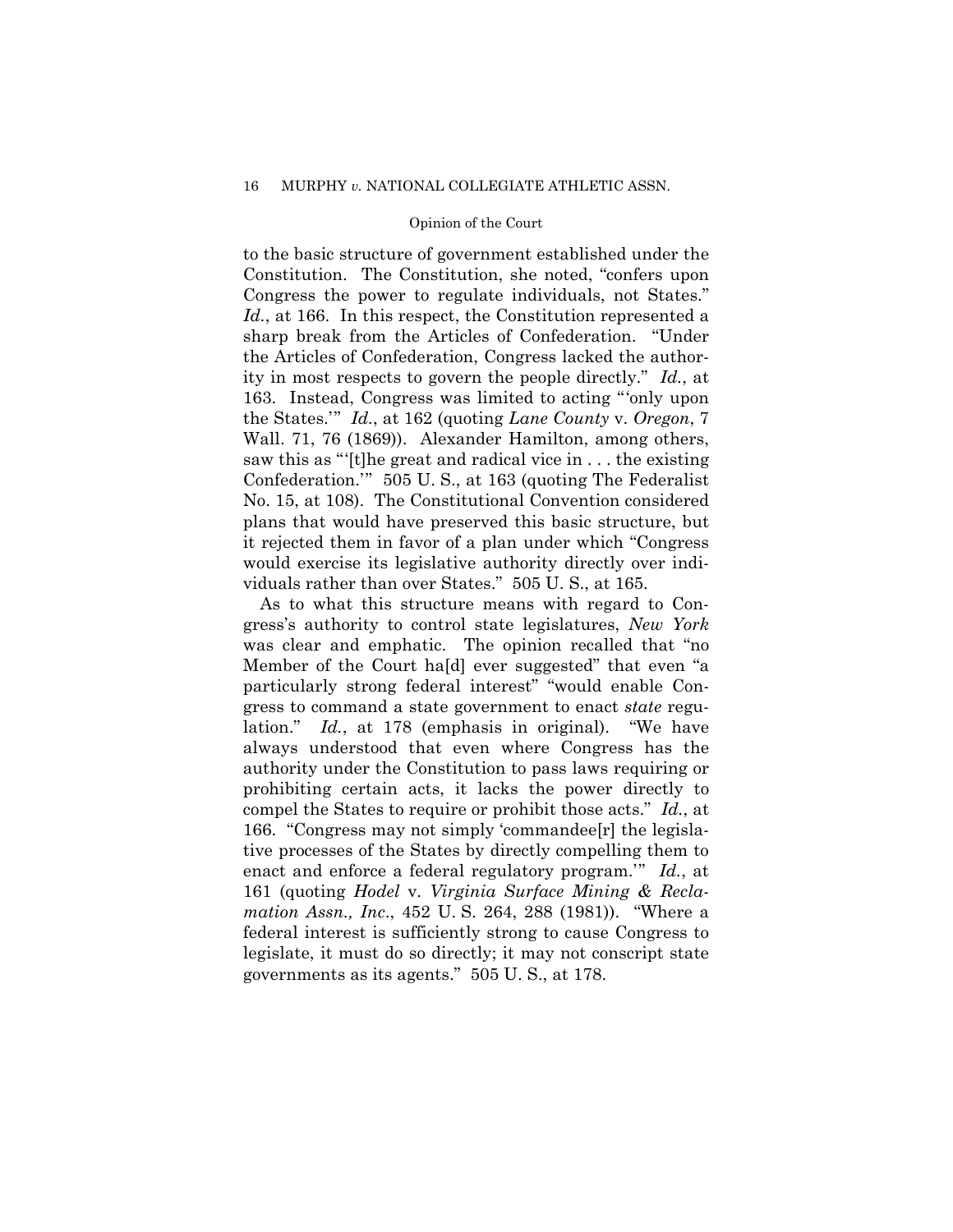ter or enforce a federal regulatory program." *Id.*, at 935. Five years after *New York*, the Court applied the same principles to a federal statute requiring state and local law enforcement officers to perform background checks and related tasks in connection with applications for handgun licenses. *Printz*, 521 U. S. 898. Holding this provision unconstitutional, the Court put the point succinctly: "The Federal Government" may not "command the States' officers, or those of their political subdivisions, to adminis-This rule applies, *Printz* held, not only to state officers with policymaking responsibility but also to those assigned more mundane tasks. *Id.*, at 929–930.

B

Our opinions in *New York* and *Printz* explained why adherence to the anticommandeering principle is important. Without attempting a complete survey, we mention several reasons that are significant here.

First, the rule serves as "one of the Constitution's structural protections of liberty." *Printz*, *supra*, at 921. "The Constitution does not protect the sovereignty of States for the benefit of the States or state governments as abstract political entities." *New York*, *supra*, at 181. "To the contrary, the Constitution divides authority between federal and state governments for the protection of individuals." *Ibid.* "'[A] healthy balance of power between the States and the Federal Government [reduces] the risk of tyranny and abuse from either front.'" *Id.*, at 181–182 (quoting *Gregory*, 501 U. S., at 458).

Second, the anticommandeering rule promotes political accountability. When Congress itself regulates, the responsibility for the benefits and burdens of the regulation is apparent. Voters who like or dislike the effects of the regulation know who to credit or blame. By contrast, if a State imposes regulations only because it has been commanded to do so by Congress, responsibility is blurred.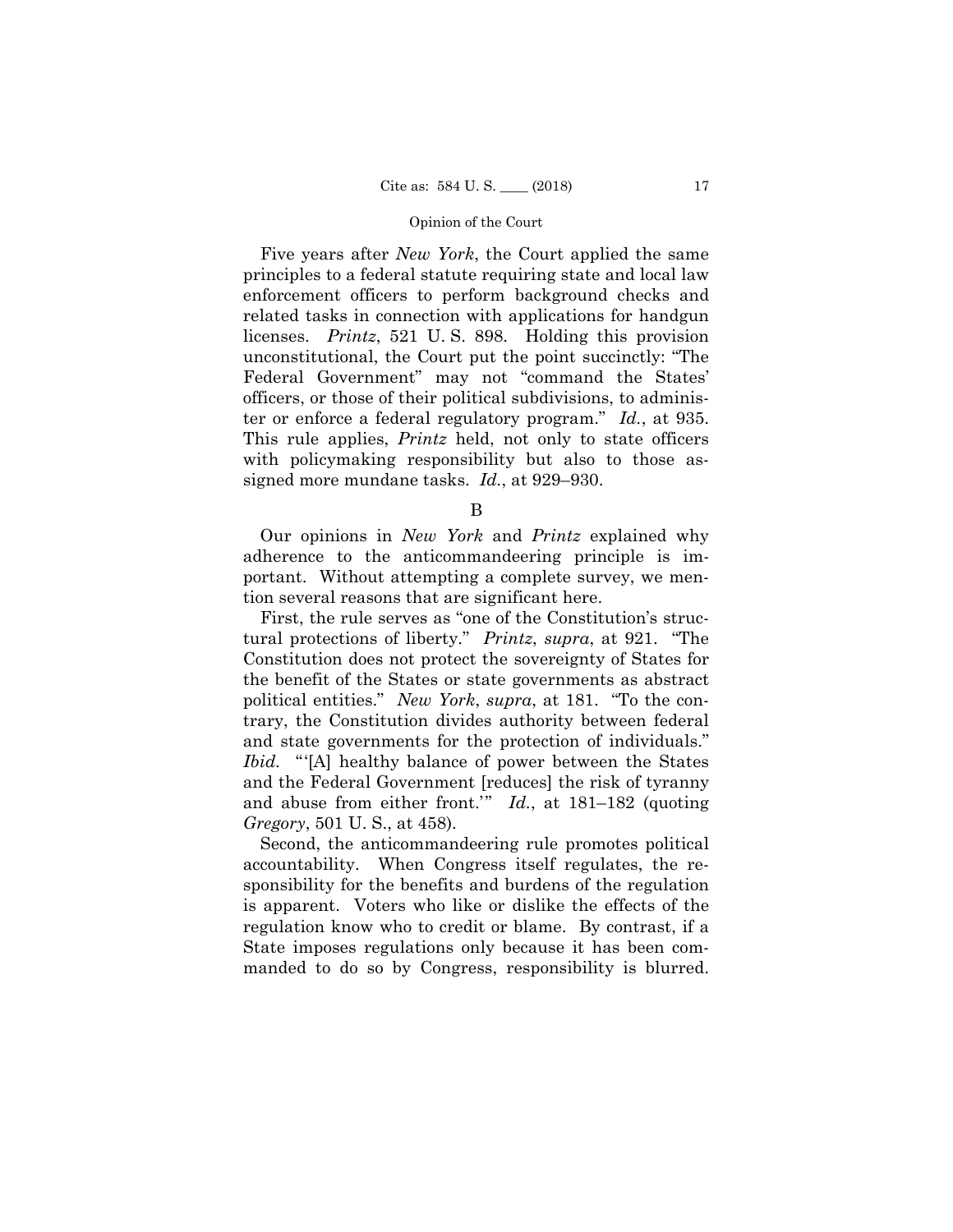See *New York*, *supra*, at 168–169; *Printz*, *supra*, at 929– 930.

Third, the anticommandeering principle prevents Congress from shifting the costs of regulation to the States. If Congress enacts a law and requires enforcement by the Executive Branch, it must appropriate the funds needed to administer the program. It is pressured to weigh the expected benefits of the program against its costs. But if Congress can compel the States to enact and enforce its program, Congress need not engage in any such analysis. See, *e.g.*, E. Young, Two Cheers for Process Federalism, 46 Vill. L. Rev. 1349, 1360–1361 (2001).

> IV A

The PASPA provision at issue here—prohibiting state authorization of sports gambling—violates the anticommandeering rule. That provision unequivocally dictates what a state legislature may and may not do. And this is true under either our interpretation or that advocated by respondents and the United States. In either event, state legislatures are put under the direct control of Congress. It is as if federal officers were installed in state legislative chambers and were armed with the authority to stop legislators from voting on any offending proposals. A more direct affront to state sovereignty is not easy to imagine.

Neither respondents nor the United States contends that Congress can compel a State to enact legislation, but they say that prohibiting a State from enacting new laws is another matter. See Brief for Respondents 19; Brief for United States 12. Noting that the laws challenged in *New York* and *Printz* "told states what they must do instead of what they must not do," respondents contend that commandeering occurs "only when Congress goes beyond precluding state action and affirmatively commands it." Brief for Respondents 19 (emphasis deleted).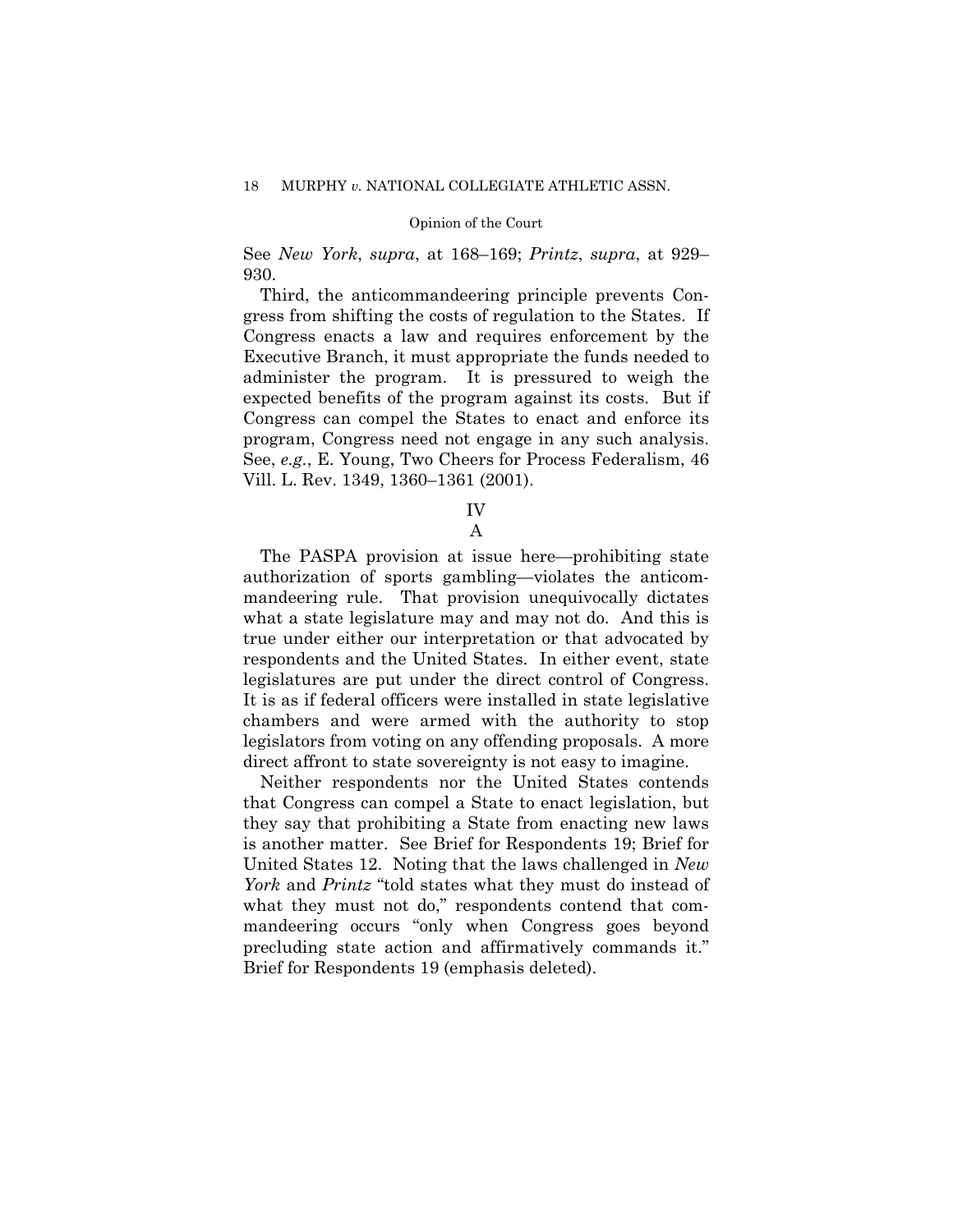This distinction is empty. It was a matter of happenstance that the laws challenged in *New York* and *Printz*  commanded "affirmative" action as opposed to imposing a prohibition. The basic principle—that Congress cannot issue direct orders to state legislatures—applies in either event.

 States to retain their laws prohibiting sports betting. Here is an illustration. PASPA includes an exemption for States that permitted sports betting at the time of enactment, §3704, but suppose Congress did not adopt such an exemption. Suppose Congress ordered States with legalized sports betting to take the affirmative step of criminalizing that activity and ordered the remaining There is no good reason why the former would intrude more deeply on state sovereignty than the latter.

B

Respondents and the United States claim that prior decisions of this Court show that PASPA's antiauthorization provision is constitutional, but they misread those cases. In none of them did we uphold the constitutionality of a federal statute that commanded state legislatures to enact or refrain from enacting state law.

In *South Carolina* v. *Baker*, 485 U. S. 505 (1988), the federal law simply altered the federal tax treatment of private investments. Specifically, it removed the federal tax exemption for interest earned on state and local bonds unless they were issued in registered rather than bearer form. This law did not order the States to enact or maintain any existing laws. Rather, it simply had the indirect effect of pressuring States to increase the rate paid on their bearer bonds in order to make them competitive with other bonds paying taxable interest.

In any event, even if we assume that removal of the tax exemption was tantamount to an outright prohibition of the issuance of bearer bonds, see *id.*, at 511, the law would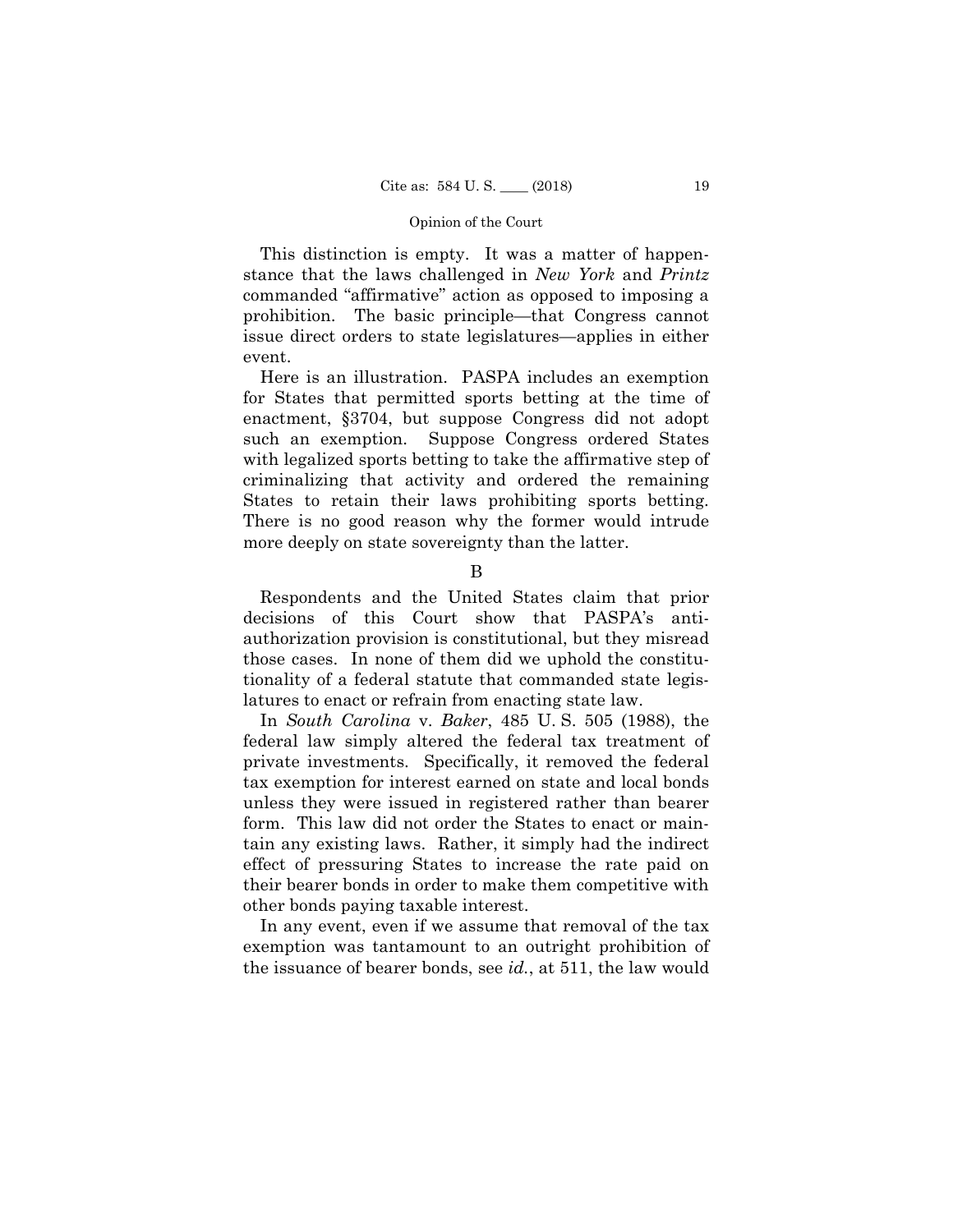simply treat state bonds the same as private bonds. The anticommandeering doctrine does not apply when Congress evenhandedly regulates an activity in which both States and private actors engage.

That principle formed the basis for the Court's decision in *Reno* v. *Condon*, 528 U. S. 141 (2000), which concerned a federal law restricting the disclosure and dissemination of personal information provided in applications for driver's licenses. The law applied equally to state and private actors. It did not regulate the States' sovereign authority to "regulate their own citizens." *Id.*, at 151.

In *Hodel*, 452 U. S., at 289, the federal law, which involved what has been called "cooperative federalism," by no means commandeered the state legislative process. Congress enacted a statute that comprehensively regulated surface coal mining and offered States the choice of "either implement[ing]" the federal program "or else yield[ing] to a federally administered regulatory program." *Ibid.* Thus, the federal law *allowed* but did not *require* the States to implement a federal program. "States [were] not compelled to enforce the [federal] standards, to expend any state funds, or to participate in the federal regulatory program in any manner whatsoever." *Id.*, at 288. If a State did not "wish" to bear the burden of regulation, the "full regulatory burden [would] be borne by the Federal Government." *Ibid.*

 Finally, in *FERC* v. *Mississippi*, 456 U. S. 742 (1982), the federal law in question issued no command to a state legislature. Enacted to restrain the consumption of oil and natural gas, the federal law directed state utility regulatory commissions to consider, but not necessarily to adopt, federal "'rate design' and regulatory standards." *Id*., at 746. The Court held that this modest requirement did not infringe the States' sovereign powers, but the Court warned that it had "never . . . sanctioned explicitly a federal command to the States to promulgate and enforce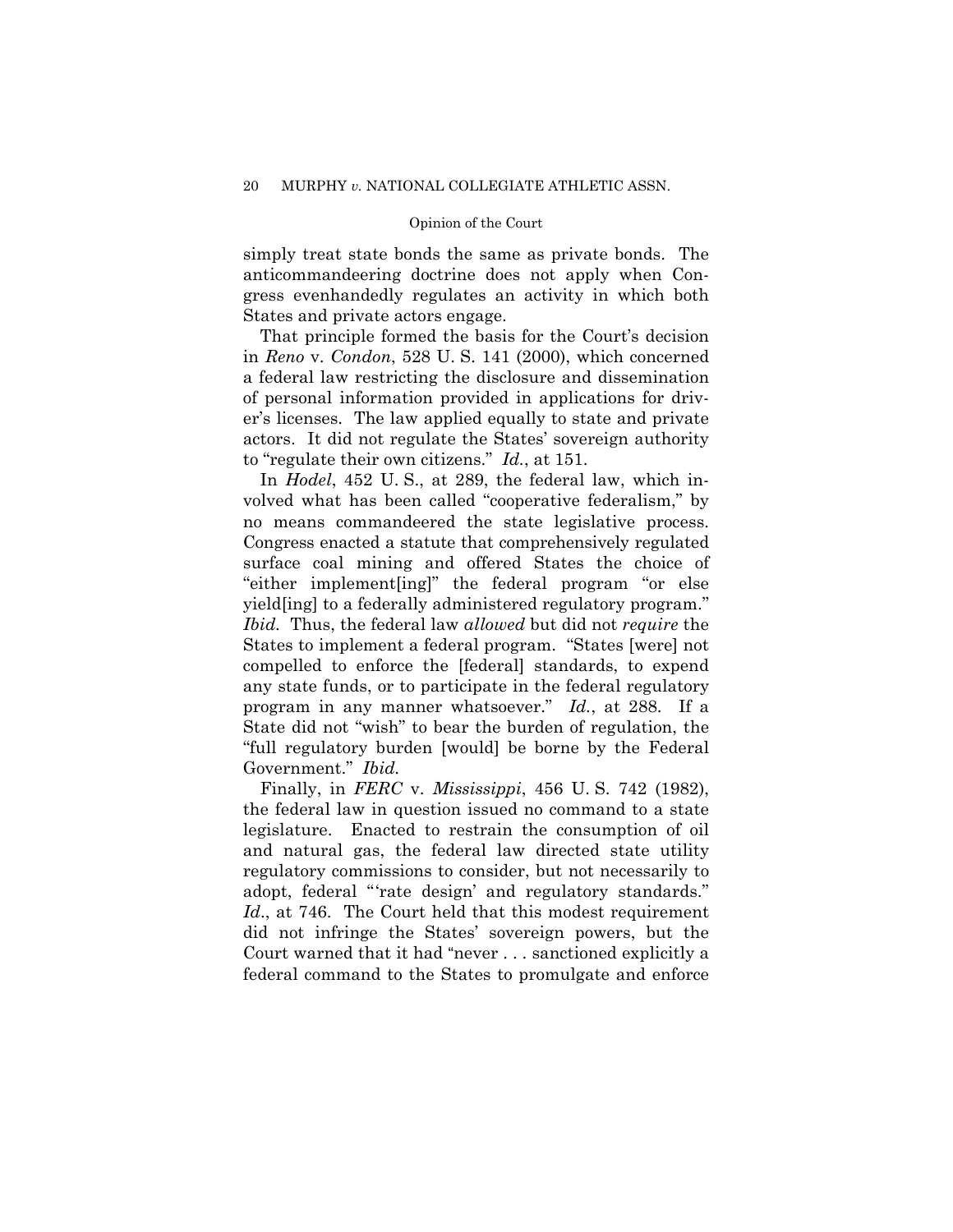laws and regulations." *Id.*, at 761–762. *FERC* was decided well before our decisions in *New York* and *Printz*, and PASPA, unlike the law in *FERC*, does far more than require States to *consider* Congress's preference that the legalization of sports gambling be halted. See *Printz*, 521 U. S., at 929 (distinguishing *FERC*).

In sum, none of the prior decisions on which respondents and the United States rely involved federal laws that commandeered the state legislative process. None concerned laws that directed the States either to enact or to refrain from enacting a regulation of the conduct of activities occurring within their borders. Therefore, none of these precedents supports the constitutionality of the PASPA provision at issue here.

V

Respondents and the United States defend the antiauthorization prohibition on the ground that it constitutes a valid preemption provision, but it is no such thing. Preemption is based on the Supremacy Clause, and that Clause is not an independent grant of legislative power to Congress. Instead, it simply provides "a rule of decision." *Armstrong* v. *Exceptional Child Center, Inc.*, 575 U. S. \_\_\_,

 $(2015)$  (slip op., at 3). It specifies that federal law is supreme in case of a conflict with state law. Therefore, in order for the PASPA provision to preempt state law, it must satisfy two requirements. First, it must represent the exercise of a power conferred on Congress by the Constitution; pointing to the Supremacy Clause will not do. Second, since the Constitution "confers upon Congress the power to regulate individuals, not States," *New York*, 505 U. S., at 166, the PASPA provision at issue must be best read as one that regulates private actors.

Our cases have identified three different types of preemption—"conflict," "express," and "field," see *English*  v. *General Elec. Co.*, 496 U. S. 72, 78–79 (1990)—but all of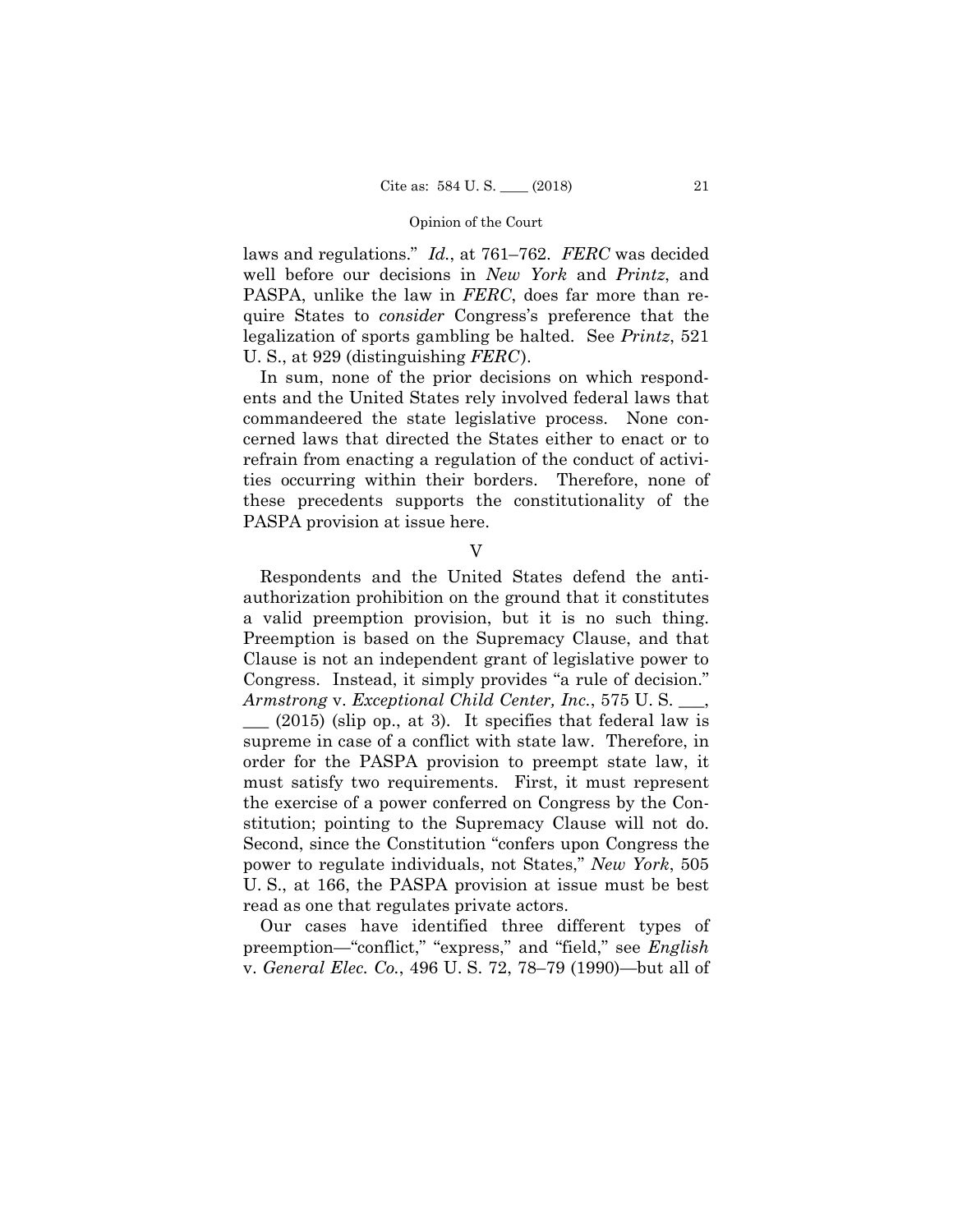them work in the same way: Congress enacts a law that imposes restrictions or confers rights on private actors; a state law confers rights or imposes restrictions that conflict with the federal law; and therefore the federal law takes precedence and the state law is preempted.

This mechanism is shown most clearly in cases involving "conflict preemption." A recent example is *Mutual Pharmaceutical Co.* v. *Bartlett*, 570 U. S. 472 (2013). In that case, a federal law enacted under the Commerce Clause regulated manufacturers of generic drugs, prohibiting them from altering either the composition or labeling approved by the Food and Drug Administration. A State's tort law, however, effectively required a manufacturer to supplement the warnings included in the FDA-approved label. *Id.*, at 480–486. We held that the state law was preempted because it imposed a duty that was inconsistent—*i.e.*, in conflict—with federal law. *Id*.*,* at 493.

"Express preemption" operates in essentially the same way, but this is often obscured by the language used by Congress in framing preemption provisions. The provision at issue in *Morales* v. *Trans World Airlines, Inc.*, 504 U. S. 374 (1992), is illustrative. The Airline Deregulation Act of 1978 lifted prior federal regulations of airlines, and "[t]o ensure that the States would not undo federal deregulation with regulation of their own," *id.*, at 378, the Act provided that "no State or political subdivision thereof . . . shall enact or enforce any law, rule, regulation, standard, or other provision having the force and effect of law relating to rates, routes, or services of any [covered] air carrier." 49 U. S. C. App. §1305(a)(1) (1988 ed.).

This language might appear to operate directly on the States, but it is a mistake to be confused by the way in which a preemption provision is phrased. As we recently explained, "we do not require Congress to employ a particular linguistic formulation when preempting state law." *Coventry Health Care of Mo., Inc.* v. *Nevils*, 581 U. S. \_\_\_,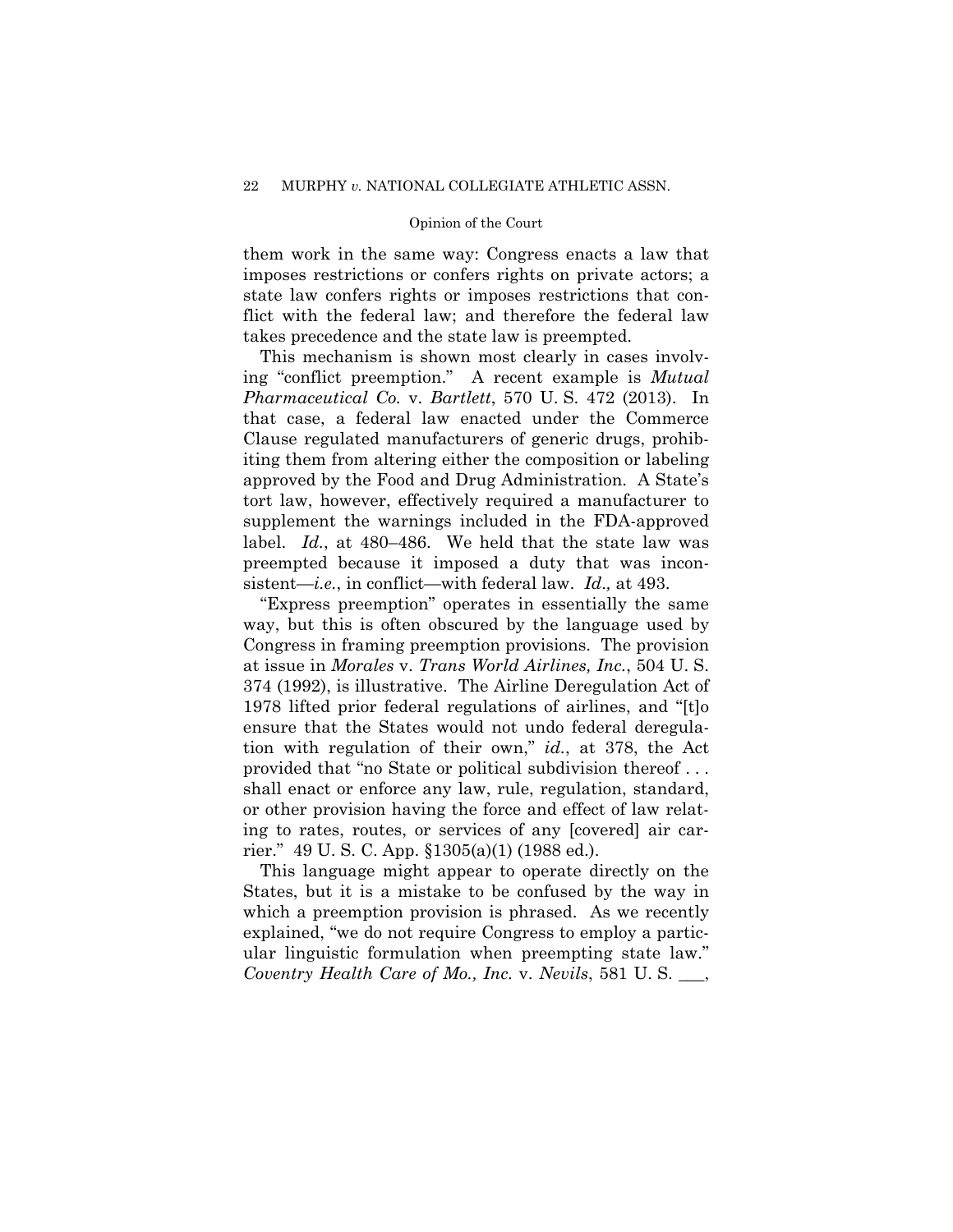\_\_\_–\_\_\_ (2017) (slip op., at 10–11). And if we look beyond the phrasing employed in the Airline Deregulation Act's preemption provision, it is clear that this provision operates just like any other federal law with preemptive effect. It confers on private entities (*i.e.*, covered carriers) a federal right to engage in certain conduct subject only to certain (federal) constraints.

"Field preemption" operates in the same way. Field preemption occurs when federal law occupies a "field" of regulation "so comprehensively that it has left no room for supplementary state legislation." *R. J. Reynolds Tobacco Co.* v. *Durham County*, 479 U. S. 130, 140 (1986). In describing field preemption, we have sometimes used the same sort of shorthand employed by Congress in express preemption provisions. See, *e.g.*, *Oneok, Inc.* v. *Learjet, Inc.*, 575 U.S. \_\_, \_\_ (2015) (slip op., at 2) ("Congress") has forbidden the State to take action in the *field* that the federal statute pre-empts"). But in substance, field preemption does not involve congressional commands to the States. Instead, like all other forms of preemption, it concerns a clash between a constitutional exercise of Congress's legislative power and conflicting state law. See *Crosby* v. *National Foreign Trade Council*, 530 U. S. 363, 372, n. 6 (2000).

The Court's decision in *Arizona* v. *United States*, 567 U. S. 387 (2012), shows how this works. Noting that federal statutes "provide a full set of standards governing alien registration," we concluded that these laws "reflect[] a congressional decision to foreclose any state regulation in the area, even if it is parallel to federal standards." *Id.*, at 401. What this means is that the federal registration provisions not only impose federal registration obligations on aliens but also confer a federal right to be free from any other registration requirements.

In sum, regardless of the language sometimes used by Congress and this Court, every form of preemption is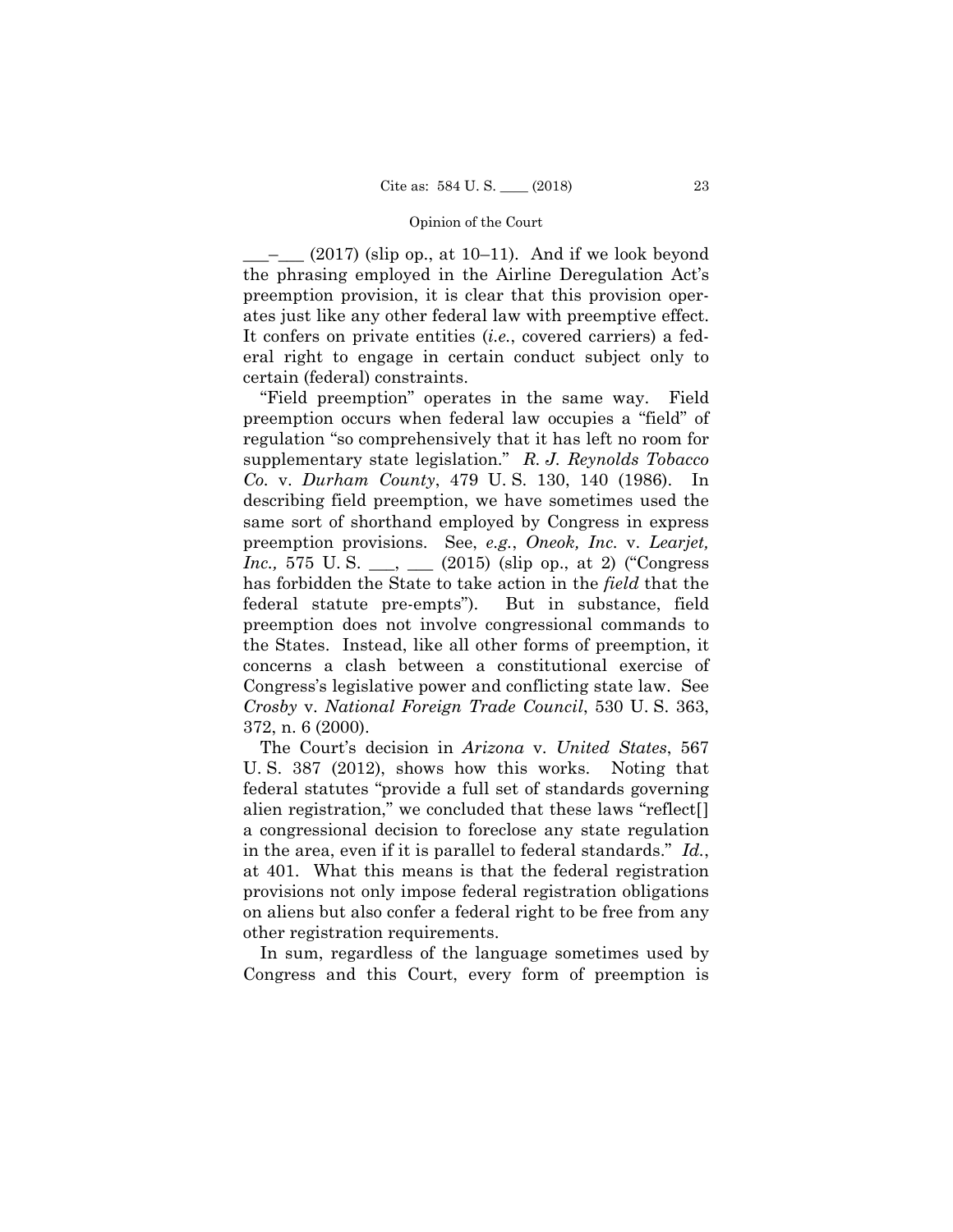based on a federal law that regulates the conduct of private actors, not the States.

Once this is understood, it is clear that the PASPA provision prohibiting state authorization of sports gambling is not a preemption provision because there is no way in which this provision can be understood as a regulation of private actors. It certainly does not confer any federal rights on private actors interested in conducting sports gambling operations. (It does not give them a federal right to engage in sports gambling.) Nor does it impose any federal restrictions on private actors. If a private citizen or company started a sports gambling operation, either with or without state authorization, §3702(1) would not be violated and would not provide any ground for a civil action by the Attorney General or any other party. Thus, there is simply no way to understand the provision prohibiting state authorization as anything other than a direct command to the States. And that is exactly what the anticommandeering rule does not allow.

In so holding, we recognize that a closely related provision of PASPA, §3702(2), *does* restrict private conduct, but that is not the provision challenged by petitioners. In Part VI–B–2, *infra*, we consider whether §3702(2) is severable from the provision directly at issue in these cases.

# VI

Having concluded that §3702(1) violates the anticommandeering doctrine, we consider two additional questions: first, whether the decision below should be affirmed on an alternative ground and, second, whether our decision regarding the anti-authorization provision dooms the remainder of PASPA.

# A

Respondents and the United States argue that, even if we disagree with the Third Circuit's decision regarding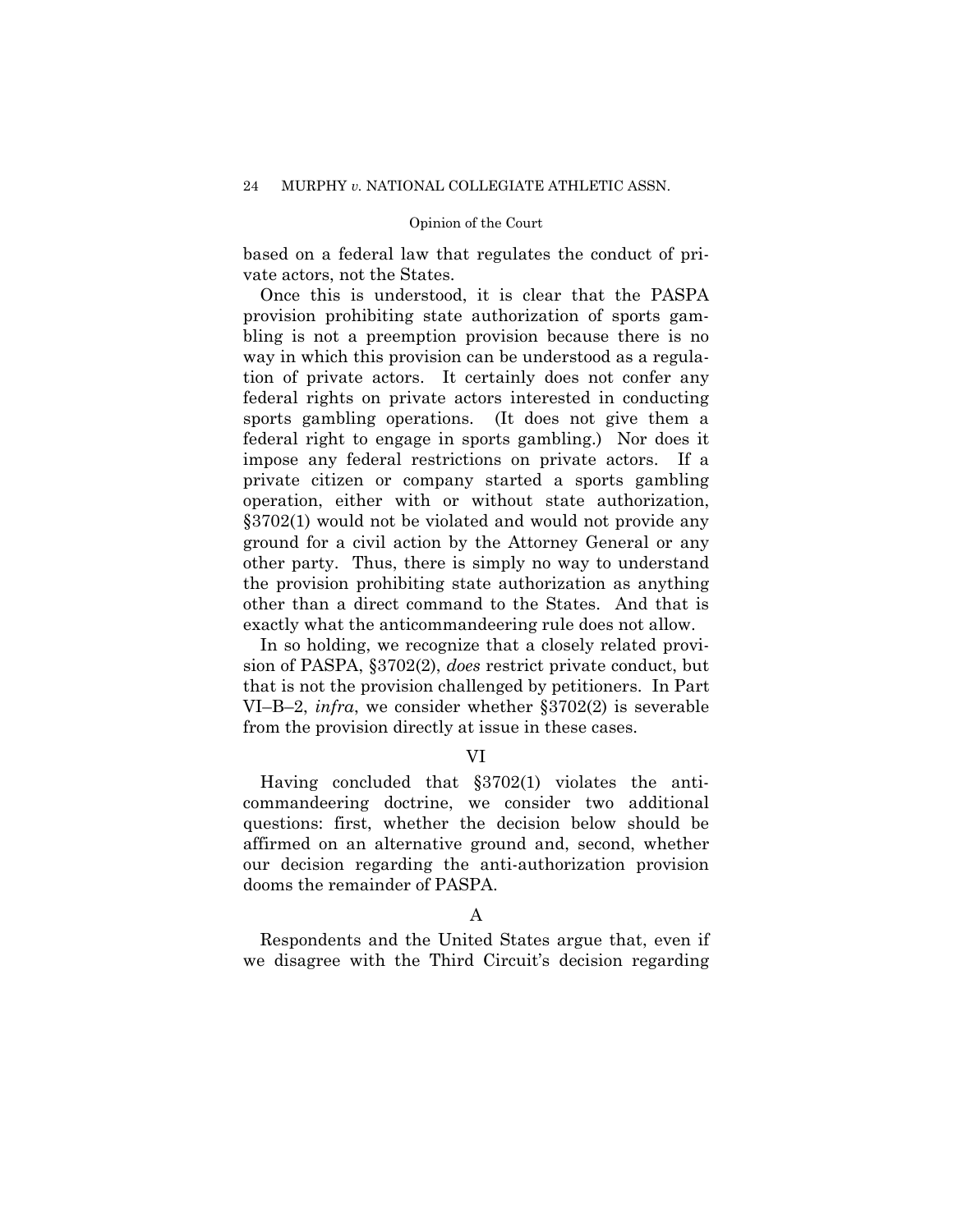the constitutionality of the anti-authorization provision, we should nevertheless affirm based on PASPA's prohibition of state "licens[ing]" of sports gambling. Brief for Respondents 43, n. 10; Brief for United States 34–35. Although New Jersey's 2014 Act does not expressly provide for the licensing of sports gambling operations, respondents and the United States contend that the law effectively achieves that result because the only entities that it authorizes to engage in that activity, *i.e.*, casinos and racetracks, are already required to be licensed. *Ibid.* 

We need not decide whether the 2014 Act violates PASPA's prohibition of state "licens[ing]" because that provision suffers from the same defect as the prohibition of state authorization. It issues a direct order to the state legislature.29 Just as Congress lacks the power to order a state legislature not to enact a law authorizing sports gambling, it may not order a state legislature to refrain from enacting a law licensing sports gambling.30

# B

We therefore turn to the question whether, as petitioners maintain, our decision regarding PASPA's prohibition of the authorization and licensing of sports gambling operations dooms the remainder of the Act. In order for other PASPA provisions to fall, it must be "evident that

<sup>29</sup>Even if the prohibition of state licensing were not itself unconstitutional, we do not think it could be severed from the invalid provision forbidding state authorization. The provision of PASPA giving New Jersey the option of legalizing sports gambling within one year of enactment applied only to casinos operated "pursuant to a comprehensive system of State regulation." §3704(a)(3)(B). This shows that Congress preferred tightly regulated sports gambling over total deregulation.

<sup>30</sup>The dissent apparently disagrees with our holding that the provisions forbidding state authorization and licensing violate the anticommandering principle, but it provides no explanation for its position.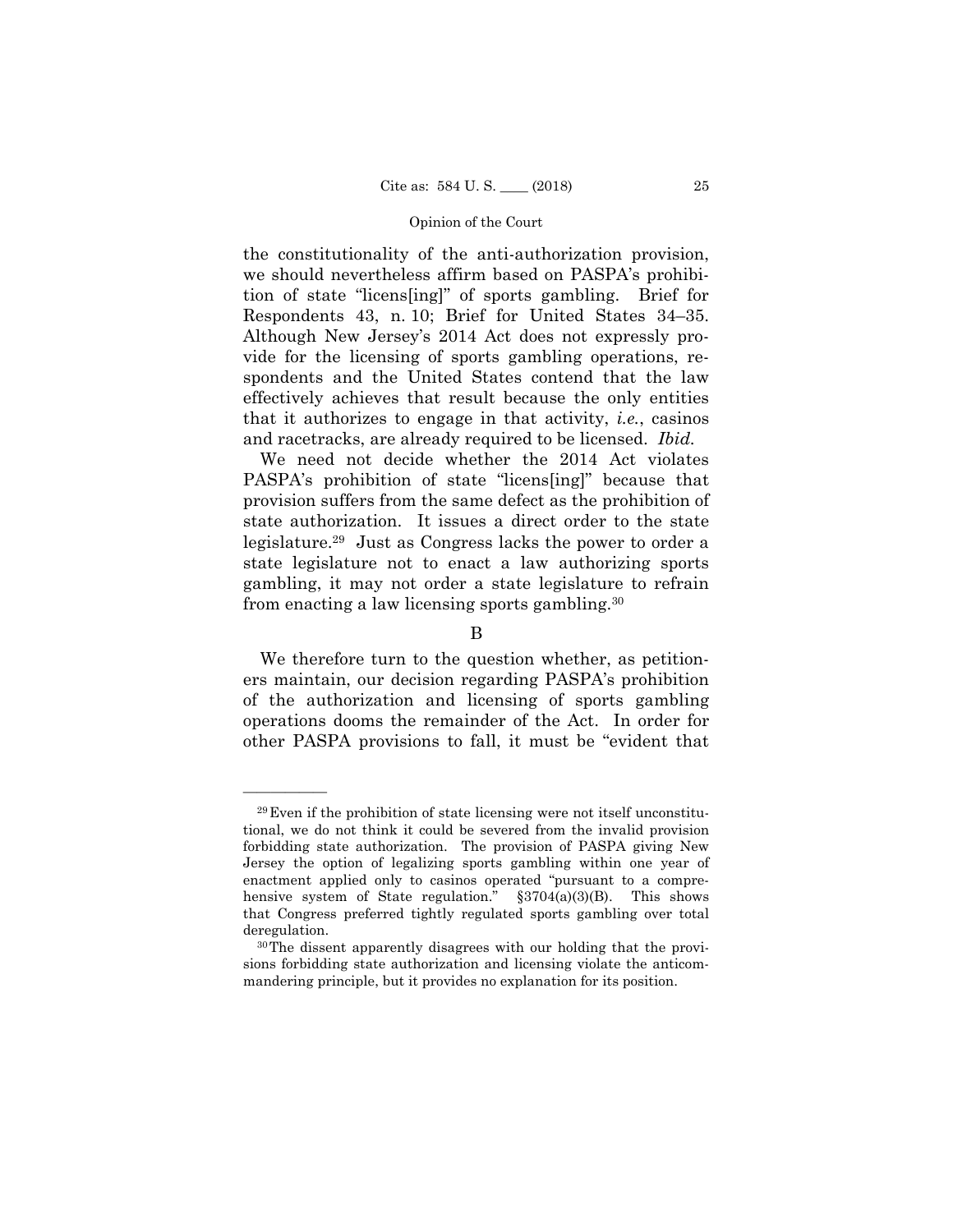# 26 MURPHY *v.* NATIONAL COLLEGIATE ATHLETIC ASSN.

# Opinion of the Court

[Congress] would not have enacted those provisions which are within its power, independently of [those] which [are] not." *Alaska Airlines, Inc.* v. *Brock,* 480 U. S. 678, 684 (1987) (internal quotation marks omitted). In conducting that inquiry, we ask whether the law remains "fully operative" without the invalid provisions, *Free Enterprise Fund*  v. *Public Company Accounting Oversight Bd.*, 561 U. S. 477, 509 (2010) (internal quotation marks omitted), but "we cannot rewrite a statute and give it an effect altogether different from that sought by the measure viewed as a whole," *Railroad Retirement Bd.* v. *Alton R. Co.*, 295 U. S. 330, 362 (1935). We will consider each of the provisions at issue separately.

1

Under 28 U. S. C. §3702(1), States are prohibited from "operat[ing]," "sponsor[ing]," or "promot[ing]" sports gambling schemes. If the provisions prohibiting state authorization and licensing are stricken but the prohibition on state "operat[ion]" is left standing, the result would be a scheme sharply different from what Congress contemplated when PASPA was enacted. At that time, Congress knew that New Jersey was considering the legalization of sports gambling in the privately owned Atlantic City casinos and that other States were thinking about the institution of state-run sports lotteries. PASPA addressed both of these potential developments. It gave New Jersey one year to legalize sports gambling in Atlantic City but otherwise banned the authorization of sports gambling in casinos, and it likewise prohibited the spread of state-run lotteries. If Congress had known that States would be free to authorize sports gambling in privately owned casinos, would it have nevertheless wanted to prevent States from running sports lotteries?

That seems most unlikely. State-run lotteries, which sold tickets costing only a few dollars, were thought more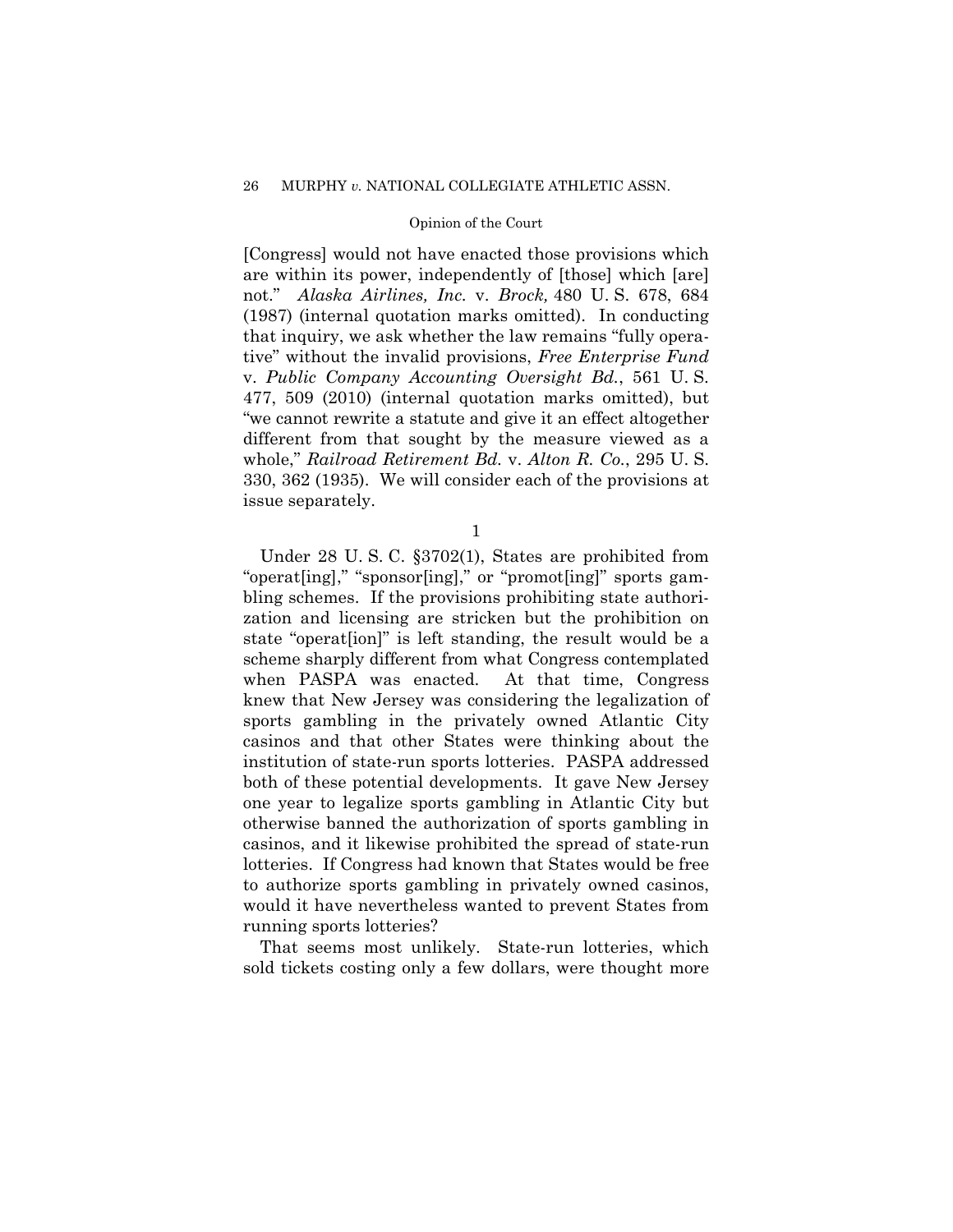benign than other forms of gambling, and that is why they had been adopted in many States. Casino gambling, on the other hand, was generally regarded as far more dangerous. A gambler at a casino can easily incur heavy losses, and the legalization of privately owned casinos was known to create the threat of infiltration by organized crime, as Nevada's early experience had notoriously shown.31 To the Congress that adopted PASPA, legalizing sports gambling in privately owned casinos while prohibiting state-run sports lotteries would have seemed exactly backwards.

Prohibiting the States from engaging in commercial activities that are permitted for private parties would also have been unusual, and it is unclear what might justify such disparate treatment. Respondents suggest that Congress wanted to prevent States from taking steps that the public might interpret as the endorsement of sports gambling, Brief for Respondents 39, but we have never held that the Constitution permits the Federal Government to prevent a state legislature from expressing its views on subjects of public importance. For these reasons, we do not think that the provision barring state operation of sports gambling can be severed.

We reach the same conclusion with respect to the provisions prohibiting state "sponsor[ship]" and "promot[ion]." The line between authorization, licensing, and operation, on the one hand, and sponsorship or promotion, on the other, is too uncertain. It is unlikely that Congress would have wanted to prohibit such an ill-defined category of state conduct.

2

Nor do we think that Congress would have wanted to

<sup>31</sup>See Clary 84–102.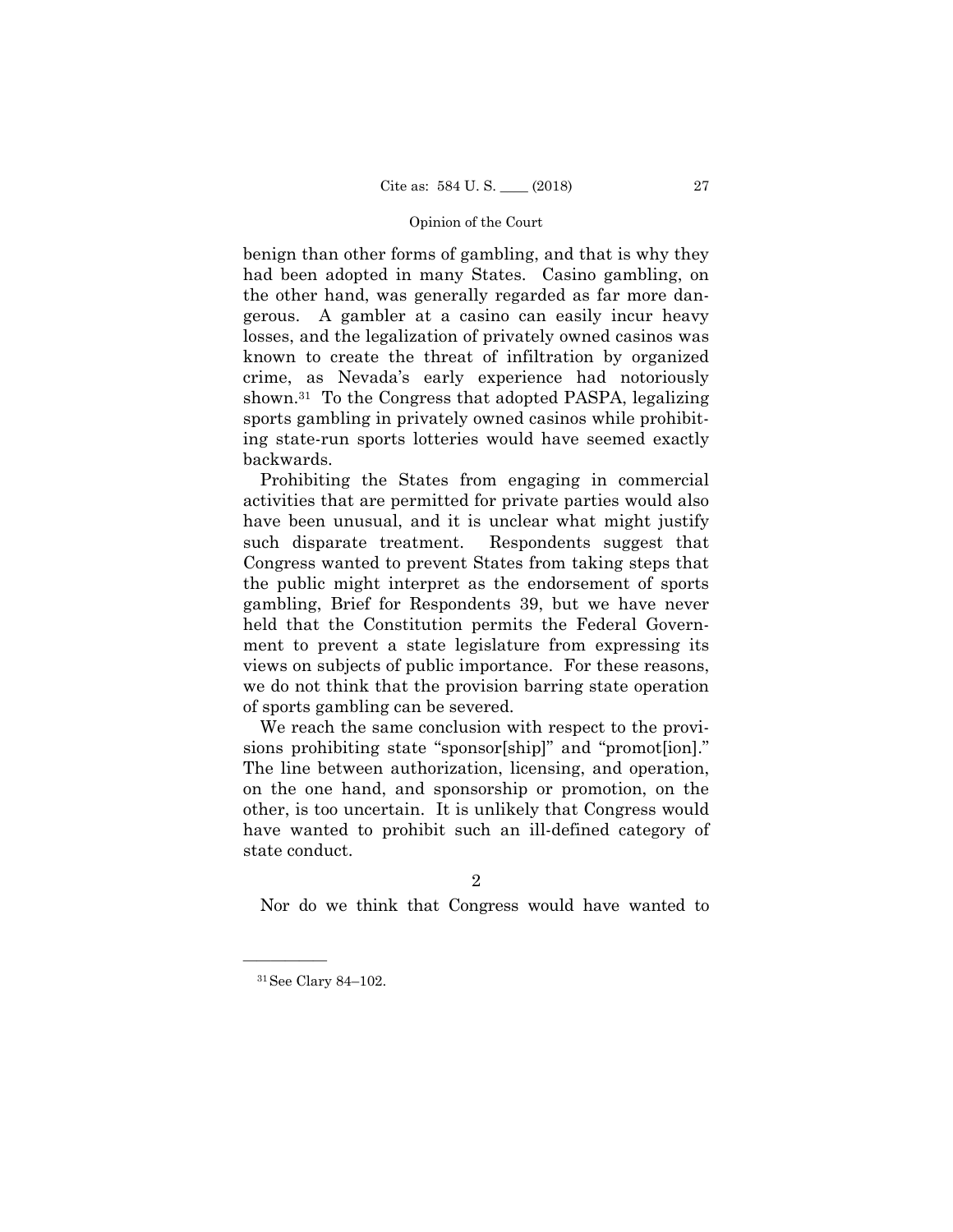sever the PASPA provisions that prohibit a private actor from "sponsor[ing]," "operat[ing]," or "promot[ing]" sports gambling schemes "pursuant to" state law. §3702(2). These provisions were obviously meant to work together with the provisions in §3702(1) that impose similar restrictions on governmental entities. If Congress had known that the latter provisions would fall, we do not think it would have wanted the former to stand alone.

The present cases illustrate exactly how Congress must have intended §3702(1) and §3702(2) to work. If a State attempted to authorize particular private entities to engage in sports gambling, the State could be sued under §3702(1), and the private entity could be sued at the same time under §3702(2). The two sets of provisions were meant to be deployed in tandem to stop what PASPA aimed to prevent: state legalization of sports gambling. But if, as we now hold, Congress lacks the authority to prohibit a State from legalizing sports gambling, the prohibition of private conduct under §3702(2) ceases to implement any coherent federal policy.

Under §3702(2), private conduct violates federal law only if it is permitted by state law. That strange rule is exactly the opposite of the general federal approach to gambling. Under 18 U. S. C. §1955, operating a gambling business violates federal law only if that conduct is illegal under state or local law. Similarly, 18 U. S. C. §1953, which criminalizes the interstate transmission of wagering paraphernalia, and 18 U. S. C. §1084, which outlaws the interstate transmission of information that assists in the placing of a bet on a sporting event, apply only if the underlying gambling is illegal under state law. See also 18 U. S. C. §1952 (making it illegal to travel in interstate commerce to further a gambling business that is illegal under applicable state law).

These provisions implement a coherent federal policy: They respect the policy choices of the people of each State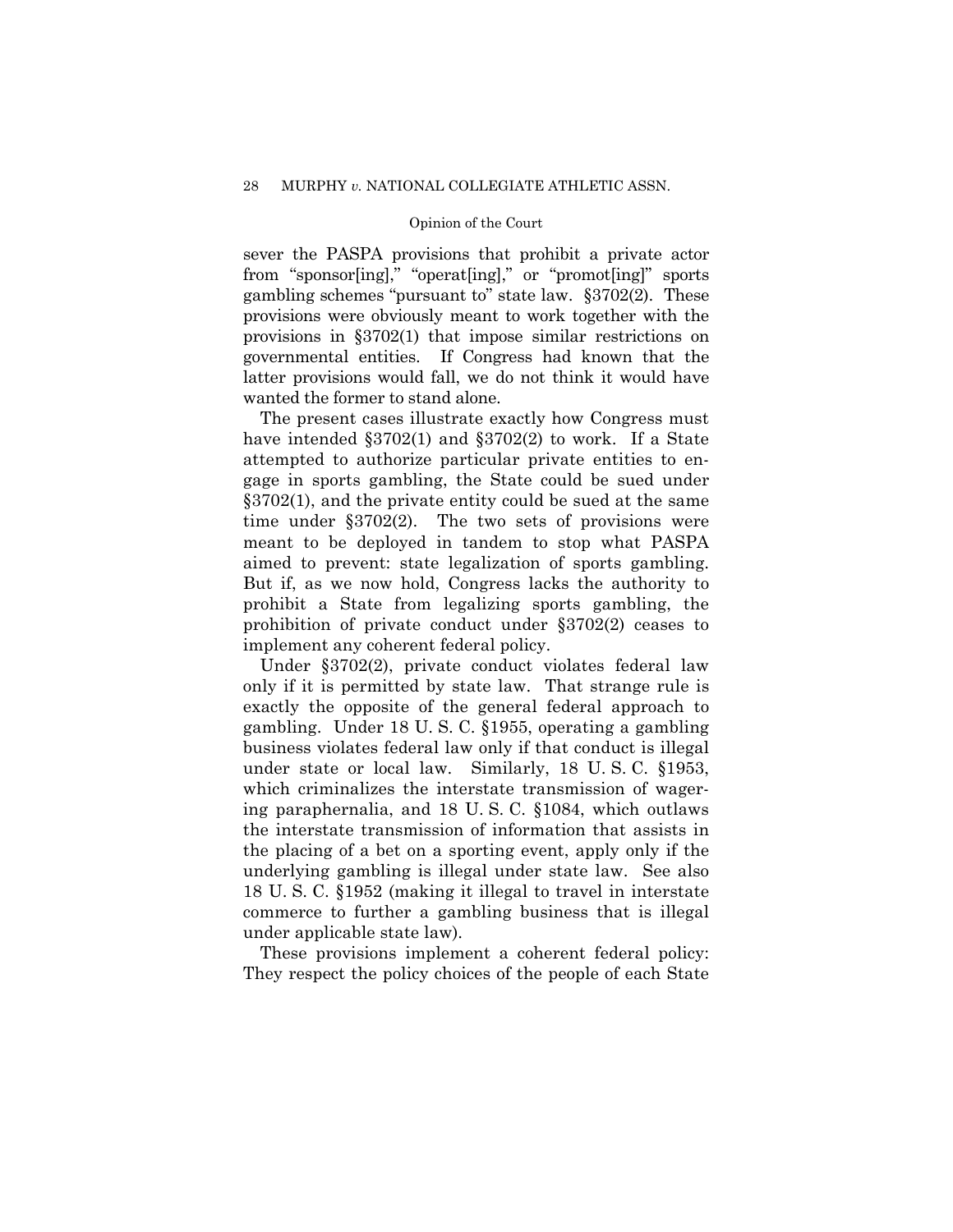on the controversial issue of gambling. By contrast, if §3702(2) is severed from §3702(1), it implements a perverse policy that undermines whatever policy is favored by the people of a State. If the people of a State support the legalization of sports gambling, federal law would make the activity illegal. But if a State outlaws sports gambling, that activity would be lawful under §3702(2). We do not think that Congress ever contemplated that such a weird result would come to pass.

PASPA's enforcement scheme reinforces this conclusion. PASPA authorizes civil suits by the Attorney General and sports organizations but does not make sports gambling a federal crime or provide civil penalties for violations. This enforcement scheme is suited for challenging state authorization or licensing or a small number of private operations, but the scheme would break down if a State broadly decriminalized sports gambling. It is revealing that the Congressional Budget Office estimated that PASPA would impose "no cost" on the Federal Government, see S. Rep. No. 102–248, p. 10 (1991), a conclusion that would certainly be incorrect if enforcement required a multiplicity of civil suits and applications to hold illegal bookies and other private parties in contempt.32

3

The remaining question that we must decide is whether the provisions of PASPA prohibiting the "advertis[ing]" of sports gambling are severable. See  $\S$  $3702(1)$ –(2). If these provisions were allowed to stand, federal law would forbid the advertising of an activity that is legal under both

<sup>32</sup>Of course, one need not rely on the Senate Report for the commonsense proposition that leaving §3702(2) in place could wildly change the fiscal calculus, "giv[ing] it an effect altogether different from that sought by the measure viewed as a whole." *Railroad Retirement Bd.* v. *Alton R. Co*., 295 U. S. 330, 362 (1935).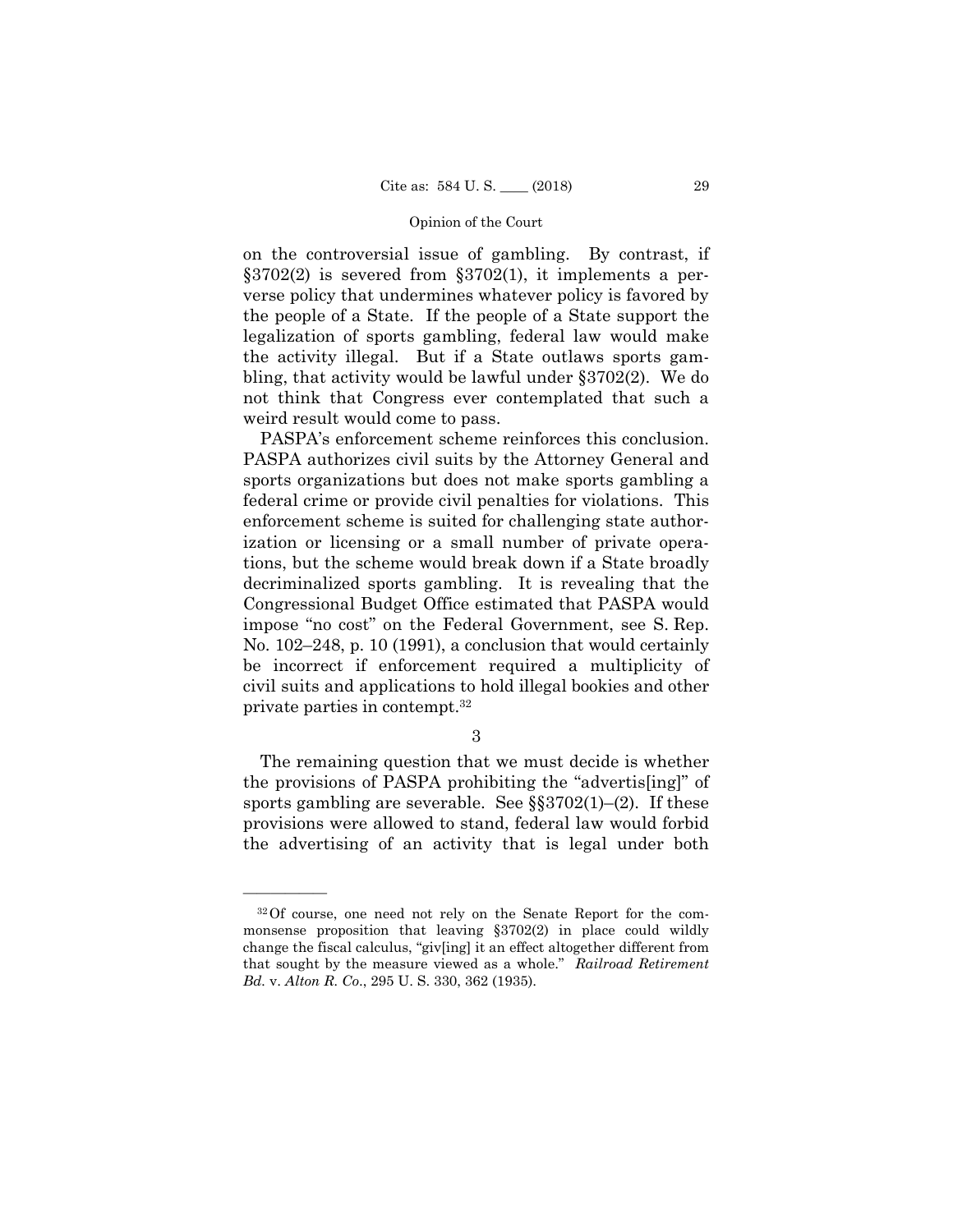federal and state law, and that is something that Congress has rarely done. For example, the advertising of cigarettes is heavily regulated but not totally banned. See Federal Cigarette Labeling and Advertising Act, 79 Stat. 282; Family Smoking Prevention and Tobacco Control Act, §§201–204, 123 Stat. 1842–1848.

It is true that at one time federal law prohibited the use of the mail or interstate commerce to distribute advertisements of lotteries that were permitted under state law, but that is no longer the case. See *United States* v. *Edge Broadcasting Co.*, 509 U. S. 418, 421–423 (1993). In 1975, Congress passed a new statute, codified at 18 U. S. C. §1307, that explicitly *exempts* print advertisements regarding a lottery lawfully conducted by States, and in *Greater New Orleans Broadcasting Assn.*, *Inc.* v. *United States*, 527 U. S. 173, 176 (1999), we held that the First Amendment protects the right of a radio or television station in a State with a lottery to run such advertisements. In light of these developments, we do not think that Congress would want the advertising provisions to stand if the remainder of PASPA must fall.

For these reasons, we hold that no provision of PASPA is severable from the provision directly at issue in these cases.

\* \* \*

The legalization of sports gambling is a controversial subject. Supporters argue that legalization will produce revenue for the States and critically weaken illegal sports betting operations, which are often run by organized crime. Opponents contend that legalizing sports gambling will hook the young on gambling, encourage people of modest means to squander their savings and earnings, and corrupt professional and college sports.

The legalization of sports gambling requires an important policy choice, but the choice is not ours to make.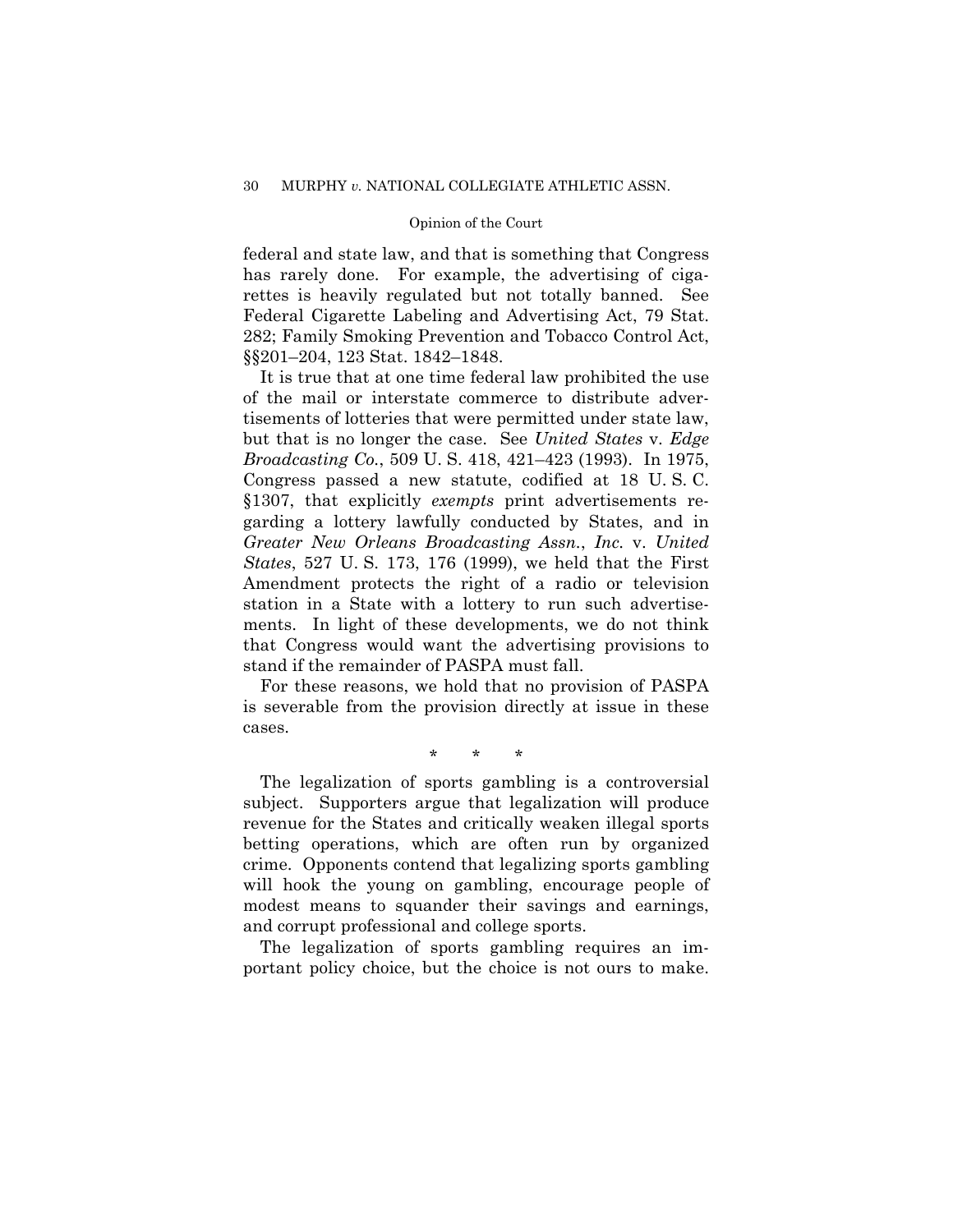whether it is consistent with the Constitution. PASPA is Congress can regulate sports gambling directly, but if it elects not to do so, each State is free to act on its own. Our job is to interpret the law Congress has enacted and decide not. PASPA "regulate[s] state governments' regulation" of their citizens, *New York*, 505 U. S., at 166. The Constitution gives Congress no such power.

The judgment of the Third Circuit is reversed.

*It is so ordered.*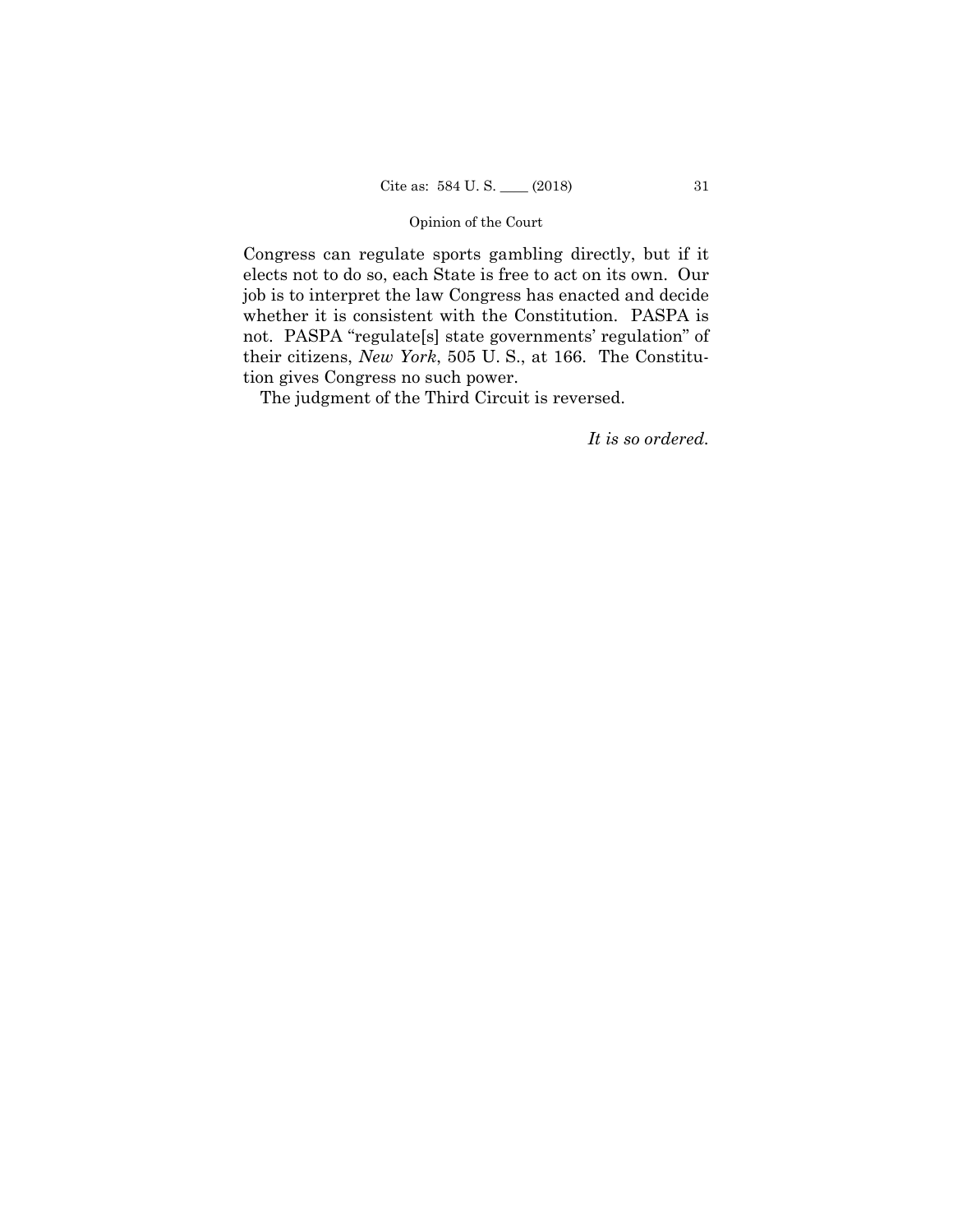# $\frac{1}{2}$  ,  $\frac{1}{2}$  ,  $\frac{1}{2}$  ,  $\frac{1}{2}$  ,  $\frac{1}{2}$  ,  $\frac{1}{2}$  ,  $\frac{1}{2}$ **SUPREME COURT OF THE UNITED STATES**

# $\frac{1}{2}$  ,  $\frac{1}{2}$  ,  $\frac{1}{2}$  ,  $\frac{1}{2}$  ,  $\frac{1}{2}$  ,  $\frac{1}{2}$ Nos. 16–476 and 16–477

# PHILIP D. MURPHY, GOVERNOR OF NEW JERSEY, ET AL., PETITIONERS

16–476 *v.* 

# NATIONAL COLLEGIATE ATHLETIC ASSOCIATION, ET AL.

# NEW JERSEY THOROUGHBRED HORSEMEN'S ASSOCIATION, INC., PETITIONER

16–477 *v.* 

# NATIONAL COLLEGIATE ATHLETIC ASSOCIATION, ET AL.

# ON WRITS OF CERTIORARI TO THE UNITED STATES COURT OF APPEALS FOR THE THIRD CIRCUIT

# [May 14, 2018]

# JUSTICE THOMAS, concurring.

I join the Court's opinion in its entirety. I write separately, however, to express my growing discomfort with our modern severability precedents.

 state lines. *Post,* at 2 (opinion of GINSBURG, J.); see *Li-*I agree with the Court that the Professional and Amateur Sports Protection Act (PASPA) exceeds Congress' Article I authority to the extent it prohibits New Jersey from "authoriz[ing]" or "licens[ing]" sports gambling, 28 U. S. C. §3702(1). Unlike the dissent, I do "doubt" that Congress can prohibit sports gambling that does not cross *cense Tax Cases*, 5 Wall. 462, 470–471 (1867) (holding that Congress has "no power" to regulate "the internal commerce or domestic trade of the States," including the intrastate sale of lottery tickets); *United States* v. *Lopez*,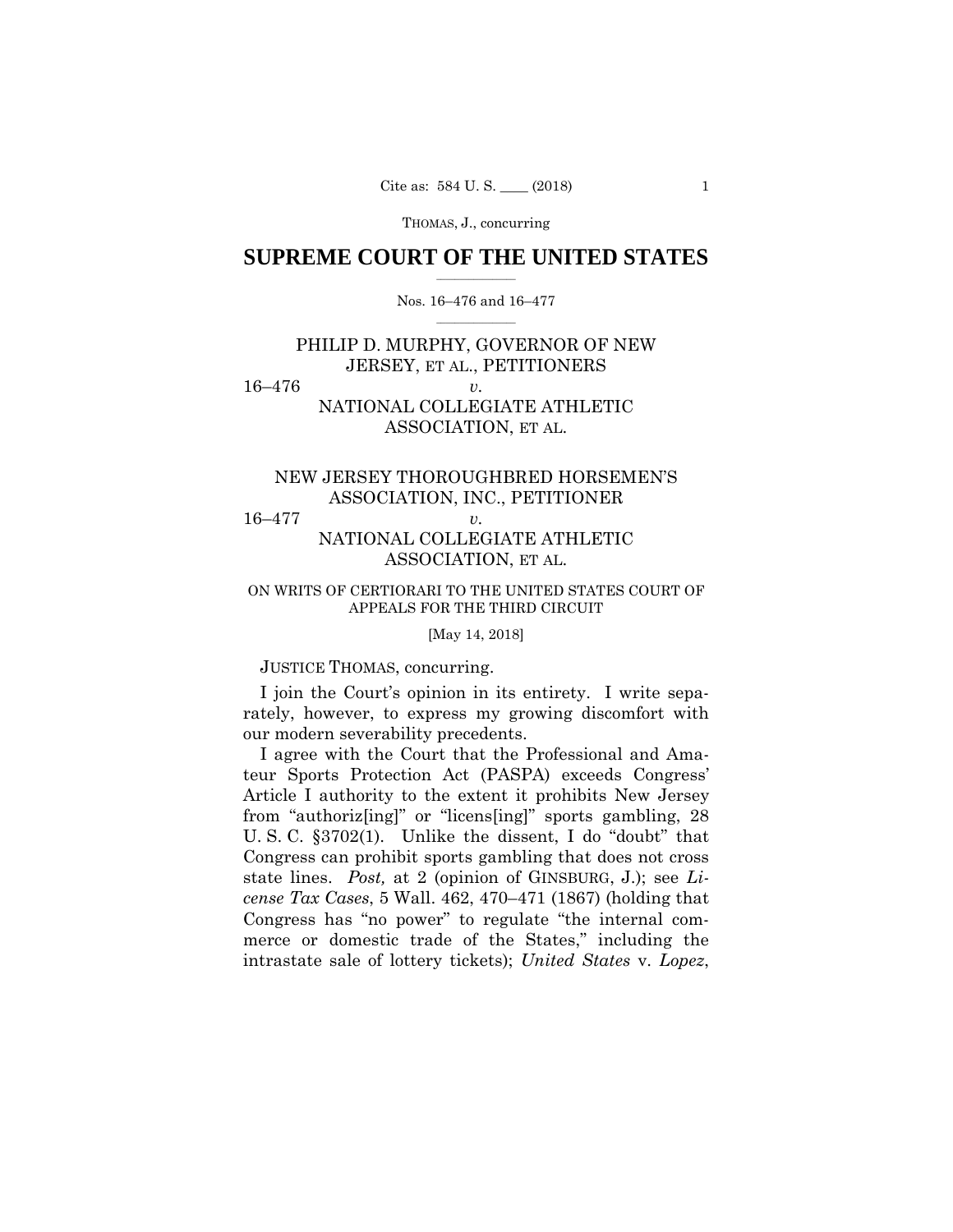514 U. S. 549, 587–601 (1995) (THOMAS, J., concurring) (documenting why the Commerce Clause does not permit Congress to regulate purely local activities that have a substantial effect on interstate commerce). But even assuming the Commerce Clause allows Congress to prohibit intrastate sports gambling "directly," it "does not authorize Congress to regulate state governments' regulation of interstate commerce." *New York* v. *United States*, 505 U. S. 144, 166 (1992). The Necessary and Proper Clause does not give Congress this power either, as a law is not "proper" if it "subvert[s] basic principles of federalism and dual sovereignty." *Gonzales* v. *Raich*, 545 U. S. 1, 65 (2005) (THOMAS, J., dissenting). Commandeering the States, as PASPA does, subverts those principles. See *Printz* v. *United States*, 521 U. S. 898, 923–924 (1997).

Because PASPA is at least partially unconstitutional, our precedents instruct us to determine "which portions of the . . . statute we must sever and excise." *United States*  v. *Booker*, 543 U. S. 220, 258 (2005) (emphasis deleted). The Court must make this severability determination by asking a counterfactual question: "'Would Congress still have passed' the valid sections 'had it known' about the constitutional invalidity of the other portions of the statute?" *Id.,* at 246 (quoting *Denver Area Ed. Telecommunications Consortium, Inc.* v. *FCC*, 518 U. S. 727, 767 (1996) (plurality opinion)). I join the Court's opinion because it gives the best answer it can to this question, and no party has asked us to apply a different test. But in a future case, we should take another look at our severability precedents.

Those precedents appear to be in tension with traditional limits on judicial authority. Early American courts did not have a severability doctrine. See Walsh, Partial Unconstitutionality, 85 N. Y. U. L. Rev. 738, 769 (2010) (Walsh). They recognized that the judicial power is, fundamentally, the power to render judgments in individual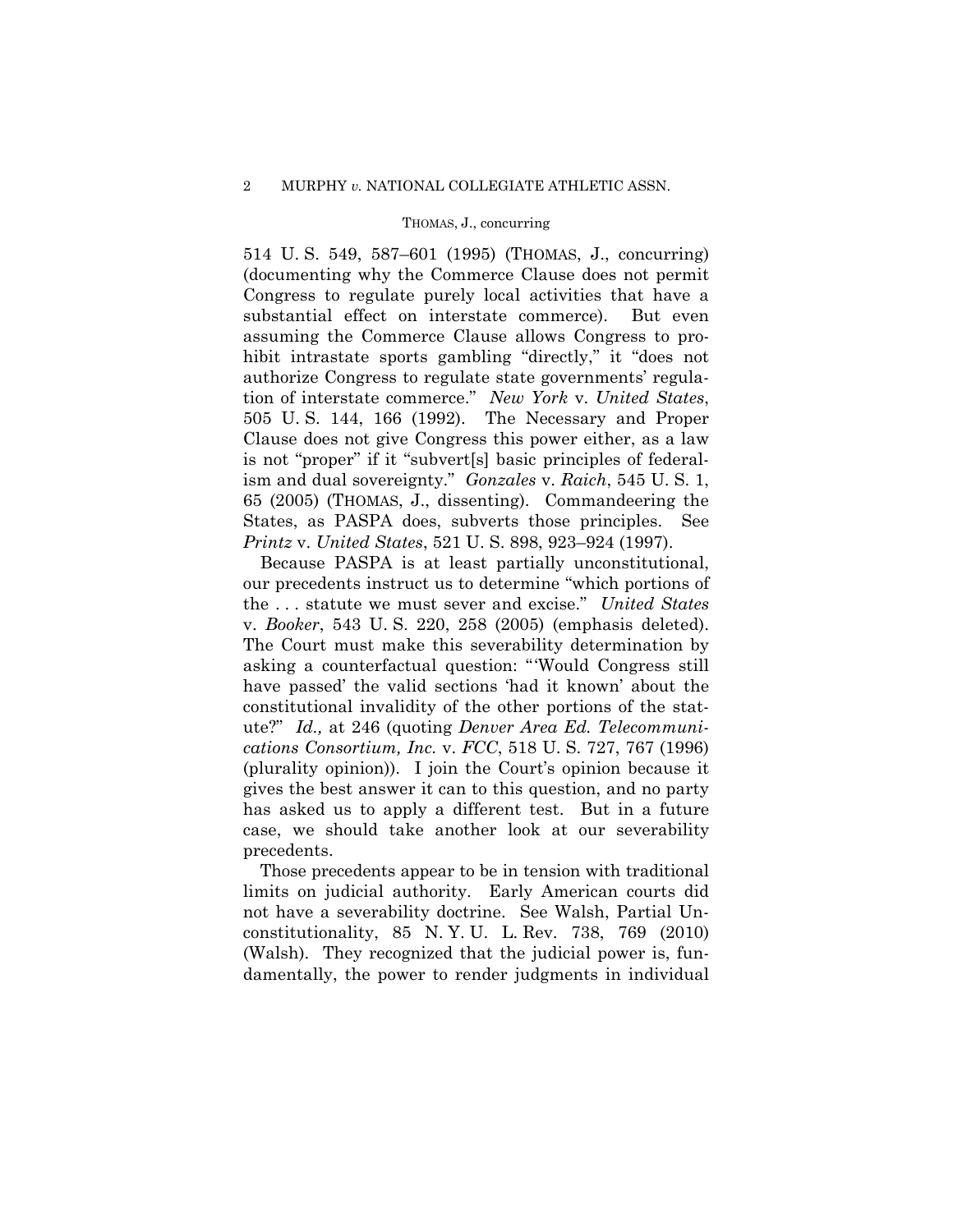cases. See *id.*, at 755; Baude, The Judgment Power, 96 Geo. L. J. 1807, 1815 (2008). Judicial review was a byproduct of that process. See generally P. Hamburger, Law and Judicial Duty (2008); Prakash & Yoo, The Origins of Judicial Review, 70 U. Chi. L. Rev. 887 (2003). As Chief Justice Marshall famously explained, "[i]t is emphatically the province and duty of the judicial department to say what the law is" because "[t]hose who apply the rule to particular cases, must of necessity expound and interpret that rule." *Marbury* v. *Madison*, 1 Cranch 137, 177 (1803). If a plaintiff relies on a statute but a defendant argues that the statute conflicts with the Constitution, then courts must resolve that dispute and, if they agree with the defendant, follow the higher law of the Constitution. See *id.,* at 177–178; The Federalist No. 78, p. 467 (C. Rossiter ed. 1961) (A. Hamilton). Thus, when early American courts determined that a statute was unconstitutional, they would simply decline to enforce it in the case before them. See Walsh 755–766. "[T]here was no 'next step' in which courts inquired into whether the legislature would have preferred no law at all to the constitutional remainder." *Id.*, at 777.

Despite this historical practice, the Court's modern cases treat the severability doctrine as a "remedy" for constitutional violations and ask which provisions of the statute must be "excised." See, *e.g., Ayotte* v. *Planned Parenthood of Northern New Eng.*, 546 U. S. 320, 329 (2006); *Booker*, *supra*, at 245; *Alaska Airlines, Inc.* v. *Brock*, 480 U. S. 678, 686 (1987). This language cannot be taken literally. Invalidating a statute is not a "remedy," like an injunction, a declaration, or damages. See Harrison, Severability, Remedies, and Constitutional Adjudication, 83 Geo. Wash. L. Rev. 56, 82–88 (2014) (Harrison). Remedies "operate with respect to specific parties," not "on legal rules in the abstract." *Id.*, at 85; see also *Massachusetts* v. *Mellon*, 262 U. S. 447, 488 (1923) (explaining that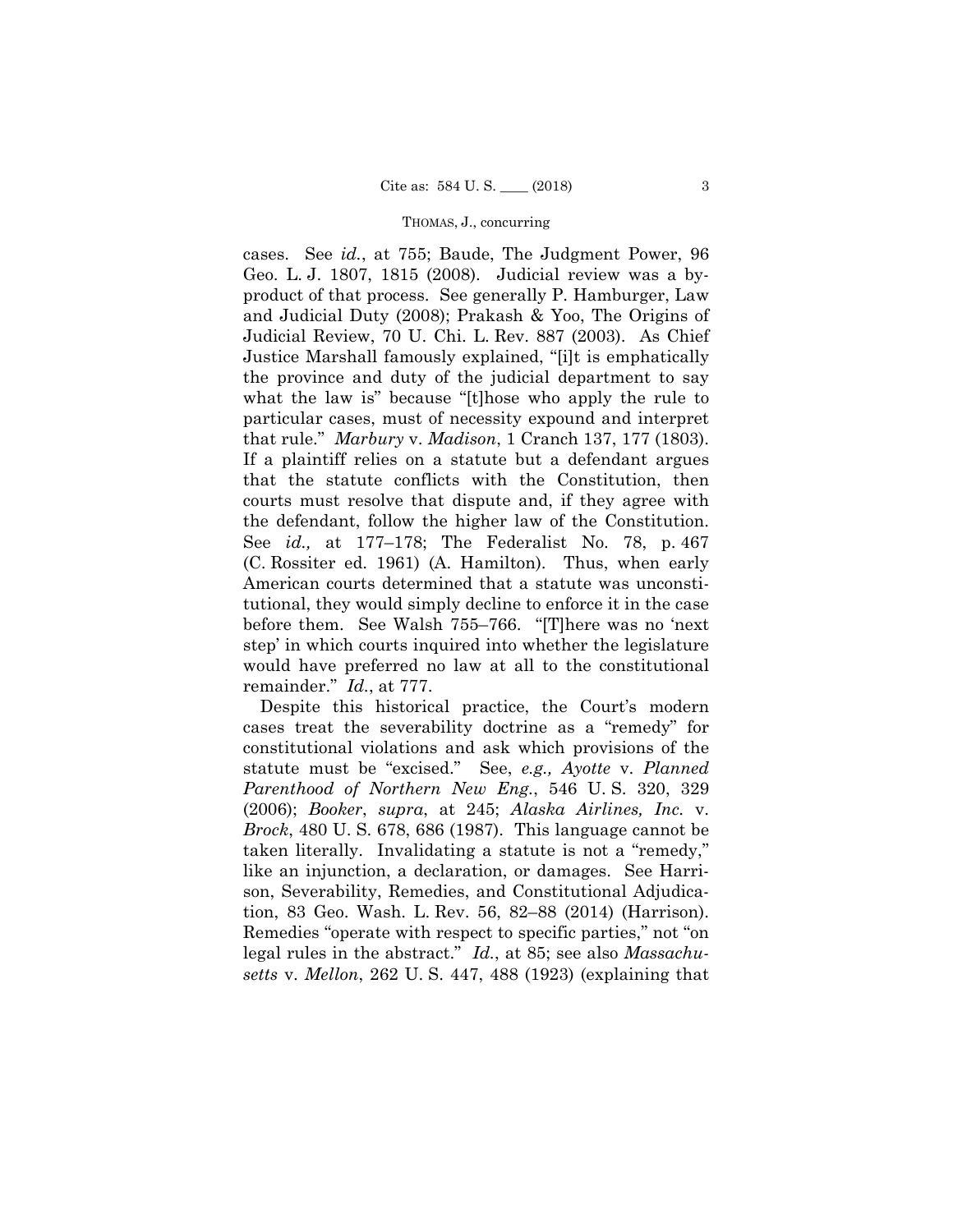the power "to review and annul acts of Congress" is "little more than the negative power to disregard an unconstitutional enactment" and that "the court enjoins . . . not the execution of the statute, but the acts of the official"). And courts do not have the power to "excise" or "strike down" statutes. See 39 Op. Atty. Gen. 22, 22–23 (1937) ("The decisions are practically in accord in holding that the courts have no power to repeal or abolish a statute"); Harrison 82 ("[C]ourts do not make [nonseverable] provisions inoperative . . . . Invalidation by courts is a figure of speech"); Mitchell, The Writ-of-Erasure Fallacy, 104 Va. L. Rev. (forthcoming 2018) (manuscript, at 4) ("The federal courts have no authority to erase a duly enacted law from the statute books"), online at https://papers.ssrn.com/sol3/ papers.cfm?abstract\_id=3158038 (as last visited May 11, 2018).

 clude that part of it cannot be constitutionally enforced. Because courts cannot take a blue pencil to statutes, the severability doctrine must be an exercise in statutory interpretation. In other words, the severability doctrine has courts decide how a statute operates once they con-See Fallon, As-Applied and Facial Challenges and Third-Party Standing, 113 Harv. L. Rev. 1321, 1333–1334 (2000); Harrison 88. But even under this view, the severability doctrine is still dubious for at least two reasons.

First, the severability doctrine does not follow basic principles of statutory interpretation. Instead of requiring courts to determine what a statute means, the severability doctrine requires courts to make "a nebulous inquiry into hypothetical congressional intent." *Booker*, *supra*, at 320, n. 7 (THOMAS, J., dissenting in part). It requires judges to determine what Congress would have intended had it known that part of its statute was unconstitutional.\* But

<sup>\*</sup>The first court to engage in this counterfactual exploration of legislative intent was the Massachusetts Supreme Judicial Court in *Warren*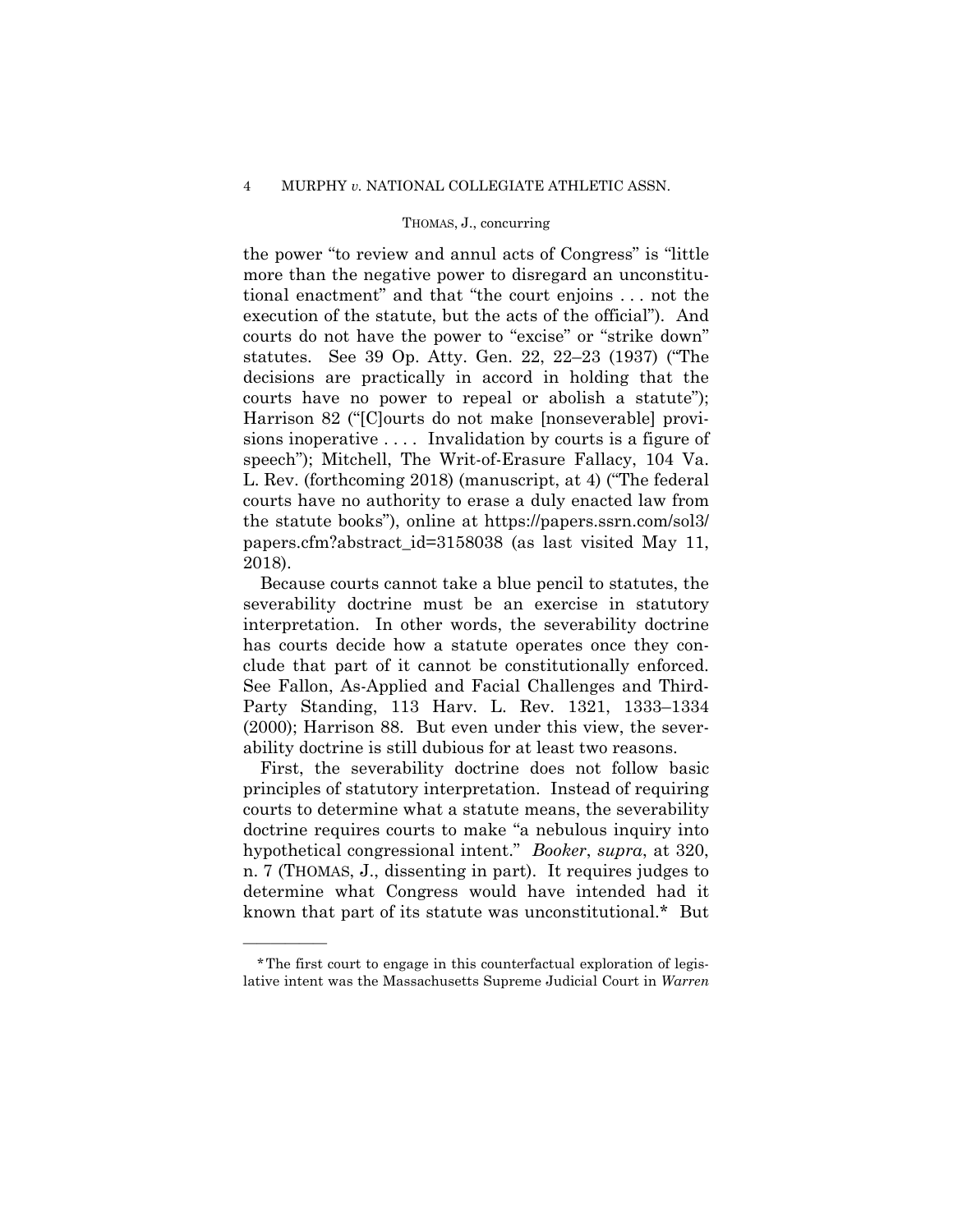statute would be. See Walsh 752–753; Stern 112–113. More fundamentally, even if courts could discern Conit seems unlikely that the enacting Congress had any intent on this question; Congress typically does not pass statutes with the expectation that some part will later be deemed unconstitutional. See Walsh 740–741; Stern, Separability and Separability Clauses in the Supreme Court, 51 Harv. L. Rev. 76, 98 (1937) (Stern). Without any actual evidence of intent, the severability doctrine invites courts to rely on their own views about what the best gress' hypothetical intentions, intentions do not count unless they are enshrined in a text that makes it through the constitutional processes of bicameralism and presentment. See *Wyeth* v. *Levine*, 555 U. S. 555, 586–588 (2009) (THOMAS, J., concurring in judgment). Because we have "'a Government of laws, not of men,'" we are governed by "legislated text," not "legislators' intentions"—and especially not legislators' *hypothetical* intentions. *Zuni Public School Dist. No. 89* v. *Department of Education*, 550 U. S. 81, 119 (2007) (Scalia, J., dissenting). Yet hypothetical intent is exactly what the severability doctrine turns on, at least when Congress has not expressed its fallback position in the text.

Second, the severability doctrine often requires courts to weigh in on statutory provisions that no party has standing to challenge, bringing courts dangerously close to issuing advisory opinions. See Stern 77; Lea, Situational Severability, 103 Va. L. Rev. 735, 788–803 (2017) (Lea). If one provision of a statute is deemed unconstitutional, the severability doctrine places every other provision at risk of

v. *Mayor and Aldermen of Charlestown*, 68 Mass. 84, 99 (1854). This Court adopted the *Warren* formulation in the late 19th century, see *Allen* v. *Louisiana*, 103 U. S. 80, 84 (1881), an era when statutory interpretation privileged Congress' unexpressed "intent" over the enacted text, see, *e.g., Church of Holy Trinity* v. *United States*, 143 U. S. 457, 472 (1892); *United States* v. *Moore*, 95 U. S. 760, 763 (1878).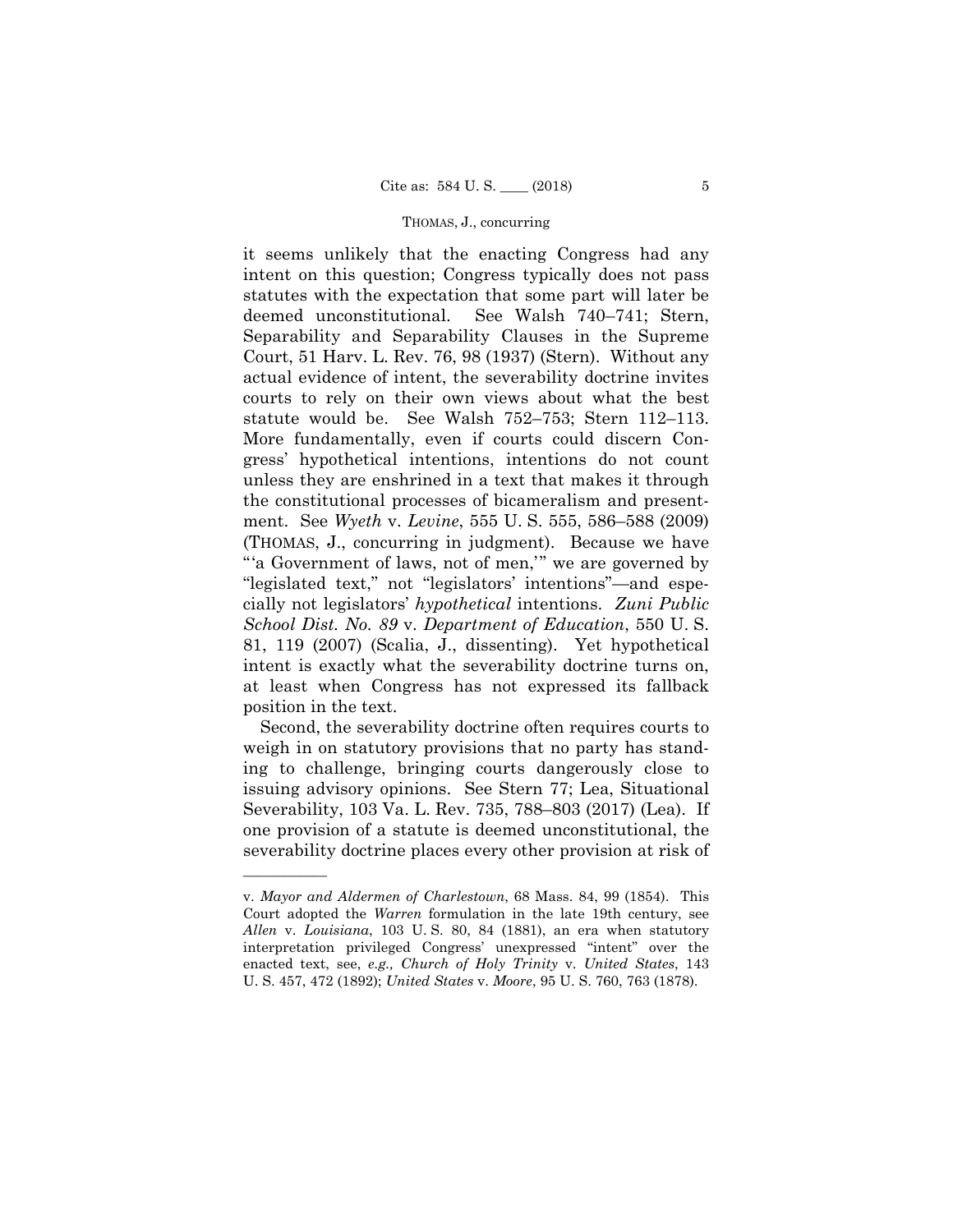being declared nonseverable and thus inoperative; our precedents do not ask whether the plaintiff has standing to challenge those other provisions. See *National Federation of Independent Business* v. *Sebelius*, 567 U. S. 519, 696–697 (2012) (joint dissent) (citing, as an example, *Williams* v. *Standard Oil Co. of La.*, 278 U. S. 235, 242– 244 (1929)). True, the plaintiff had standing to challenge the unconstitutional part of the statute. But the severability doctrine comes into play only *after* the court has resolved that issue—typically the only live controversy between the parties. In every other context, a plaintiff must demonstrate standing for each part of the statute that he wants to challenge. See Lea 789, 751, and nn. 79– 80 (citing, as examples, *Davis* v. *Federal Election Comm'n*, 554 U. S. 724, 733–734 (2008); *DaimlerChrysler Corp.* v. *Cuno*, 547 U. S. 332, 346, 350–353 (2006)). The severability doctrine is thus an unexplained exception to the normal rules of standing, as well as the separation-of-powers principles that those rules protect. See *Steel Co.* v. *Citizens for Better Environment*, 523 U. S. 83, 101 (1998).

In sum, our modern severability precedents are in tension with longstanding limits on the judicial power. And, though no party in this case has asked us to reconsider these precedents, at some point, it behooves us to do so.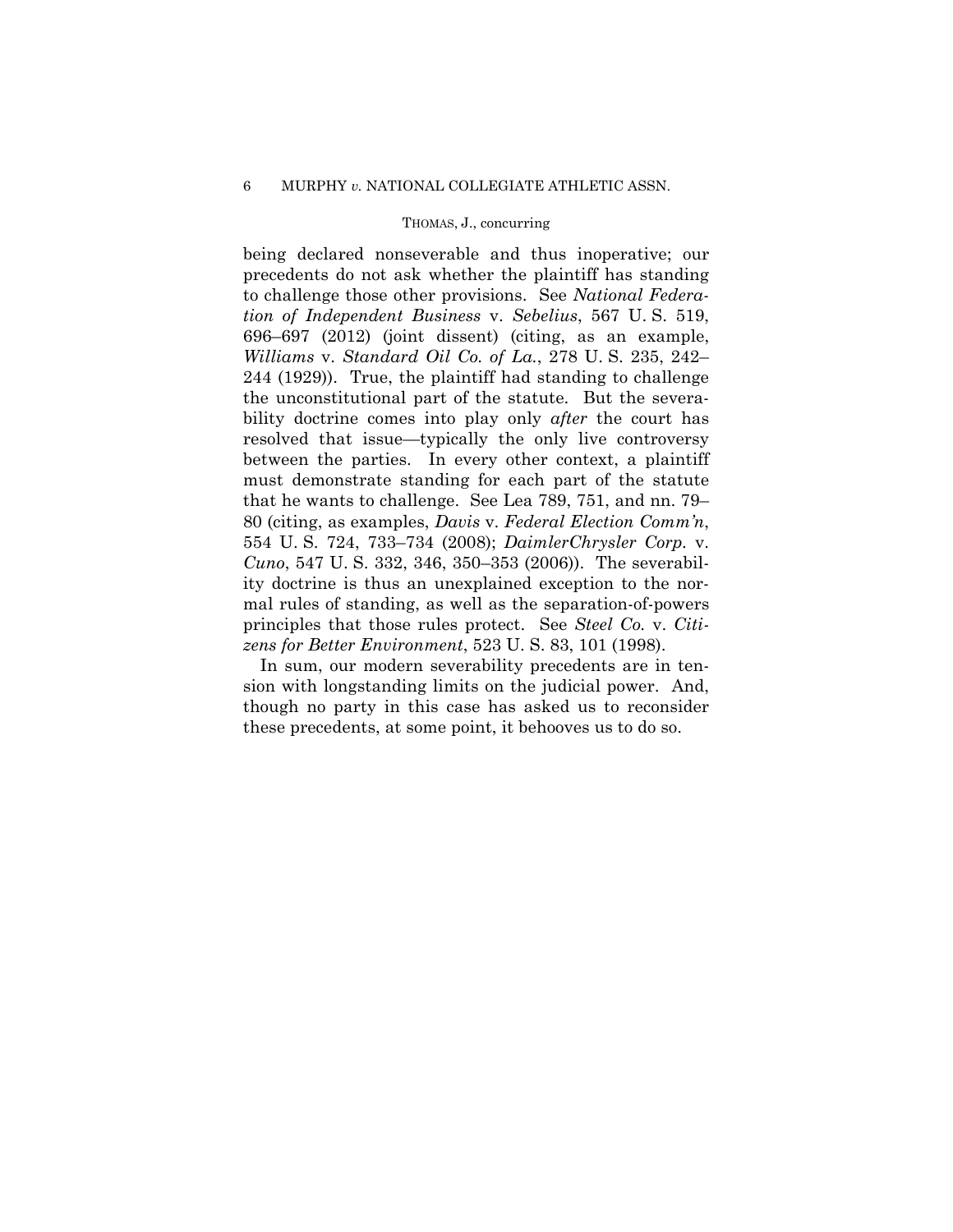Opinion of BREYER, J.

# $\frac{1}{2}$  ,  $\frac{1}{2}$  ,  $\frac{1}{2}$  ,  $\frac{1}{2}$  ,  $\frac{1}{2}$  ,  $\frac{1}{2}$  ,  $\frac{1}{2}$ **SUPREME COURT OF THE UNITED STATES**

# $\frac{1}{2}$  ,  $\frac{1}{2}$  ,  $\frac{1}{2}$  ,  $\frac{1}{2}$  ,  $\frac{1}{2}$  ,  $\frac{1}{2}$ Nos. 16–476 and 16–477

# PHILIP D. MURPHY, GOVERNOR OF NEW JERSEY, ET AL., PETITIONERS

16–476 *v.* 

# NATIONAL COLLEGIATE ATHLETIC ASSOCIATION, ET AL.

# NEW JERSEY THOROUGHBRED HORSEMEN'S ASSOCIATION, INC., PETITIONER

16–477 *v.* 

# NATIONAL COLLEGIATE ATHLETIC ASSOCIATION, ET AL.

# ON WRITS OF CERTIORARI TO THE UNITED STATES COURT OF APPEALS FOR THE THIRD CIRCUIT

# [May 14, 2018]

JUSTICE BREYER, concurring in part and dissenting in part.

I agree with JUSTICE GINSBURG that 28 U. S. C. §3702(2) is severable from the challenged portion of §3702(1). The challenged part of subsection (1) prohibits a State from "author[izing]" or "licens[ing]" sports gambling schemes; subsection (2) prohibits individuals from "sponsor[ing], operat[ing], advertis[ing], or promot[ing]" sports gambling schemes "pursuant to the law . . . of a governmental entity." The first says that a State cannot authorize sports gambling schemes under state law; the second says that (just in case a State finds a way to do so) sports gambling schemes that a State authorizes are unlawful under federal law regardless. As JUSTICE GINSBURG makes clear, the latter section can live comfortably on its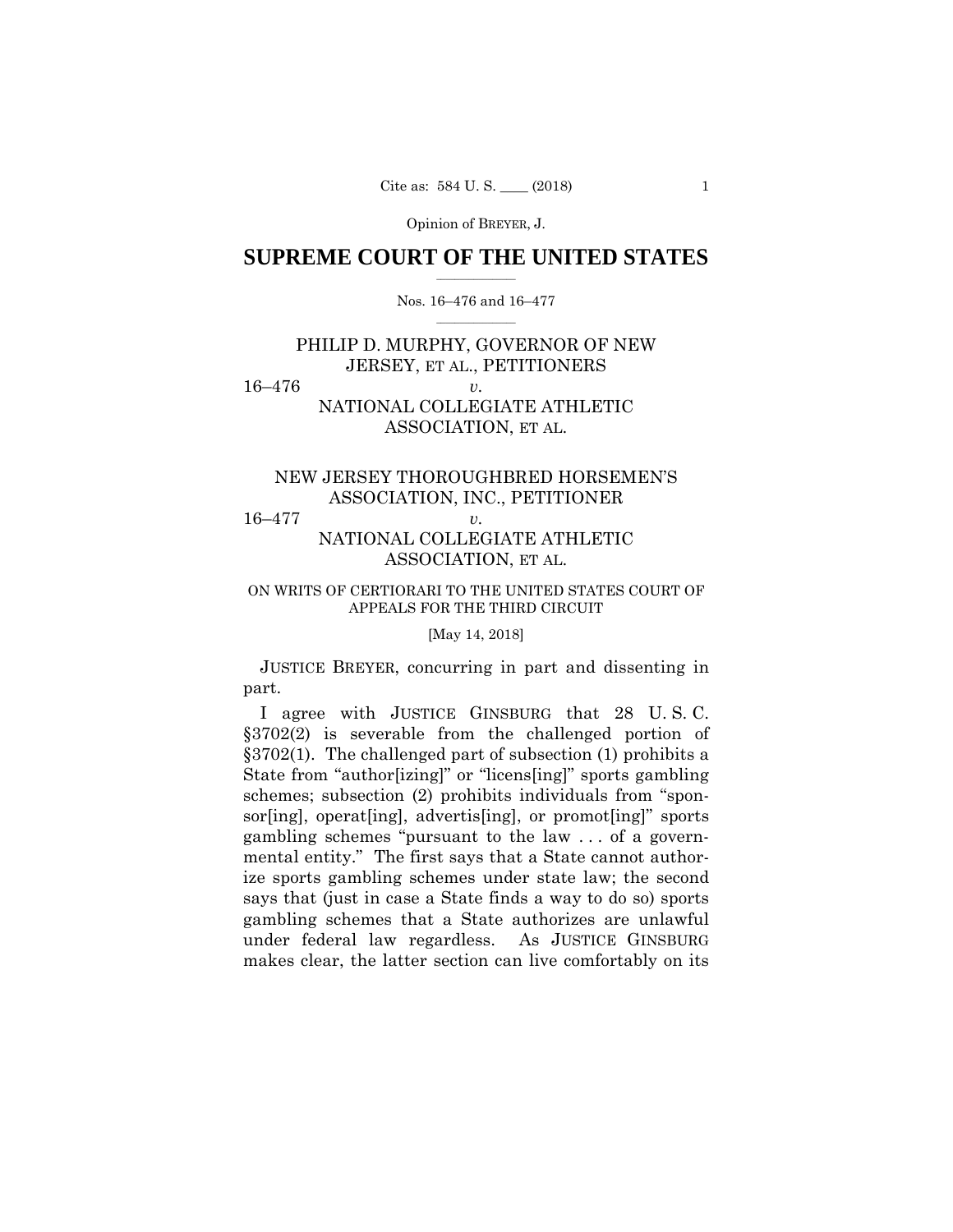## Opinion of BREYER, J.

own without the first.

Why would Congress enact both these provisions? The obvious answer is that Congress wanted to "keep sports gambling from spreading." S. Rep. No. 102–248, pp. 4–6 (1991). It feared that widespread sports gambling would "threate[n] to change the nature of sporting events from wholesome entertainment for all ages to devices for gambling." *Id.,* at 4. And it may have preferred that state authorities enforce state law forbidding sports gambling than require federal authorities to bring civil suits to enforce federal law forbidding about the same thing. Alternatively, Congress might have seen subsection (2) as a backup, called into play if subsection (1)'s requirements, directed to the States, turned out to be unconstitutional which, of course, is just what has happened. Neither of these objectives is unreasonable.

 directly." *New York* v. *United States*, 505 U. S. 144, 166 So read, the two subsections both forbid sports gambling but §3702(2) applies federal policy directly to individuals while the challenged part of  $\S3702(1)$  forces the States to prohibit sports gambling schemes (thereby shifting the burden of enforcing federal regulatory policy from the Federal Government to state governments). Section 3702(2), addressed to individuals, standing alone seeks to achieve Congress' objective of halting the spread of sports gambling schemes by "regulat[ing] interstate commerce (1992). But the challenged part of subsection (1) seeks the same end indirectly by "regulat [ing] state governments' regulation of interstate commerce." *Ibid.* And it does so by addressing the States (not individuals) directly and telling state legislatures what laws they must (or cannot) enact. Under our precedent, the first provision (directly and unconditionally telling States what laws they must enact) is unconstitutional, but the second (directly telling individuals what they cannot do) is not. See *ibid.* 

As so interpreted, the statutes would make New Jersey's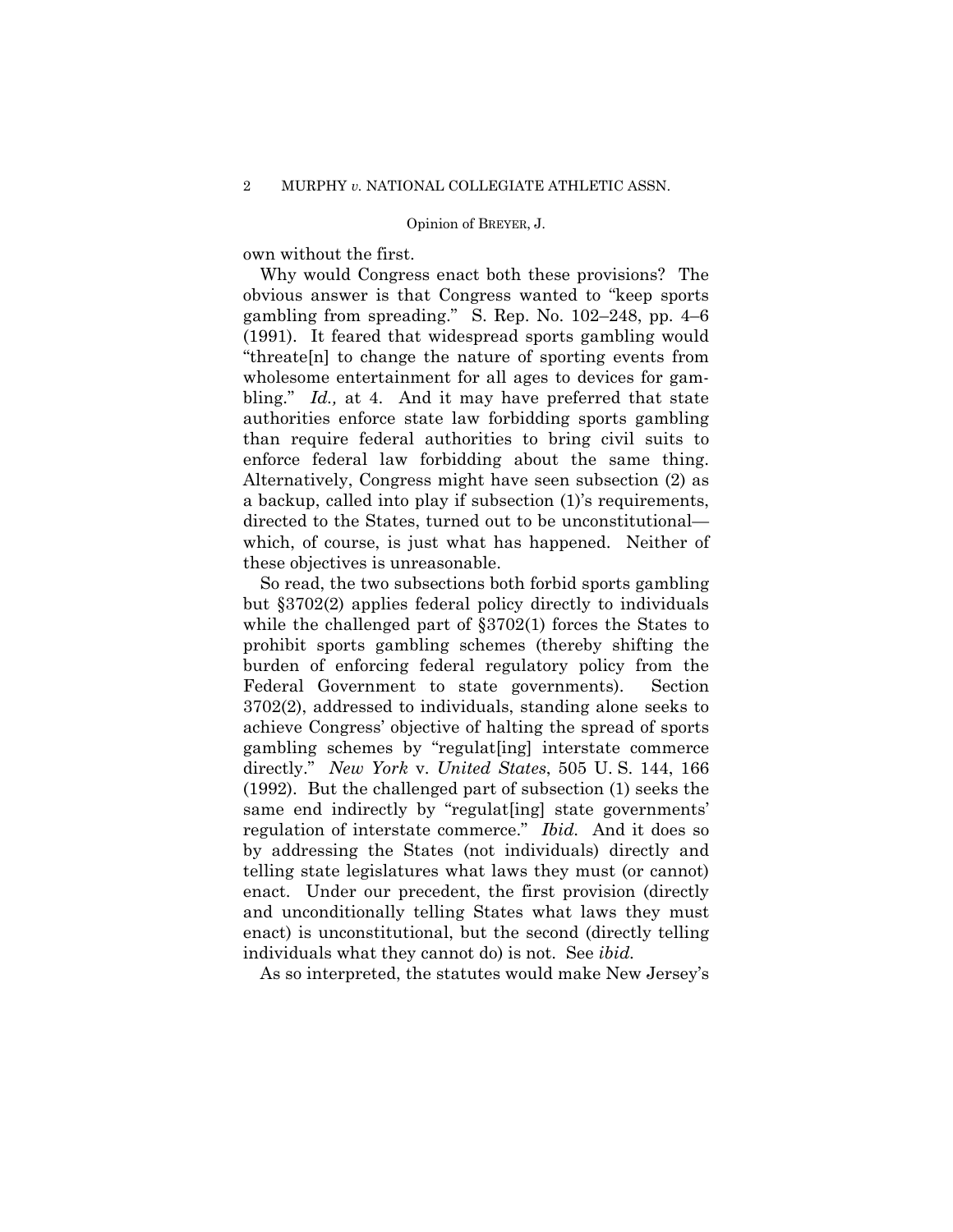## Opinion of BREYER, J.

victory here mostly Pyrrhic. But that is because the only problem with the challenged part of §3702(1) lies in its means, not its end. Congress has the constitutional power to prohibit sports gambling schemes, and no party here argues that there is any constitutional defect in §3702(2)'s alternative means of doing so.

I consequently join JUSTICE GINSBURG's dissenting opinion in part, and all but Part VI–B of the Court's opinion.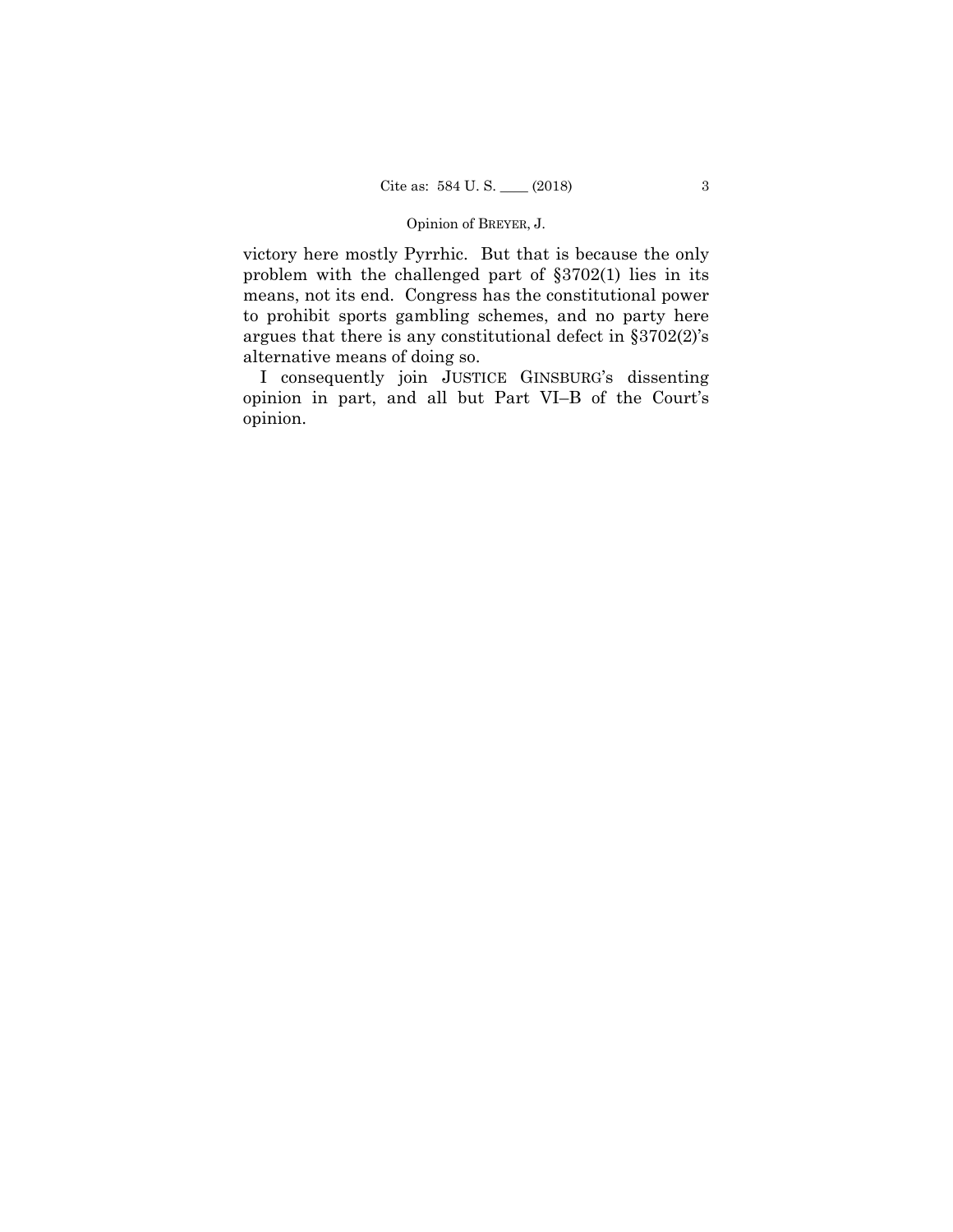# **SUPREME COURT OF THE UNITED STATES**  $\frac{1}{2}$  ,  $\frac{1}{2}$  ,  $\frac{1}{2}$  ,  $\frac{1}{2}$  ,  $\frac{1}{2}$  ,  $\frac{1}{2}$  ,  $\frac{1}{2}$

# Nos. 16–476 and 16–477  $\frac{1}{2}$  ,  $\frac{1}{2}$  ,  $\frac{1}{2}$  ,  $\frac{1}{2}$  ,  $\frac{1}{2}$  ,  $\frac{1}{2}$

# PHILIP D. MURPHY, GOVERNOR OF NEW JERSEY, ET AL., PETITIONERS

16–476 *v.*

# NATIONAL COLLEGIATE ATHLETIC ASSOCIATION, ET AL.

# NEW JERSEY THOROUGHBRED HORSEMEN'S ASSOCIATION, INC., PETITIONER

16–477 *v.*

# NATIONAL COLLEGIATE ATHLETIC ASSOCIATION, ET AL.

# ON WRITS OF CERTIORARI TO THE UNITED STATES COURT OF APPEALS FOR THE THIRD CIRCUIT

# [May 14, 2018]

 JUSTICE GINSBURG, with whom JUSTICE SOTOMAYOR joins, and with whom JUSTICE BREYER joins in part, dissenting.

 The petition for certiorari filed by the Governor of New Jersey invited the Court to consider a sole question: "Does a federal statute that prohibits modification or repeal of state-law prohibitions on private conduct impermissibly commandeer the regulatory power of States in contravention of *New York* v. *United States*, 505 U. S. 144 (1992)?" Pet. for Cert. in No. 16–476, p. i.

 Assuming, *arguendo*, a "yes" answer to that question, there would be no cause to deploy a wrecking ball destroying the Professional and Amateur Sports Protection Act (PASPA) in its entirety, as the Court does today. Leaving out the alleged infirmity, *i.e.,* "commandeering" state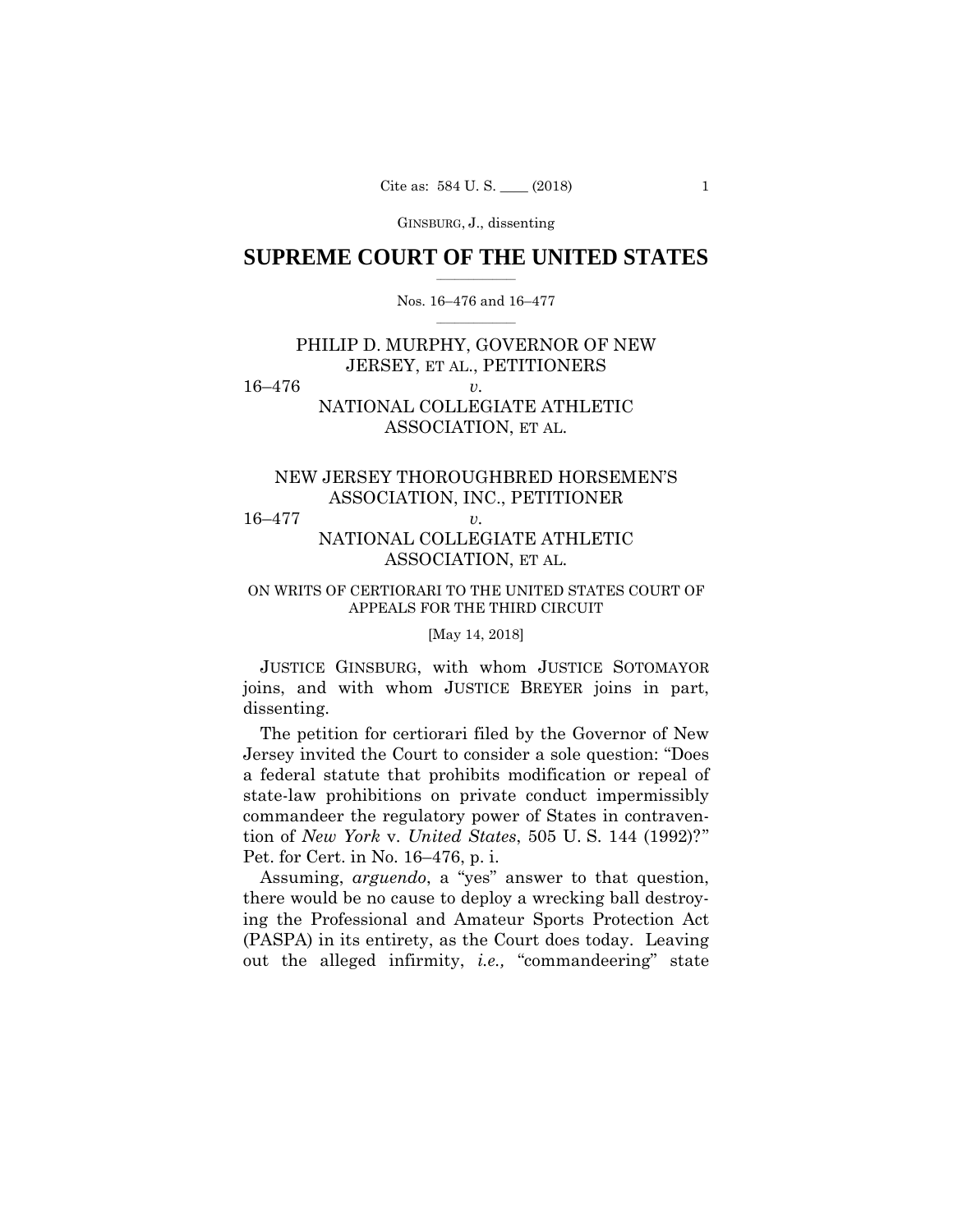regulatory action by prohibiting the States from "authoriz[ing]" and "licens[ing]" sports-gambling schemes, 28 U. S. C. §3702(1), two federal edicts should remain intact. First, PASPA bans States themselves (or their agencies) from "sponsor[ing], operat[ing], advertis[ing], [or] promot[ing]" sports-gambling schemes. *Ibid.* Second, PASPA stops private parties from "sponsor[ing], operat[ing], advertis[ing], or promot[ing]" sports-gambling schemes if state law authorizes them to do so.  $\S 3702(2)$ .<sup>1</sup> Nothing in these §3702(1) and §3702(2) prohibitions commands States to do anything other than desist from conduct federal law proscribes.2 Nor is there any doubt that Congress has power to regulate gambling on a nationwide basis, authority Congress exercised in PASPA. See *Gonzales* v. *Raich*, 545 U. S. 1, 17 (2005) ("Our case law firmly establishes Congress' power to regulate purely local activities that are part of an economic 'class of activities' that have a substantial effect on interstate commerce.").

 Surely, the accountability concern that gave birth to the anticommandeering doctrine is not implicated in any federal proscription other than the bans on States' authorizing and licensing sports-gambling schemes. The concern triggering the doctrine arises only "where the Federal Government compels States to regulate" or to enforce federal law, thereby creating the appearance that state officials are responsible for policies Congress forced them to enact. *New York* v. *United States*, 505 U. S. 144, 168 (1992). If States themselves and private parties may not

<sup>1</sup>PASPA was not designed to eliminate any and all sports gambling. The statute targets sports-gambling *schemes*, *i.e.,* organized markets for sports gambling, whether operated by a State or by a third party under state authorization.<br><sup>2</sup> In lieu of a flat ban, PASPA prohibits third parties from operating

sports-gambling schemes only if state law permits them to do so. If a state ban is in place, of course, there is no need for a federal proscription.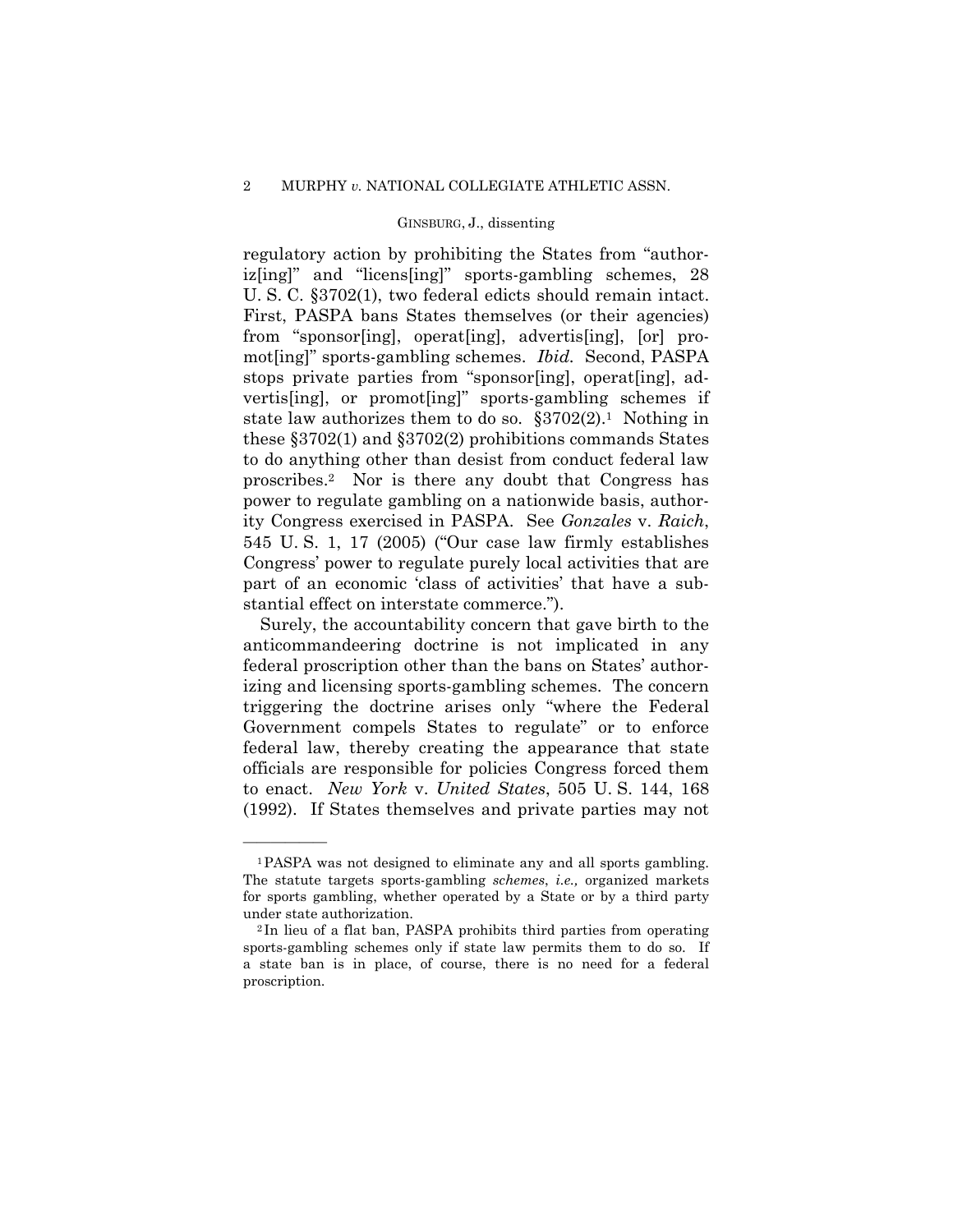operate sports-gambling schemes, responsibility for the proscriptions is hardly blurred. It cannot be maintained credibly that state officials have anything to do with the restraints. Unmistakably, the foreclosure of sportsgambling schemes, whether state run or privately operated, is chargeable to congressional, not state, legislative action.

 When a statute reveals a constitutional flaw, the Court ordinarily engages in a salvage rather than a demolition operation: It "limit[s] the solution [to] severing any problematic portions while leaving the remainder intact." *Free Enterprise Fund* v. *Public Company Accounting Oversight Bd.*, 561 U. S. 477, 508 (2010) (internal quotation marks omitted). The relevant question is whether the Legislature would have wanted unproblematic aspects of the legislation to survive or would want them to fall along with the infirmity.3 As the Court stated in *New York*, "[u]nless it is evident that the Legislature would not have enacted those provisions which are within its power, ... the invalid part may be dropped if what is left is fully operative as a law." 505 U. S., at 186 (internal quotation marks omitted). Here, it is scarcely arguable that Congress "would have preferred no statute at all," *Executive Benefits Ins. Agency* v. *Arkison*, 573 U. S. \_\_\_, \_\_\_ (2014) (slip op., at 10), over one that simply stops States and private parties alike from operating sports-gambling schemes.

 The Court wields an ax to cut down §3702 instead of using a scalpel to trim the statute. It does so apparently in the mistaken assumption that private sports-gambling schemes would become lawful in the wake of its decision.

<sup>3</sup>Notably, in the two decisions marking out and applying the anticommandeering doctrine to invalidate federal law, the Court invalidated only the offending provision, not the entire statute. *New York* v. *United States*, 505 U. S. 144, 186–187 (1992); *Printz* v. *United States*, 521 U. S. 898, 935 (1997).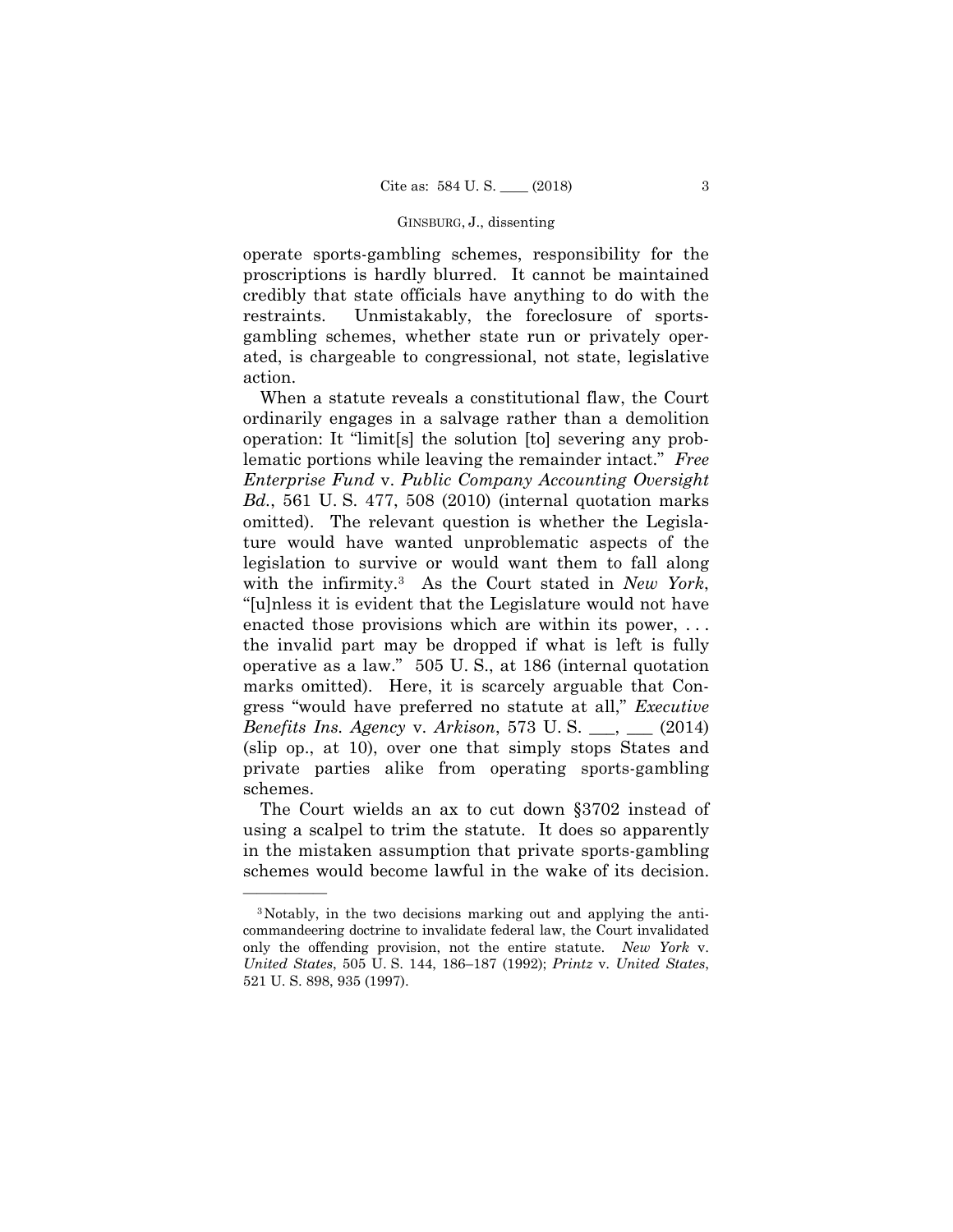# 4 MURPHY *v.* NATIONAL COLLEGIATE ATHLETIC ASSN.

# GINSBURG, J., dissenting

In particular, the Court holds that the prohibition on state "operat[ion]" of sports-gambling schemes cannot survive, because it does not believe Congress would have "wanted to prevent States from running sports lotteries" "had [it] known that States would be free to authorize sports gambling in privately owned casinos." *Ante,* at 26. In so reasoning, the Court shutters §3702(2), under which private parties are prohibited from operating sports-gambling schemes *precisely when state law authorizes them to do so*.4

 This plain error pervasively infects the Court's severability analysis. The Court strikes Congress' ban on state "sponsor[ship]" and "promot[ion]" of sports-gambling schemes because it has (mistakenly) struck Congress' prohibition on state "operat[ion]" of such schemes. See *ante,* at 27. It strikes Congress' prohibitions on private "sponsor[ship]," "operat[ion]," and "promot[ion]" of sportsgambling schemes because it has (mistakenly) struck those same prohibitions on the States. See *ante,* at 27–28. And it strikes Congress' prohibition on "advertis[ing]" sports-gambling schemes because it has struck everything else. See *ante,* at 29–30.

\* \* \*

 In PASPA, shorn of the prohibition on modifying or repealing state law, Congress permissibly exercised its authority to regulate commerce by instructing States and private parties to refrain from operating sports-gambling schemes. On no rational ground can it be concluded that Congress would have preferred no statute at all if it could

<sup>4</sup>As earlier indicated, see *supra,* at 2, direct federal regulation of sports-gambling schemes nationwide, including private-party schemes, falls within Congress' power to regulate activities having a substantial effect on interstate commerce. See *Gonzales* v. *Raich*, 545 U. S. 1, 17 (2005). Indeed, according to the Court, direct regulation is precisely what the anticommandeering doctrine requires. *Ante,* at 14–18.